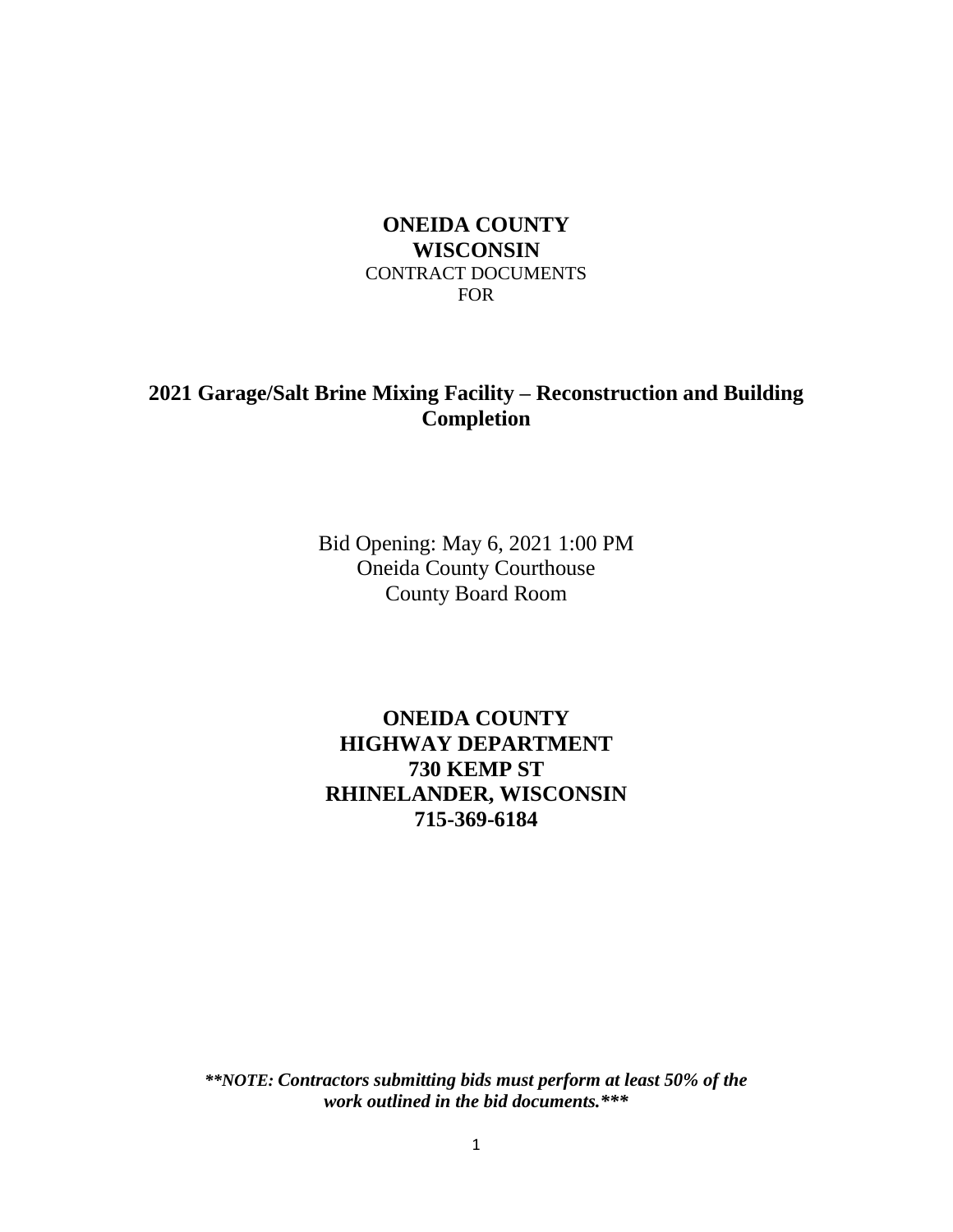# TABLE OF CONTENTS

# Section Number<br>Bidding and Contract Requirements

| 00020        | Invitation to Bid               |
|--------------|---------------------------------|
| 00020A       | <b>General Requirements</b>     |
| 00100        | <b>Instructions to Bidders</b>  |
| 00200        | Form of General Bid             |
| 00300        | Notice of Award                 |
| 00400        | Contract                        |
| 00500        | <b>General Conditions</b>       |
| 00600        | Notice to Proceed               |
| 00700        | <b>Change Order Form</b>        |
| 00800        | Certificate of Final Completion |
| Attachment A | <b>Project Specifications</b>   |
| Attachment B | <b>Payment Request Form</b>     |
| Attachment C | <b>Tax Exemption Form</b>       |
|              |                                 |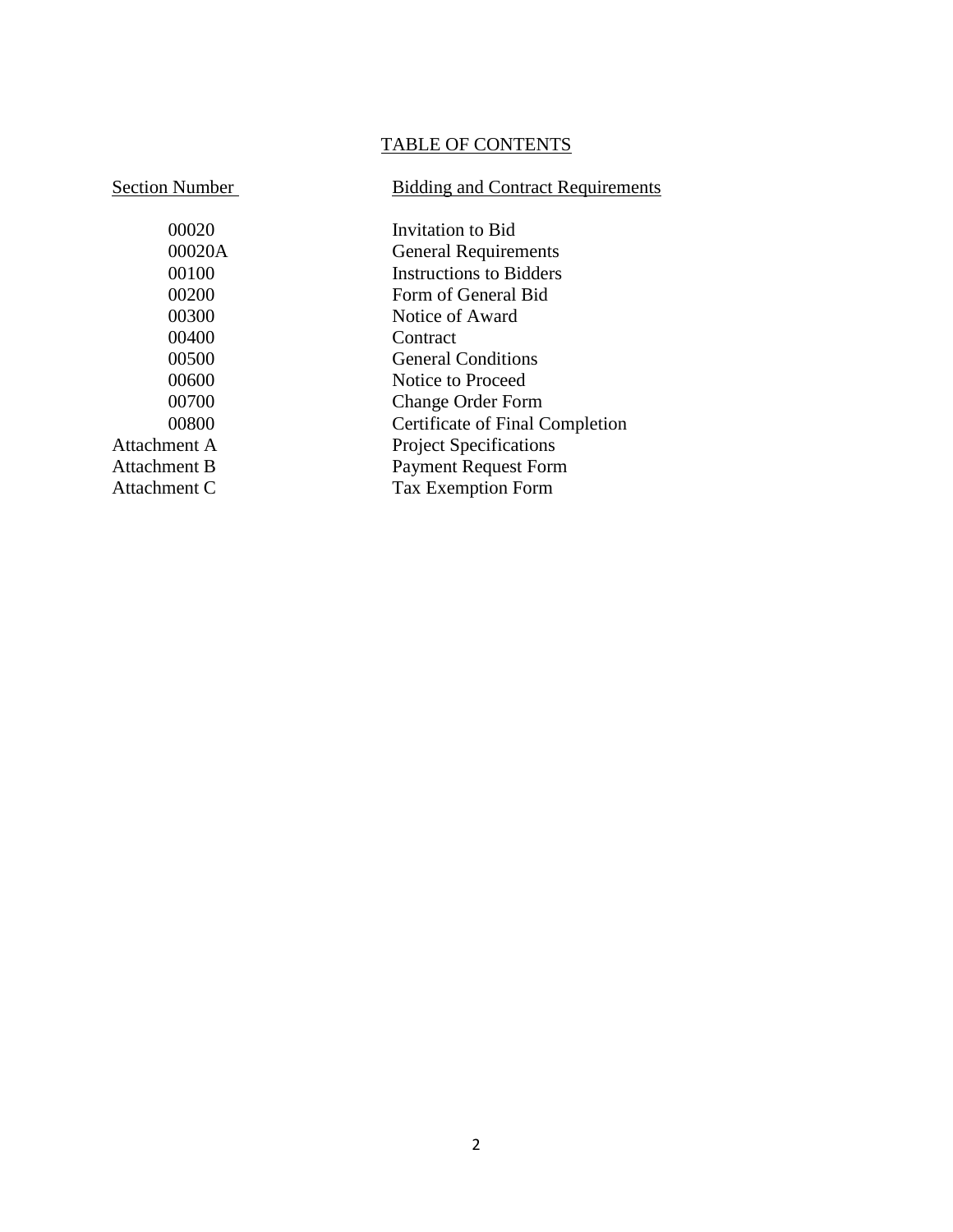#### **SECTION 0020**

#### **INVITATION TO BID**

Sealed bids for the following PROJECT will be received at the Oneida County Highway Department, PO Box 696, 730 W. Kemp St., Rhinelander, WI 54501 until 12:30 PM on May 6, 2021.

| PROJECT                                       | <b>BID OPENING</b>  |
|-----------------------------------------------|---------------------|
| 2021 Garage/Salt Brine Mixing Facility        |                     |
| <b>Reconstruction and Building Completion</b> | May 6, 2021 1:00 PM |

In general, this request for bids is for labor, materials and equipment involved with the construction of an approximately 5,500 square foot garage/salt brine mixing facility as outlined in the Project Specifications in Attachment A of the bid documents.

 *The project was under construction when it came to an abrupt halt due to a weather event. County wants to do a fresh start by hiring a general contractor who will be responsible for the framing and finishing of the building, HVAC, and electrical. The foundation and slab for the project are in place. Water is run to the building and stubbed through the slab. Electric for the truck garage is brought to the outside of the building. Application for WPS to bring single phase power to the Brine Processing area by Owner. The owner purchased long lead time items, refer to Attachment "D" for list of items.*

It is anticipated that the work to be done under this contract shall be completed by November 12, 2021 but a contract extension shall be at the discretion of the Highway Commissioner. Time is of the essence regarding the completion deadline of November 12, 2021 and all other deadlines specified herein. Unless a written extension is granted, all work shall be completed by November 12, 2021.

Specifications and bid forms may be obtained at the Oneida County Highway Department, 730 Kemp St., Rhinelander, WI 54501 Monday through Thursday between 6:00 a.m. – 4:00 p.m. or by emailing a request to ahegeman@co.oneida.wi.us starting April 14, 2021.

Contract documents may be reviewed at the Highway Department, 730 W. Kemp St., Rhinelander, WI 54501 Monday through Thursday between 6:00 a.m. – 4:00 p.m.

Bids will be opened at the Public Works Committee meeting at the Oneida County Courthouse, May 6, 2021 at 1:00 PM.

The bid will be awarded at the May 13, 2021 meeting of the Oneida County Public Works Committee.

*All bids for this project are subject to applicable public bidding laws of Wisconsin, including Wis. Stat s. 59.52, as amended.*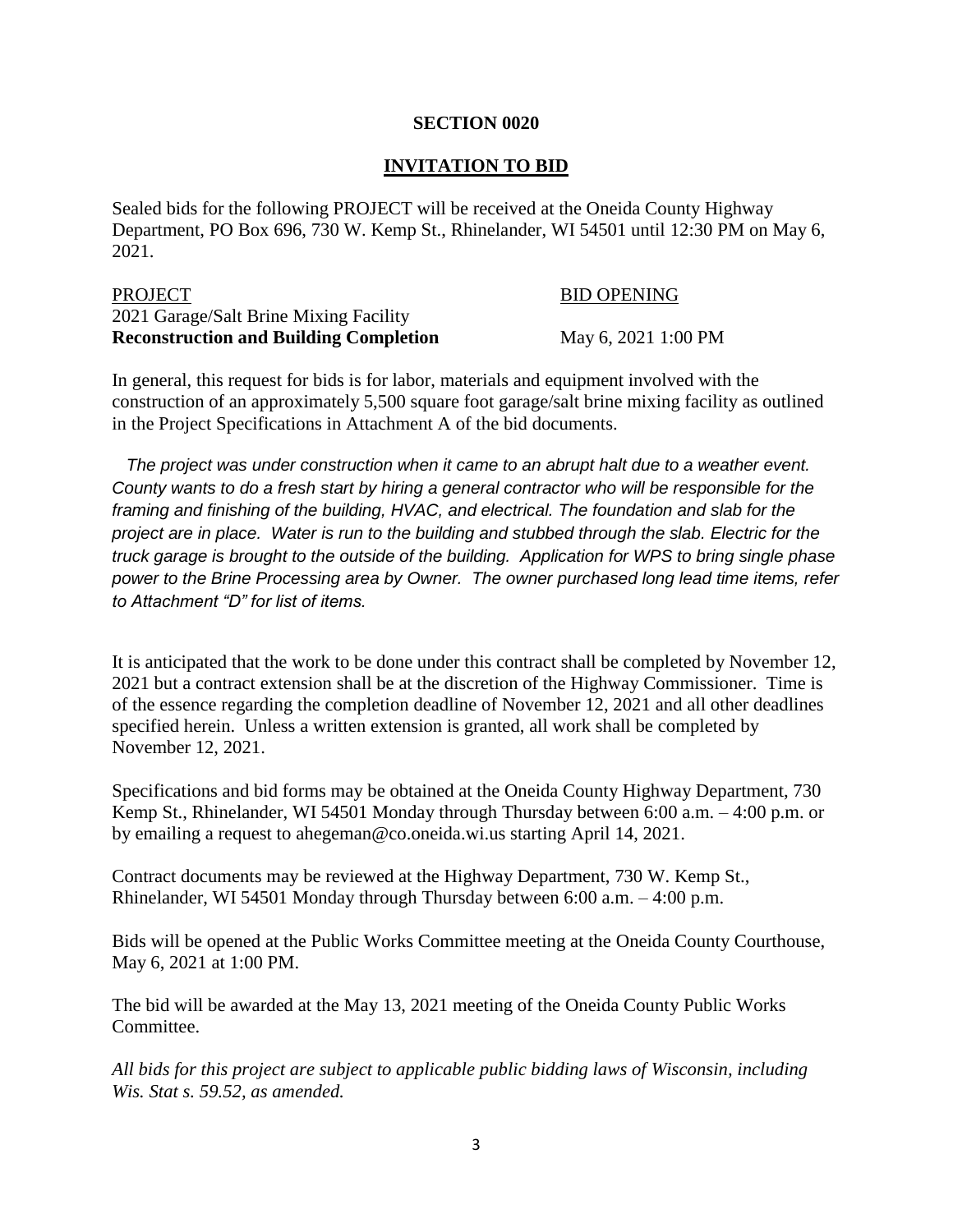#### **There will be no pre-bid meeting for this project. A site visit prior to bidding can be arraigned by contacting Alex Hegeman, Oneida County Highway Commissioner, Ph: 715- 369-6184 or Cell: 715-493-0190**

Selection of the contractor will be based upon bidder qualifications, including but not limited to evidence of past performance in similar projects, and bid price. The contract will be awarded to the bidder deemed by the awarding authority to be the lowest responsible and eligible bidder.

#### **Contractors submitting bids must perform at least 50% of the work outlined in the bid documents.**

The bidder agrees that its bid shall be good and may not be withdrawn for a period of 30 days, Saturdays, Sundays and legal holidays excluded, after the opening of the bids.

Oneida County reserves the right to waive any informalities, to accept or reject, in whole or in part any or all bids, or take whatever other action may be deemed to be in the best interest of the County.

Submittal of Certificate of Insurance by Contractor is required on or before May 24, 2021

After award of contract a preconstruction meeting will be held onsite on May  $28<sup>th</sup>$ , 2021 at 10:00 a.m. in which all contractors and all subcontractors will be welcome to attend.

Oneida County, Alex Hegeman Highway Commissioner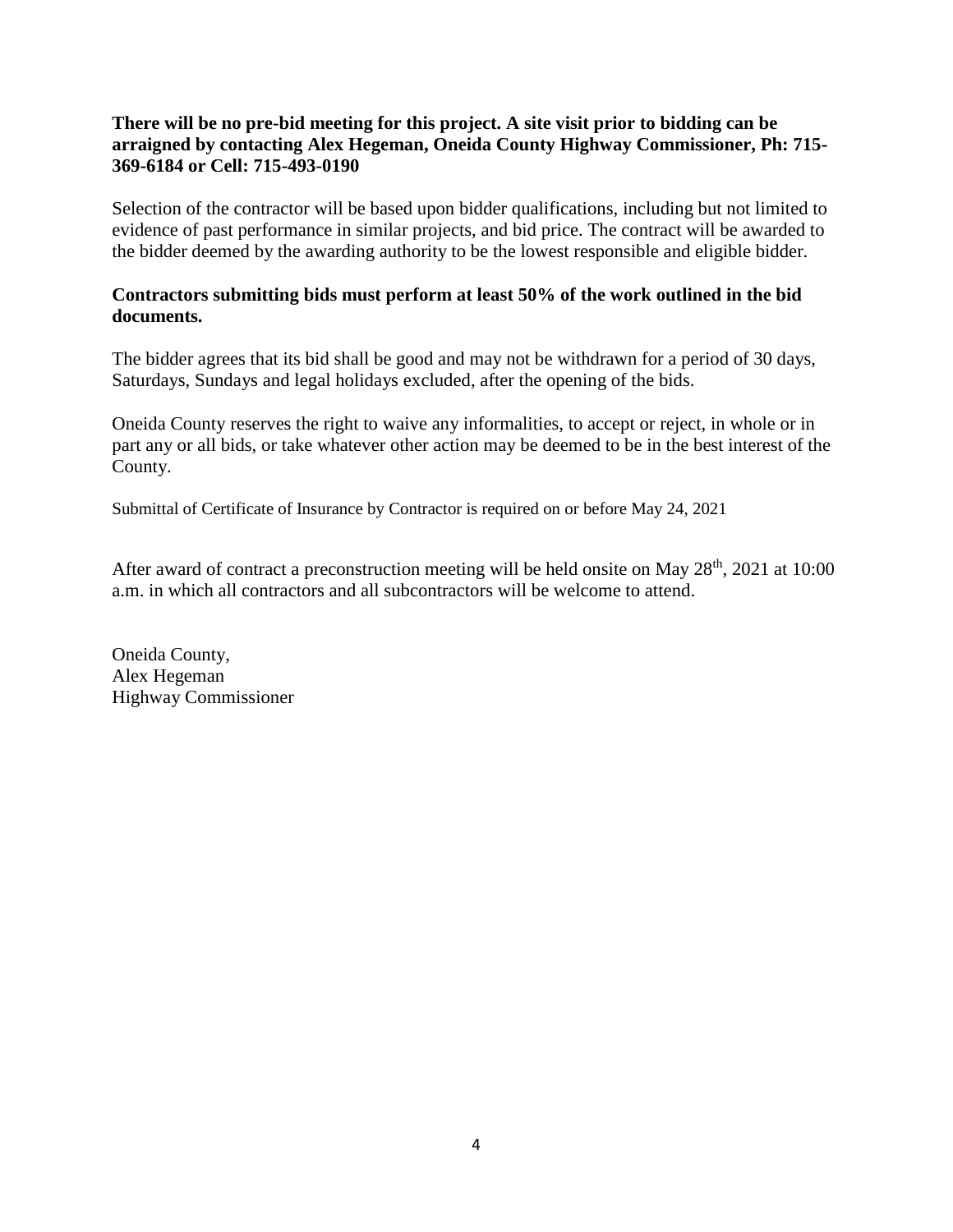#### **SECTION 00020A**

#### **GENERAL REQUIREMENTS**

The general requirements in this document apply to the Garage and Brine Processing Building [referred to as Brine Shed] located on the site of Oneida County Highway Department Rhinelander Kemp St. Campus.

Owner = Oneida County Highway Department Alex Hegeman Ph 715-369-6131, Cell 715-493-0190. Oneida County Highway Commissioner ahegeman@co.oneida.wi.us 730 West Kemp Street P.O. Box 696 Rhinelander, WI. 54501

Contractor = General Contractor and all sub-contractor awarded construction of project

Project Engineer = Hunter Engineering & Design 217 E Division St Eagle River, WI 54521 [designs@newnorth.net](mailto:designs@newnorth.net) 715-479-4889 Cell 715-499-1013

1. Coordination of Work Contractors Employed by Owner as part of overall facility up-grade: Electric & Natural Gas Service Provider: WPSC shall handle outside utilities. WPSC Job Number:

Plumbing: Most plumbing work has been completed. Minor plumbing work incidental to configuration and assemble of brine equipment shall not be part of this project.

Configuration and assembly of proprietary Brine Equipment purchased from Vari Tech Industries/Force America: VariTech Industries/Force America Michael Burg: 320-828-7382 [mburg@varitech-industries.com](mailto:mburg@varitech-industries.com)

#### 2. Work Schedule

There are no limits on time of day or days of week in which work can be performed. Site access is not limited by gates or closed by any means of security elements. Construction of project shall start week of May 31, 2021 and shall be ready for occupancy by November 12, 2021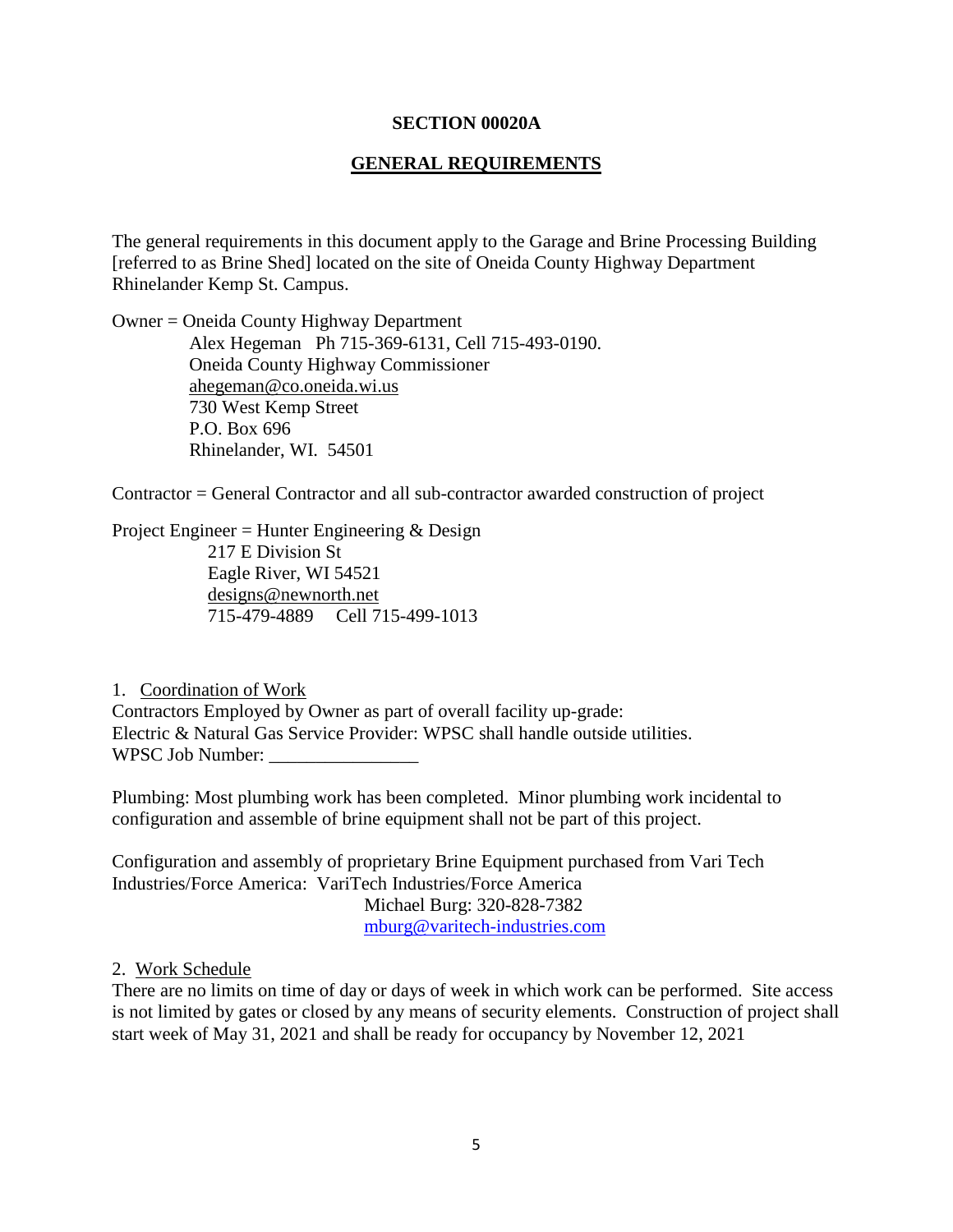#### 3. Required Contractor First Draw

Per "Pay Request" first draw must and shall be taken when walls are framed and trusses are set. The materials to this point of construction must and shall be supplied by the contractor except the trusses. The first draw will consist of labor and material to date for the completion of the framed walls and trusses set. The reason for this is that the building was previously constructed to the point at which the walls had been framed and the trusses hung, at which point the building collapsed. The cost of assembling the building to the point it was at prior to collapse must be obtained and provided to Oneida County's Insurer as part of an insurance claim. This can be achieved by Oneida County providing to its insurer the amount of the first draw and the cost of the trusses, which will be ordered and paid for by Oneida County.

#### 4. Waste Disposal

Contractor responsible for keeping building site free of debris. Contractor to use county supplied debris container, which County shall be responsible for having emptied from time. County shall handle and pay for the cost of the disposal of all debris.

#### 5. Temporary Power

Owner will supply temporary power. Existing buildings have exterior power outlets for contractors use.

#### 6. Sanitary Regulations

The Contractor shall make available sanitary facilities for the Contractor, their employees and those of their Subcontractors.

#### 7. Water Source

Water will be available at the Near South Wash house. Contractor will need to supply means to transport.

#### 8. Character of Workmen

The Contractor shall at all times be responsible for the conduct and discipline of their employees and all Subcontractors and persons employed by Subcontractors. All employees must have sufficient knowledge, skill, and experience to perform properly the work assigned to them. Any supervisor, foreman, or workman employed by the Contractor or Subcontractor who, in the opinion of the Engineer and/or Owner, does not perform their work in a skillful manner, or appears to be incompetent or to act in a disorderly or intemperate manner shall, at the written request of the Engineer, be discharged from the work and shall not be employed again in any portion of the work without the approval of the Engineer. If any employee is not immediately removed when required, any work done by him will not be estimated, accepted, or paid for.

#### 9. Workmanship

The Contractor shall furnish suitable tools and building appliances to perform the work to be done, and any tools or appliances that shall not, in the judgment of the Engineer, be suitable or competent to produce this result may be ordered from the work by him/her and such tools or appliances shall be substituted therefore by the Contractor as will meet with the approval of the Engineer. Work shall be completed in a neat and workmanlike manner at the locations, on the foundations, and to the elevations shown on the Plans, unless directed otherwise by the Engineer during installation. All equipment shall be correctly field aligned, leveled and adjusted for satisfactory operation and shall be installed so that proper and necessary connections can be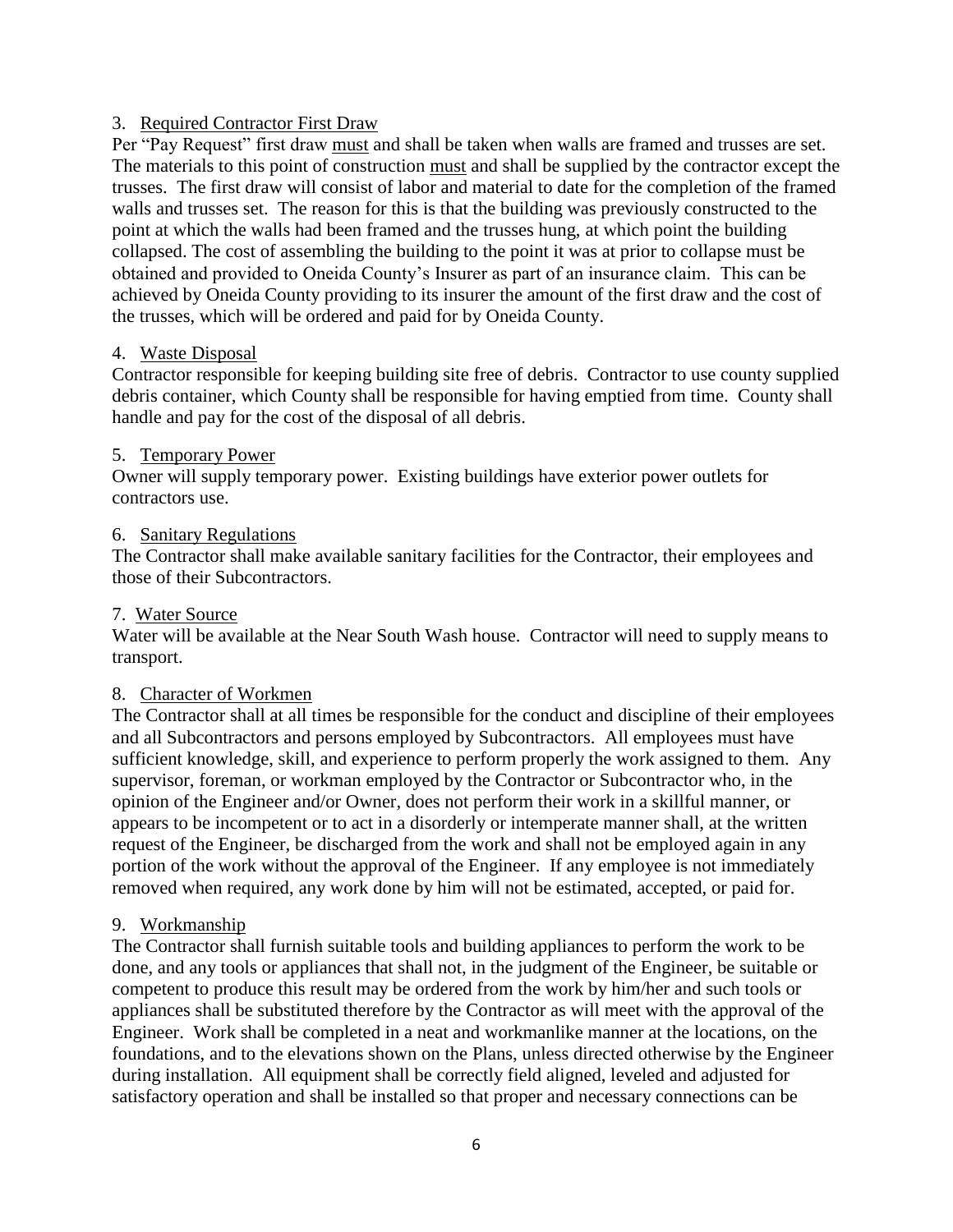made readily between the various units. The Contractor shall furnish, install, and protect all necessary accessories and attachments and all other appurtenances needed for proper installation of the work. The work shall be performed in accordance with well known, established practice and standards recognized by Architects, Engineers, and the trade.

#### 10. Identification Markings

Where practical, each piece of material shall have noticeable identification markings. Equipment shall be supplied with nameplate tags or identification strips. All panels, cabinets, controls, alarms, safety switches, circuit breakers, motor starters, etc., shall be identified with laminated phenolic identification plates with white letters on black background and mounted with screws. Devices mounted in panels shall be identified by tags located inside the panel on the sub-plates or in the device itself where it can be easily read.

#### 11. Operation and Maintenance Manuals

When requested by the Engineer and/or Owner at any time after Contract award and prior to final payment, the Contractor shall submit to the Engineer and/or Owner for approval, a certain specified number of operation and maintenance manuals. The Contractor shall require each manufacturer of designated equipment and instruments to furnish a manual(s) covering the operation of the equipment and instructions for maintenance. Manuals shall be complete, detailed guides for the maintenance and operation of equipment. They shall include information necessary for starting, adjusting, maintaining, and dismantling and reassembling of the complete units and sub-assembly components. Manuals shall contain specifications, drawings, and descriptions of equipment; installation instructions; operation, maintenance, and lubrication details; parts list; and performance data with curves, wiring diagrams and schematics. An index covering all component parts of the manual shall be included. The manuals shall be submitted directly to the Engineer and Owner within thirty days after shop drawing approval. The Engineer shall have the right to require revisions, deletions, or additions to the manual content.

#### 12. Start-Up Services

The Contractor shall have an experienced, competent, and authorized representative of the manufacturer or supplier approve the installation of each item of equipment. The representative shall provide start-up services, including inspection, checking, and adjusting, if necessary, to assure that the equipment has been properly installed, lubricated and accurately aligned, is free from undue stress imposed by connections, and has been operated under full load conditions and found to have operated satisfactorily or has been adjusted to operate satisfactorily. The representative shall certify that the equipment is in complete accordance with manufacturer's standards.

In addition, the Contractor and manufacturer's representative shall assist the Owner's personnel in initial equipment start-up and instruct the Owner's personnel in the proper use, operation, sequence of functions, and similar information to fully acquaint the Owner's personnel in the proper use, care, and control of all materials, equipment, systems, and devices contained in the project.

## 13. Continuing Obligation

The Contractor's obligation to perform and complete the Work in accordance with the Contract Documents shall be absolute. Neither recommendation of any progress or final payment by Engineer, nor the issuance of a Certificate of Substantial Completion, nor any payment by Owner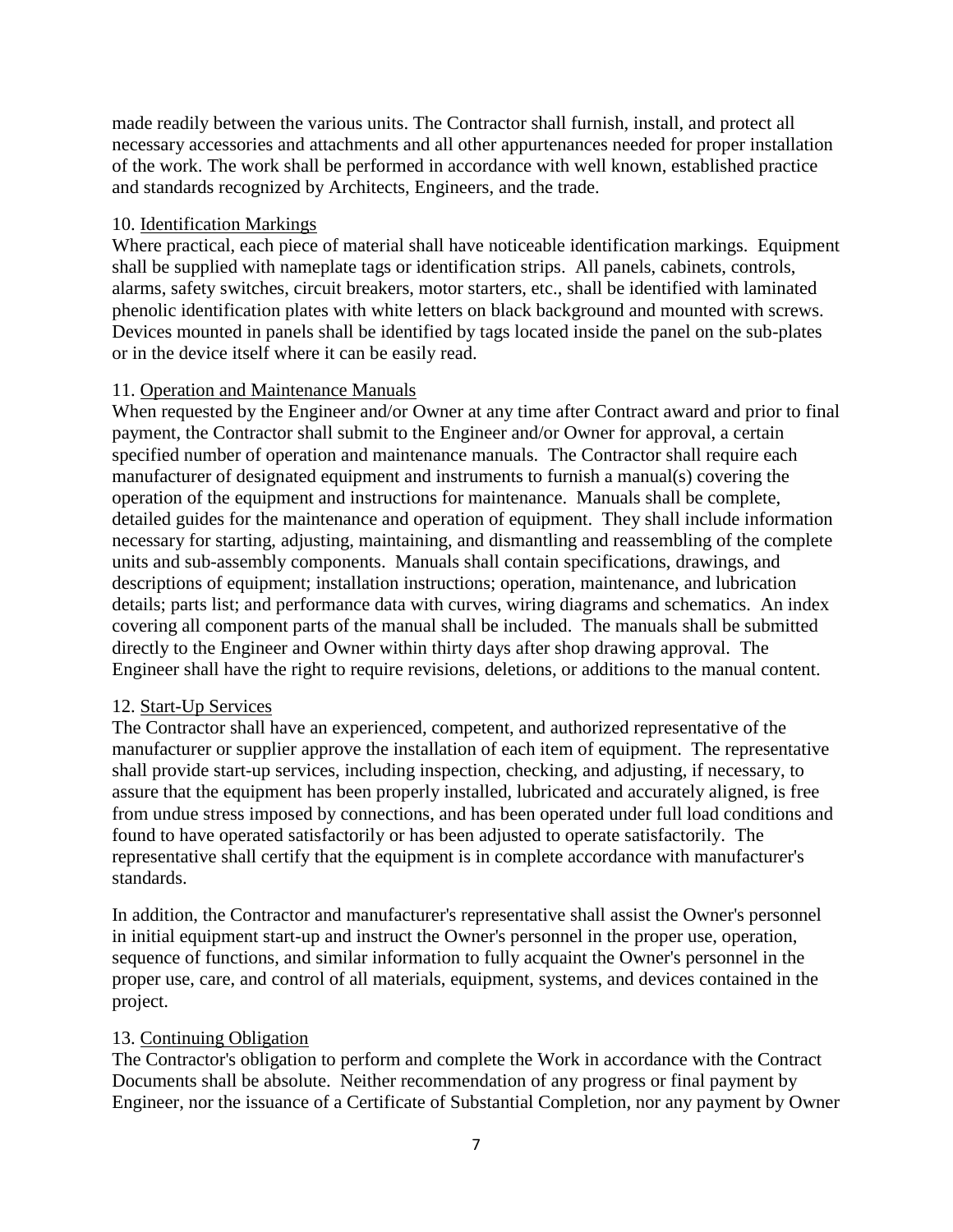to Contractor under the Contract Documents, nor any use or occupancy of the Work or any part thereof by Owner, nor any act of acceptance by Owner, nor any failure to do so, nor any review and approval of a shop drawing or sample submission, nor the issuance of a notice of acceptability by Engineer, nor any correction of defective Work by Owner will constitute an acceptance of Work not in accordance with the Contract Documents or a release of Contractor's obligation to perform the Work in accordance with the Contract Documents.

#### 14. Reuse Of Documents

Neither Contractor nor any Subcontractor or Supplier or other person or organization performing or furnishing any of the Work under a direct or indirect Contract with Owner shall have or acquire any title to or ownership rights in any of the Drawings, Specifications, or other documents (or copies of any thereof) prepared by or bearing the seal of Engineer. They shall not reuse any of them on extensions of the Project or any other project without written consent of Owner and Engineer and specific written verification or adaptation by Engineer.

#### 15. Discrepancies And Omissions

If, during the performance of the Work, Contractor finds a conflict, error, or discrepancy in the Contract Documents, Contractor shall so report to Engineer in writing at once and before proceeding with the Work affected thereby shall obtain a written interpretation or clarification from Engineer, however, Contractor shall not be liable to Owner or Engineer for failure to report any conflict, error, or discrepancy in the Contract Documents unless Contractor had actual knowledge thereof or should reasonably have known thereof.

Figured dimensions on Plans shall take precedence over scale dimensions. Detailed Plans in the Contract Documents shall take precedence over general Plans.

The Contract Documents are intended to include all work and materials necessary for completion of the Work. Any incidental item of material, labor, or detail required for the proper execution and completion of the Work and omitted from the Contract Documents but obviously required by governing codes, local regulations, trade practices, operational functions, and good workmanship, shall be provided as a part of the Work without extra charge, even though not specifically detailed or mentioned.

#### 16. Progress Draws

Progress draws (see General Conditions, Article 9, 9.2.1) can obtained by submitting the Pay Request form to Hunter Engineering. The draw will be reviewed by Hunter Engineering for approval, then submitted to the Oneida County Highway Commissioner to be processed.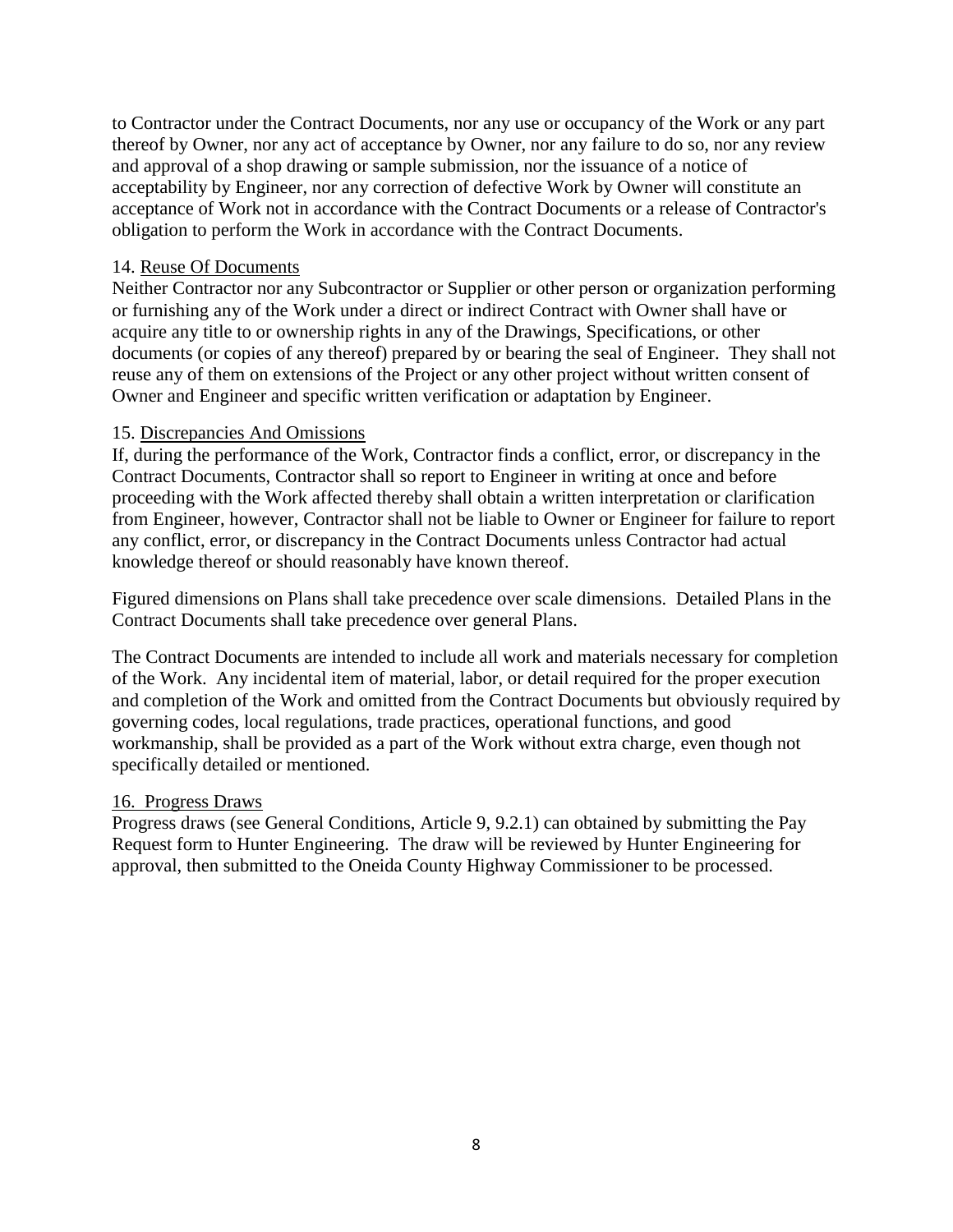#### **SECTION 00100**

#### **INSTRUCTIONS TO BIDDERS**

#### 1. Receipt and Opening of Bids

Oneida County, Wisconsin herein called the County, acting by and through its Highway Commissioner will receive sealed Bids for the project known as:

#### **2021 Garage/Salt Brine Mixing Facility – Reconstruction and Building Completion**

General bids shall be addressed to Oneida County Highway Department, P.O. Box 696, 730 W. Kemp St., Rhinelander WI 54501, or hand delivered to the Oneida County Highway Department, 730 W. Kemp St., Rhinelander, WI 54501 and endorsed "2021 Garage/Salt Brine Mixing Facility – Reconstruction and Building Completion". Bid submissions shall be in a sealed envelope. Bids will be received at the Highway Department until 12:30 p.m. Central time, on May 6, 2021. Said bids will be publicly opened and read aloud at the Public Works Committee meeting scheduled for May 6, 2021 at 1:00 p.m. at the Oneida County Courthouse.

Any bid may be withdrawn prior to the above scheduled time for the opening of bids or authorized postponement thereof. Any bid received after the time and date specified will not be considered. The bidder agrees that its bid shall be good and may not be withdrawn for a period of 30 days, Saturdays, Sundays, and legal holidays excluded, after the opening of bids.

#### 2. Location and Work to be Done

The Work consists of all labor, materials and equipment for the construction of an approximately 5,500 square foot garage/salt brine mixing facility as outlined in the Project Specifications in Attachment A of the bid documents, as directed by the Oneida County Highway Commissioner or his designee.

The location shall be the Oneida County Rhinelander Shop Facility, general characteristics, and principal details of the Work to be performed are specified in the bid specifications in Attachment A.

Additional drawings showing details in accordance with which the Work is to be done may be furnished by addendum from time to time during the bidding period by the County or its Project Engineer, and shall then become a part of the Contract Documents.

The Contractor shall furnish all mobilization, labor, services, materials, equipment, plant, machinery, apparatus, appliances, tools, supplies, and all other things necessary to do all work required for the completion of each item of the Work and as herein specified.

The Work to be done and paid for under any item shall not be limited to the exact extent mentioned or described but shall include all incidental work necessary or customarily done for the completion of that item.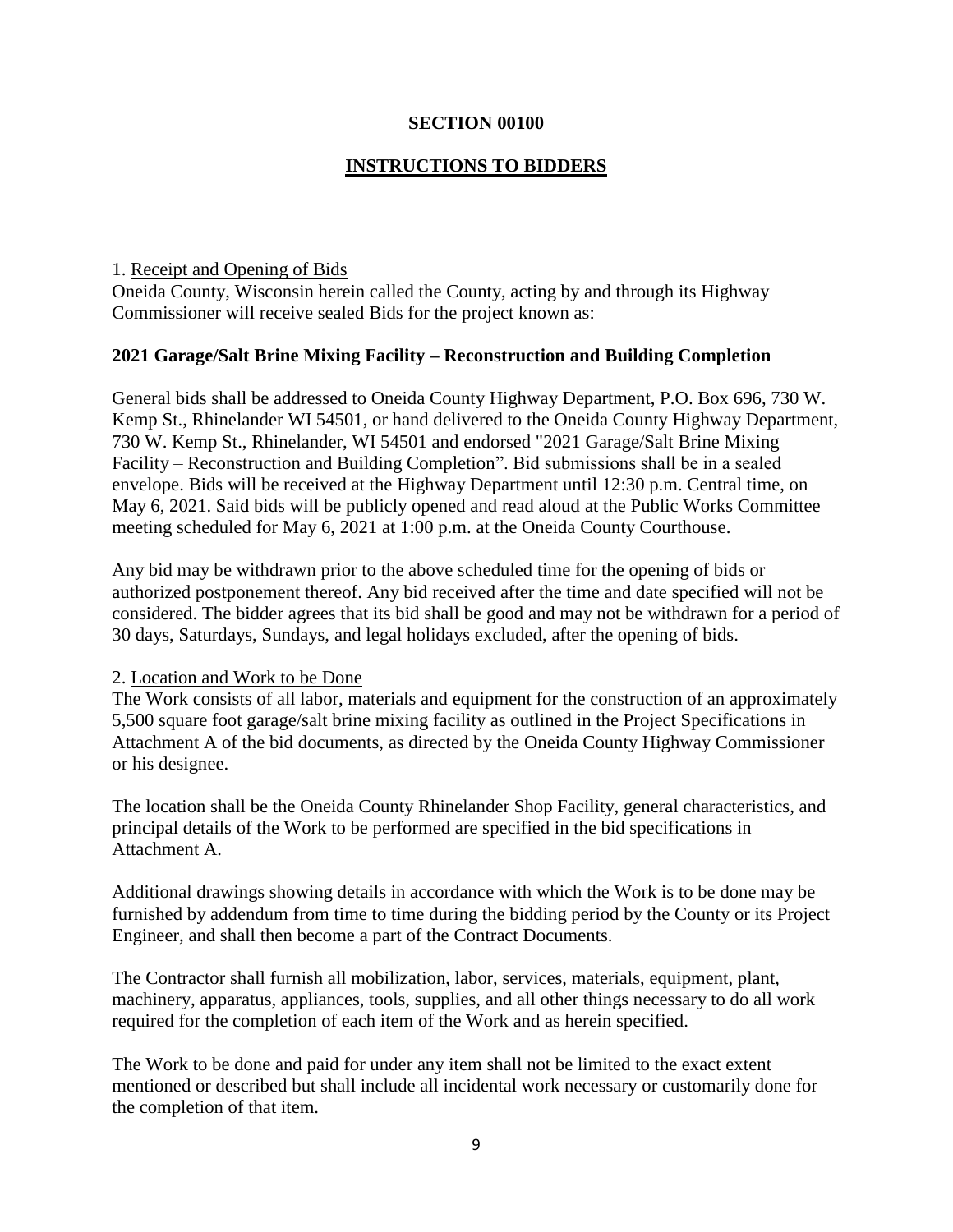All quantities are approximate and do not expressly, or by implication warrant that the actual quantities will correspond therewith, but the County reserves the right to reasonably increase or decrease the quantity. An increase or decrease in the quantity for any item shall not be regarded as cause for an increase or decrease in the unit prices.

#### 3. Preparation of Bid

Each bid must be submitted on the prescribed form. All blank spaces for bid prices must be filled in, in ink or typewritten, in both words and figures.

Failure to complete the bid document adequately including the "Non-Collusion Affidavit" and the "Certificate of Vote" may result in the disqualification of the bidder.

Each bid must be submitted in a sealed envelope bearing on the outside the name of the bidder, his address, and endorsed with the name of the project as specified in Receipt and Opening of Bids, above. If forwarded by mail, the sealed envelope containing the bid must be enclosed in another envelope addressed as specified in Receipt and Opening of Bids, above.

All bids, attachments to bids, and other items supplied to County, including but not limited to blueprints, drawings, or project descriptions, by all bidders, successful or otherwise, shall be the property of County. County shall not owe to any bidder, successful or otherwise, any obligation of confidentiality with regard to any bid, attachment to bid, other items supplied to County by bidder, including but not limited to blueprints, drawings, or project descriptions, or any contract document resulting from bid. Contract documents shall be the property of both parties.

County shall not be liable to any bidder for any costs incurred in bidding, or communicating with County concerning bidding.

Unless otherwise made clearly inapplicable by County in this documents, all bid prices shall include the cost of mobilization of equipment and no extra payment will be made for such mobilization or movement of equipment from job to job site.

#### 4. Bid Opening Procedure

The following list of requirements shall apply to each filed bid. Bids not meeting all the requirements for timeliness and security will be rejected; bids not meeting signature and addenda requirements will be rejected prior to checking of bid amounts.

Bids shall be filed at the place and before the time specified in Receipt and Opening of Bids, above.

Properly executed bid security shall be placed in a sealed envelope and shall be attached to the outside of the envelope containing the bid.

Bid signatures will be checked.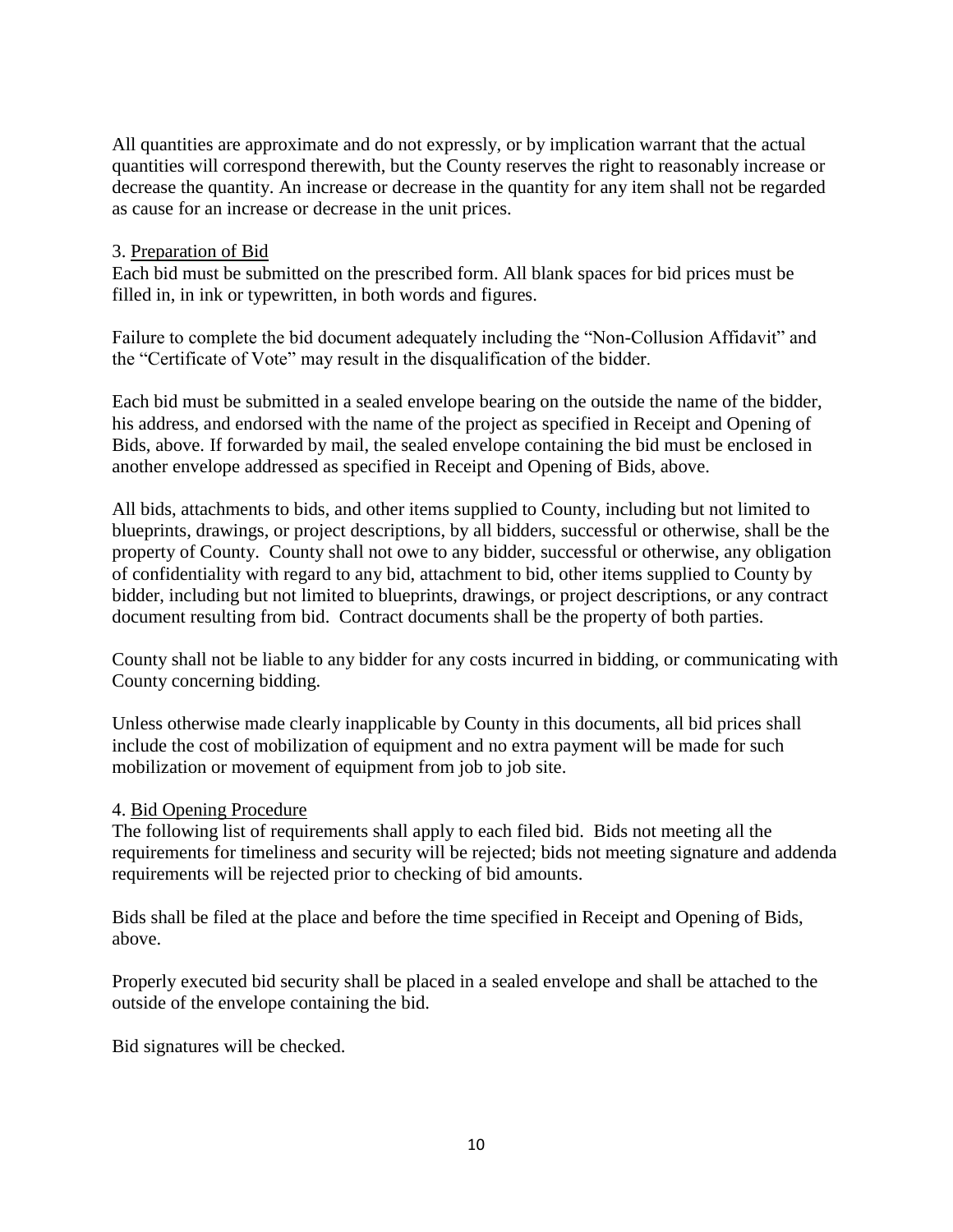All addenda shall be sent certified mail, with return receipt requested, and/or facsimile or e-mail to all prospective bidders. All bidders shall include with their bids the written acknowledgment form provided in the FORM OF GENERAL BID.

The total dollar amount of each bid will be read, and the three apparent lowest bids will be selected for further consideration. These three apparent low bids will be read aloud for the benefit of the other bidders and the bid opening procedure will be closed. All those present at the bid opening may examine all bids after the bid opening and after the reading of the three apparent low bids.

## 5. Modification

Any bidder may modify his bid by written communication delivered to and received by the County at any time prior to the scheduled closing time for receipt of bids. The communication shall not reveal the bid price but shall provide the addition or subtraction or other modification so that the final prices or terms will not be known by the County until the sealed bid is opened.

#### 6. Ability and Experience of Bidder

No award will be made to any bidder who cannot satisfy the County that he has sufficient ability and experience in this class of work and sufficient capital and plant to enable him to prosecute and complete the work successfully within the time named. The County's decision or judgment on these matters will be final, conclusive, and binding. The County may make such investigations as it deems necessary, and the bidder shall furnish to the County, under oath if so required, all such information and data for this purpose as the County may request.

#### 7. Conditions of Work

Each bidder must familiarize himself fully with the conditions relating to the construction of the project and the employment of labor thereon. Failure to do so will not relieve a successful bidder of his obligation to furnish all material and labor necessary to carry out the provisions of his contract. Insofar as possible the Contractor, in carrying out his work, must employ such methods or means as will not cause any interruption of or interference with the work of any other Contractor or employees performing their duties at the work site.

#### 8. Addenda and Interpretations

Addenda may be required during the bidding period to modify, clarify, or interpret the Specifications and Contract Documents. It is intended, but not guaranteed, that such Addenda shall be mailed by the Awarding Authority to all persons or parties to whom Bid and Contract documents have been issued (Bidders of Record). Failure to receive such Addenda shall in no way relieve any bidder from the execution of its provisions. All bidders are cautioned to verify the number of Addenda that have been issued and to secure any needed copies from the Highway Commissioner.

No interpretation of the meaning of the plans, specifications or other pre-bid documents will be made to any bidder orally. All information given to bidders other than by means of the plans, specifications, or by addenda, as described below, is given informally and shall not be used as the basis of a claim against the County. All bidders, by bidding, expressly, and irrevocably waive any and all such claims.

Every request for such interpretation should be in writing addressed to Alex Hegeman at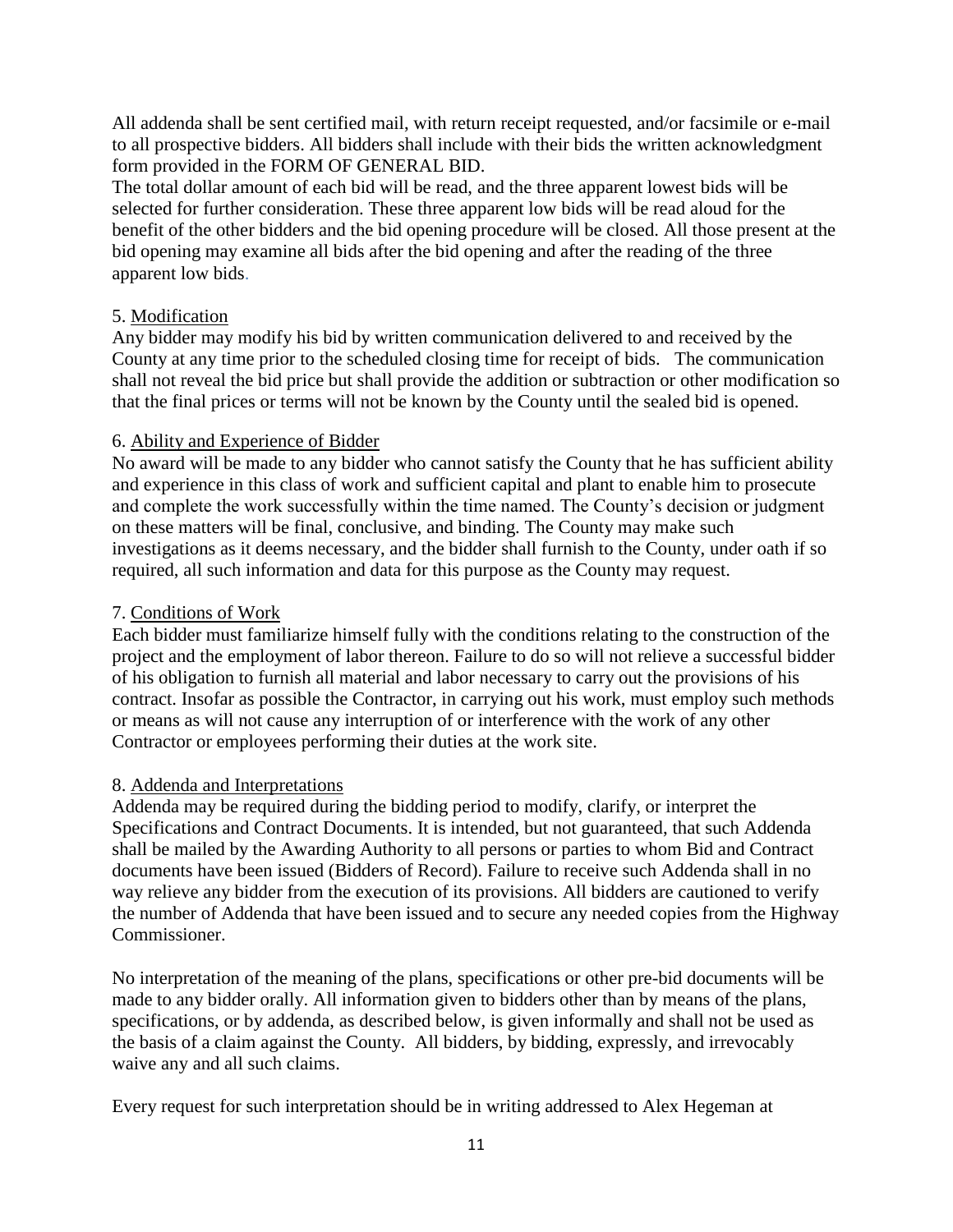ahegeman@co.oneida.wi.us and to be given consideration must be received at least seven days prior to the date fixed for the opening of bids. Any and all such interpretations and any supplemental instructions will be in the form of written addenda to the specifications which, when issued, will be mailed by certified mail with return receipt requested to all prospective bidders (at the respective address furnished by them for such purposes), or sent via facsimile or email if time requires. Failure of any bidder to receive any such addendum or interpretation shall not relieve such bidder from any obligation under his bid as submitted. All addenda so issued shall become part of the Contract Documents.

#### 9. Power of Attorney

Attorneys-in-fact who sign Contract bonds must file with each bond a certified and effectively dated copy of their power of attorney.

#### 11. Project Inspection

The CONTRACTOR shall make the project site and all project records available to Highway Commissioner or his designee for review during the course of the project. Highway Department staff will periodically monitor the progress of work to insure that the project is proceeding substantially as defined in the documents listed in the table of contents.

#### 12. Obligation of Bidder

At the time of the opening of bids, each bidder will be presumed to have inspected the site, and to have read and to be thoroughly familiar with the Contract Documents (including all addenda). The failure or omission of any bidder to examine any form, instrument, or document shall in no way relieve any bidder from any obligation in respect of his bid.

#### 13. Information Not Guaranteed

All information given in the Contract Documents and other documents relating to subsurface and other conditions, natural phenomena, existing pipes, and other structures is from the best sources at present available to the County. All such information is furnished only for the information and convenience of bidders and is not guaranteed.

It is agreed and understood that the County does not warrant or guarantee that the subsurface or other conditions, natural phenomena, existing pipes, or other structures encountered during construction will be the same as those indicated in the Contract Documents.

It is further agreed and understood that no bidder or Contractor shall use or be entitled to use any of the information made available to him or obtained in any examination made by him in any manner as a basis of or ground for any claim or demand against the County or the Consultant Project Engineer, arising from or by reason of any variance which may exist between the information made available and the actual subsurface or other structures actually encountered during the construction work, except as may otherwise be expressly provided for in the Contract Documents.

#### 14. Right to Reject Bid

The County reserves the right to waive any informality in bids and to reject any and all bids, should the County deem it to be in the public interest to do so.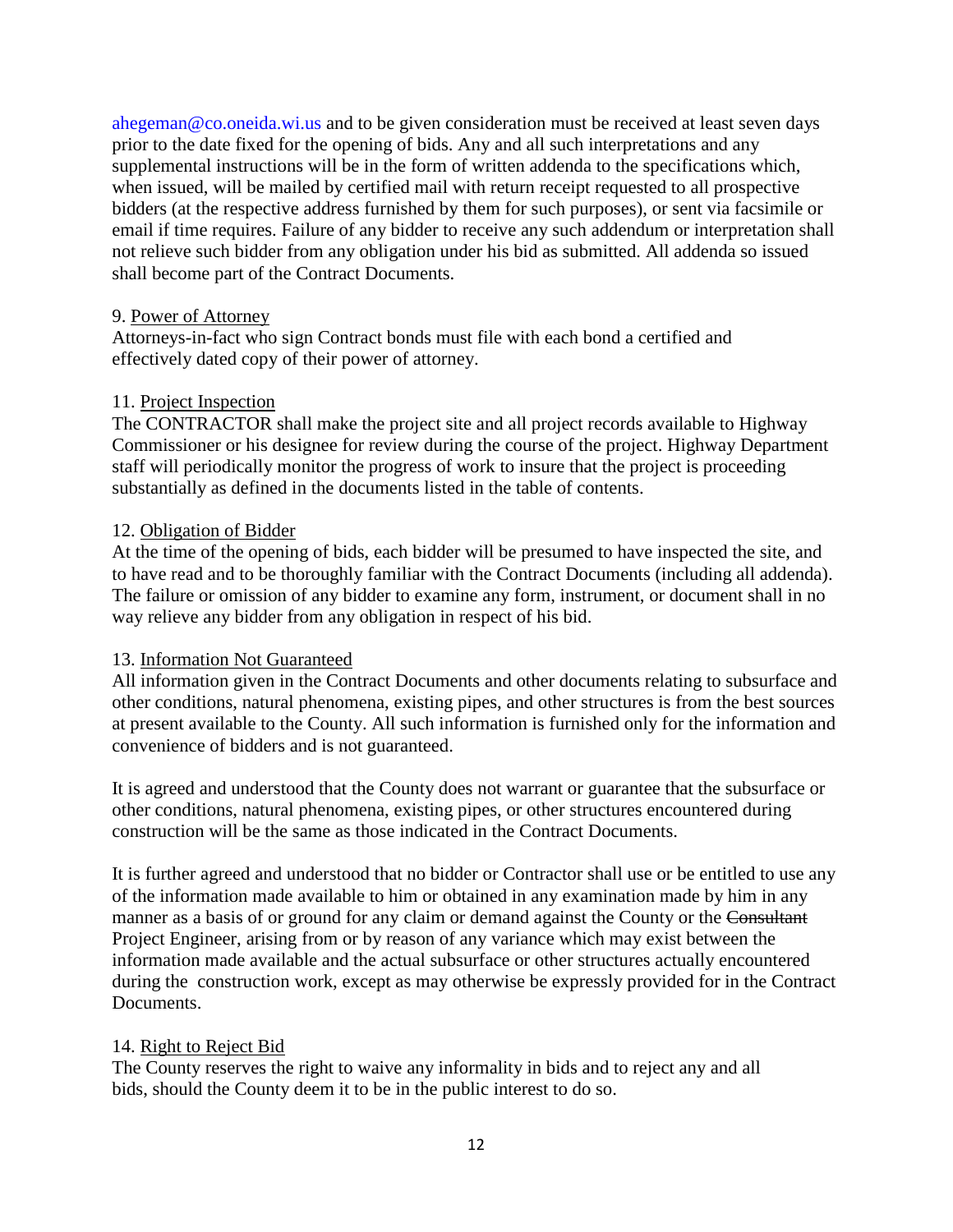The County may also reject bids which in its sole judgment are either incomplete, conditional, obscure or not responsive or which contain additions not called for, erasures not properly initialed, alterations, or similar irregularities.

#### 15. Time for Completion

The successful general bidder must agree to commence work on the date specified in the Notice to Proceed, and to fully complete the project within the time limit stated in the documents.

#### 16. Comparison of Bids

Bids will be compared on the basis of prices set forth in the bid forms.

In the event that there is a discrepancy between the lump sum or unit prices written in words and figures, the prices written in words will govern.

#### 17. Award of Contract

The Contract will be awarded to "the lowest responsible bidder" pursuant to Wisconsin Statute s. 59.52(29) as amended and/or renumbered. Such a bidder shall possess the skill, ability and integrity necessary for the faithful performance of the work, shall be able to furnish labor that can work in harmony with all other elements of labor employed, or to be employed, in the work, and shall otherwise comply with all applicable provisions of law. Contract award shall be subject to availability of an appropriation for funding.

#### 18. Contractor Records

Bidders understand and agree that, because County is a party to this contract, provisions of the Wisconsin Open Records Law and other laws relating to public records may apply to records kept by Bidders. Bidder agrees to fully comply with such laws, and to cooperate with County in its compliance with such laws. Cooperation shall include, but not be limited to, the provision of records, or copies of records to County or others upon the request of county. Compliance and cooperation of Bidders shall be at their sole cost and expense.

#### 19. Insurance

The Contractor shall carry and continuously maintain until completion of the Contract, insurance as specified in the Contract form and in such form as shall protect him performing work covered by this Contract, and Oneida County and its employees, agents, officials, and project engineer, from all claims an liability for damages for bodily injury, including accidental death, and for property damage, which may arise from operations under this Contract. The County shall be named as an additional insured as required in the Contract form. The Contractor covenants and agrees to hold the County and its employees, agents and officials harmless from loss or damage due to claims for bodily injury or death and/or property damage arising from, or in connection with, operations under this Contract.

## 20. Compliance with Laws

The Contractor shall keep himself fully informed of, and comply with, all existing and future Federal, State and Local Laws, ordinances, rules and regulations affecting Contractor and all of Contractor's employees, agents, and subcontractors engaged or employed on the Work, the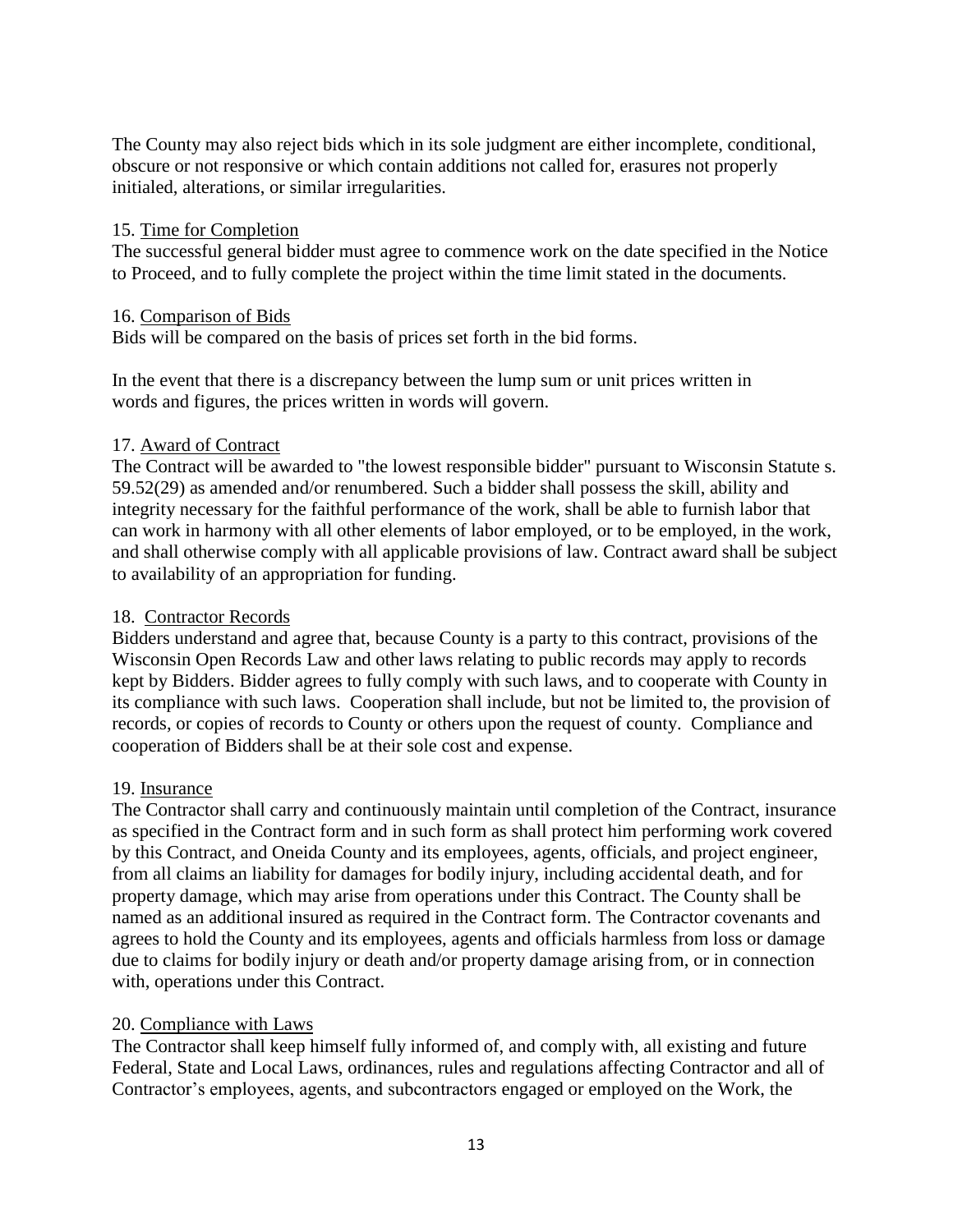materials and equipment used in the Work or the conduct of the Work, and of all orders, decrees and other requirements of bodies or tribunals having any jurisdiction or authority over the same. If any discrepancy or inconsistency is discovered in the Drawings, Specifications or other Contract Documents in relation to any such law, ordinance, rule, regulation, order, decree or other requirement, the Contractor shall forthwith report to the Highway Commissioner in writing. The Contractor shall at all times observe and comply with, and cause all his agents, servants and employees to observe and comply with all such existing and future laws, ordinances, rules, regulations, orders, decrees and other requirements and he shall protect, indemnify and save harmless the County, its officers, agents, servants, employees and the Highway Commissioner from and against any and all claims, demands, suits, liabilities, judgments, penalties, losses, damages, costs and expenses, including attorney's fee, arising from or based upon any violation or claimed violation of any such law, ordinance, rule regulation, order, decree or other requirements, whether committed by the Contractor or any of his agents, servants or employees.

Applicable provisions of Wisconsin State Statutes and Regulations and/or the United States Code and Code of Federal Regulations govern this contract and any provision in violation of the foregoing shall be deemed null, void and of no effect. Where conflict between Code of Federal Regulations and State Laws and Regulations exist, the more stringent requirement shall apply.

#### 21. Method of Payment to Contractor

The County, so long as the Contractor continues to carry on the work, shall make progress payments not more than once every 30 days during the course of the work. Payments shall be made within 14 days after the Project Engineer issues each Certificate for Payment as required under the contract documents. Progress, substantial completion payments, and final payments are further governed by the contract documents, including but not limited to section 9 of the contract documents.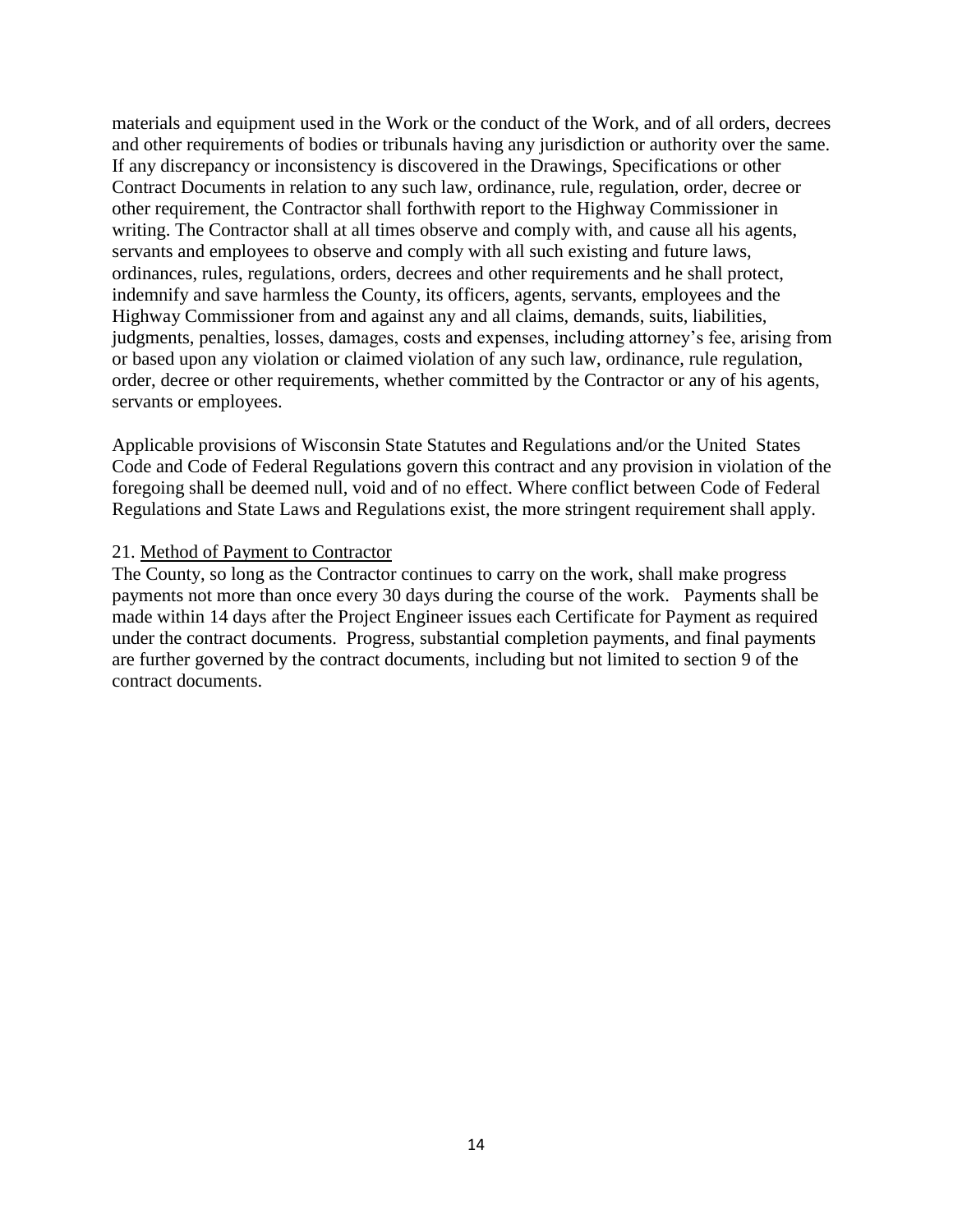#### **SECTION 00200**

#### **FORM OF GENERAL BID**

Bid of (hereinafter called "Bidder")\*

| $(\_\_\_\)$ a corporation, organized and existing under the laws of the state of $\_\_\_\_\_\_\_\$ |  |
|----------------------------------------------------------------------------------------------------|--|
| $(\underline{\hspace{1cm}})$ a partnership                                                         |  |
| $(\underline{\hspace{1cm}})$ a joint venture                                                       |  |
| ) an individual<br>doing business as                                                               |  |
| other Describe:                                                                                    |  |

To the County of Oneida, Wisconsin (hereinafter called "County").

Greetings:

A) The undersigned Bidder, in compliance with your invitation for bids for the project known as 2021 Garage/Salt Brine Mixing Facility – Reconstruction and Building Completion, having examined the plans and specifications and related documents and the site of the proposed work, and being familiar with all of the conditions surrounding the construction of the proposed project including the availability of materials and labor, hereby proposes to execute the Contract, furnish the appropriate bonds, furnish all labor, materials, and supplies, and to construct the project in accordance with the contract documents and the plans and specifications within the time set forth below, and at the prices stated below. These prices are to cover all expenses incurred in performing the work required under the contract documents, of which this bid is a part.

The Bidder hereby agrees to commence work on or before the date to be specified in written "Notice to Proceed" of the County, and to fully complete the project within the time specified in the bidding instructions but a contract extension shall be at the discretion of the Highway Commissioner.

\_\_\_\_\_\_\_\_\_\_\_\_\_\_\_\_\_\_\_\_\_\_\_\_\_\_\_\_\_\_\_\_\_\_\_\_\_\_\_\_\_\_\_\_\_\_\_\_\_ \*Specify corporation, partnership or individual as applicable.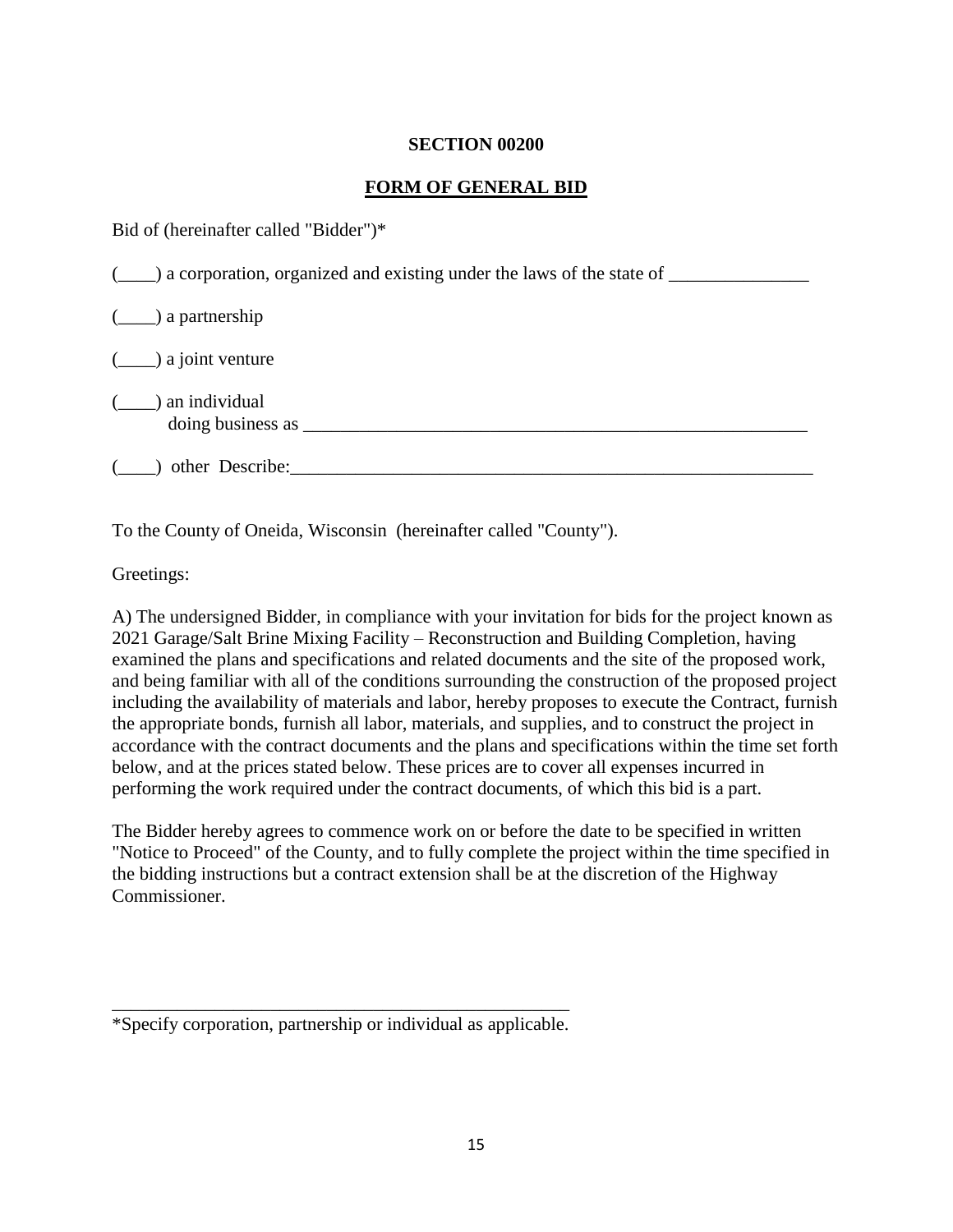B) Bidder acknowledges receipt of and this bid includes the following addenda:

| No. |                      |
|-----|----------------------|
|     | Dated: <u>Dated:</u> |

C. Submission of the bid constitutes bidder's certification that no financial or personal relationship exists between the bidder and any county official or employee except as specifically set forth in writing attached to and made a part of the bid. The successful bidder shall disclose any such relationship which develops after submission of the bid, and before award, and any such relationship which develops during the term of the contract.

D. The bidder hereby designates the person named below as its agent for the purpose receiving all notices from Count, including but not limited to notice of award of bid. All notices sent to the person below shall be deemed received by bidder.

\_\_\_\_\_\_\_\_\_\_\_\_\_\_\_\_\_\_\_\_\_\_\_\_\_\_\_\_\_\_\_\_\_\_\_\_\_\_\_\_.

The Bidder agrees to perform the bid work described in the specifications and shown on the plans for the following contract price:  $\mathcal S$ 

The above unit prices shall include all mobilization, labor, materials, bailing, shoring, removal, overhead, profit, insurance, etc., to cover the finished work of the several kinds called for.

The Bidder understands that all bids for this project are subject to the applicable bidding laws of the State of Wisconsin.

The Bidder understands that the County reserves the right to reject any or all bids and to waive any informalities in the bidding.

The Bidder agrees that this bid shall be good and may not be withdrawn for a period of 30 days, Saturdays, Sundays and legal holidays excluded, after the opening of bids.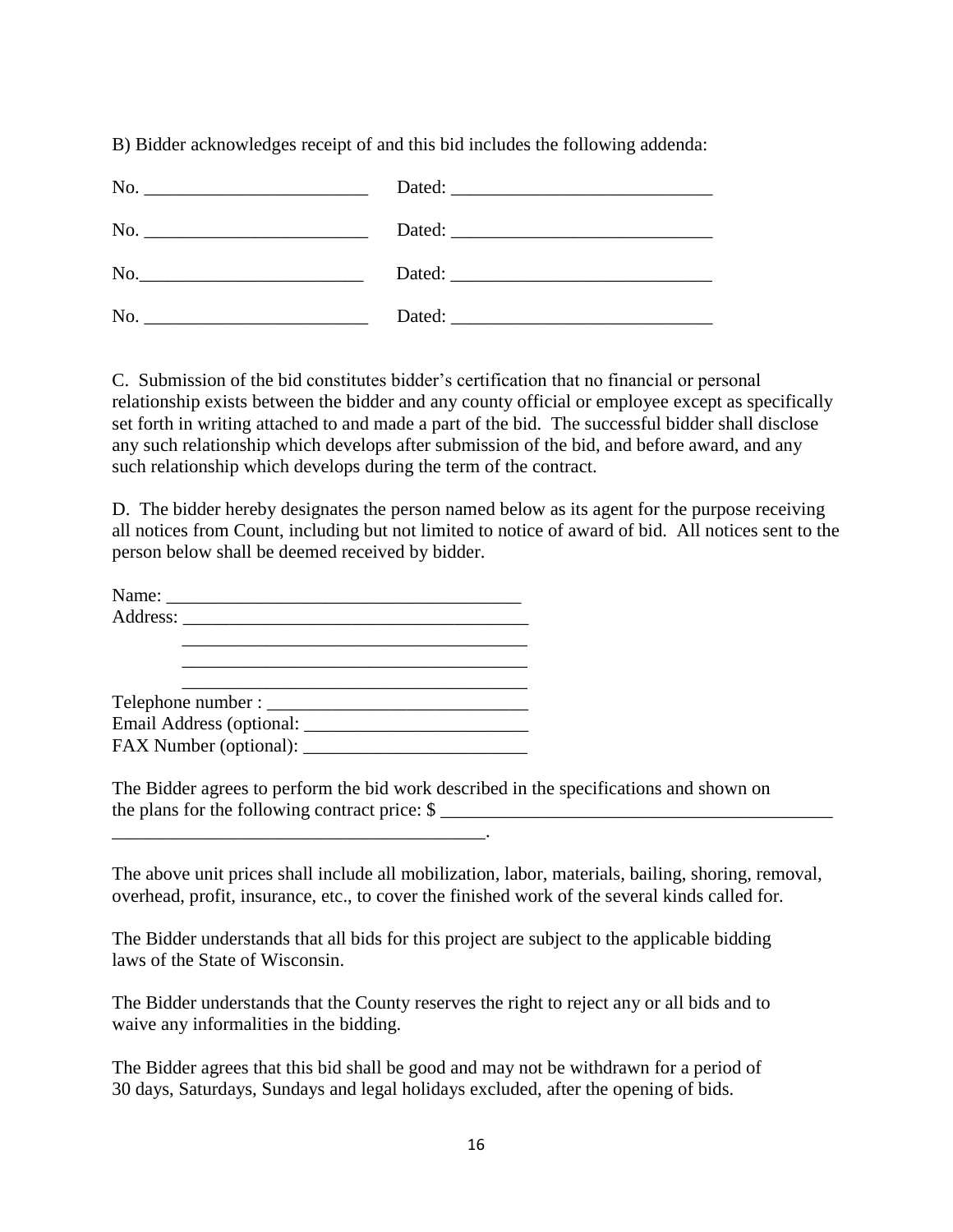Within 10 days of receipt of the written notice of acceptance of this bid, the Bidder will execute the formal Contract set forth in these documents.

The undersigned offers the following information as evidence of his qualifications to perform the work as bid upon according to all the requirements of the plans and specifications.

- 1. Have been in business under present name for \_\_\_\_\_\_\_\_\_\_\_ years.
- 2. The names and addresses of all persons interested in the bid (if made by a partnership or corporation) as principals, are as follows: (attach supplementary list if necessary)
	- $a.$
	- b. \_\_\_\_\_\_\_\_\_\_\_\_\_\_\_\_\_\_\_\_\_\_\_\_\_\_\_\_\_\_\_\_\_\_\_\_\_\_\_\_\_
	- $c.$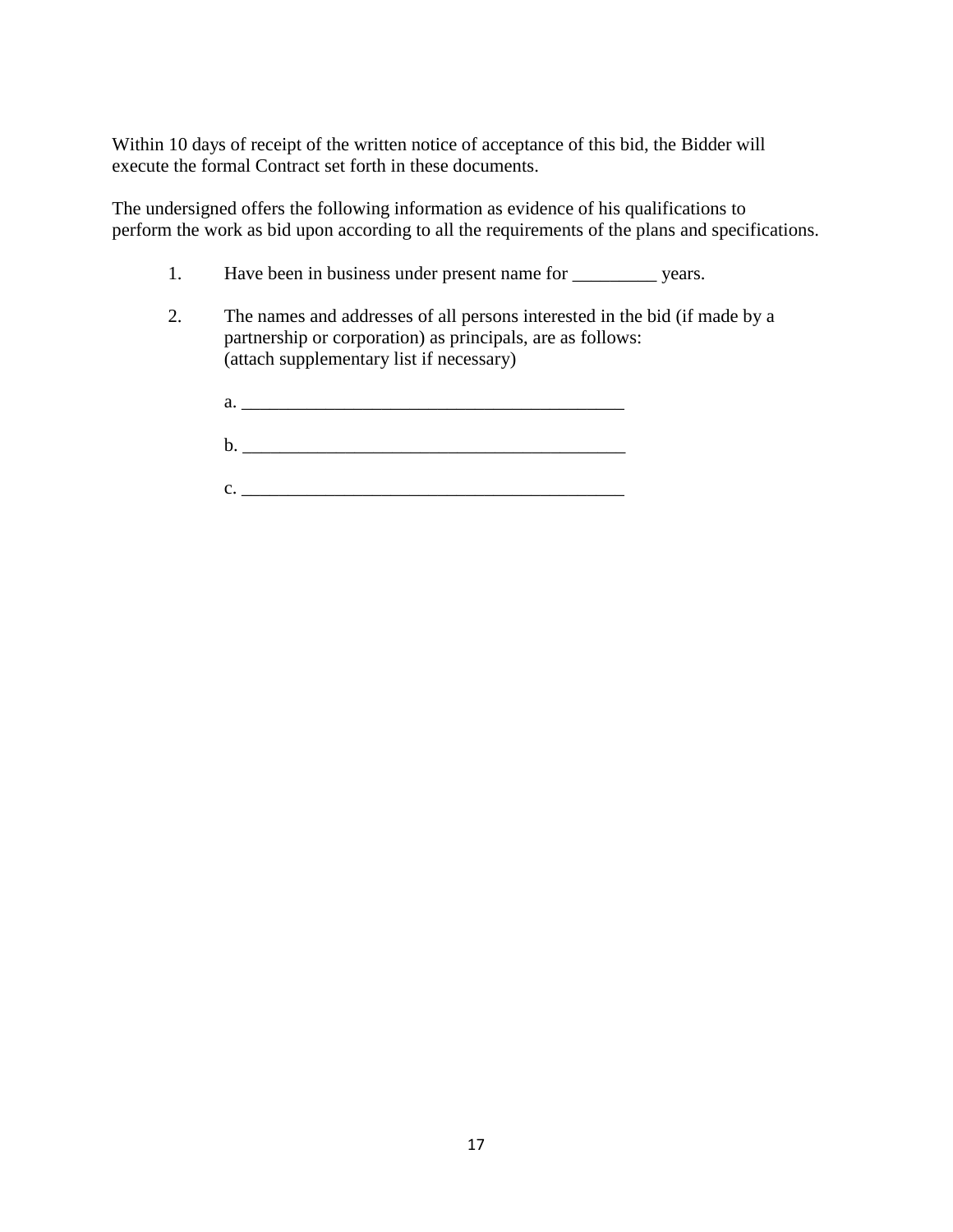3. The bidder is requested to state below what work of a similar character to that included in the proposed contract he has done, and give references that will enable the County to judge his experience, skill and business standing (add supplementary page if necessary).

| Completion<br>Date | Project<br><b>Name</b> | Contract<br>Amount | Design<br>Engineer | Reference<br><b>Name</b> | Telephone<br>$\underline{\text{No}}$ . |
|--------------------|------------------------|--------------------|--------------------|--------------------------|----------------------------------------|
|                    |                        |                    |                    |                          |                                        |
|                    |                        |                    |                    |                          |                                        |
|                    |                        |                    |                    |                          |                                        |
|                    |                        |                    |                    |                          |                                        |
|                    |                        |                    |                    |                          |                                        |
|                    |                        |                    |                    |                          |                                        |
|                    |                        |                    |                    |                          |                                        |
|                    |                        |                    |                    |                          |                                        |

**BY SIGNING BELOW THE BIDDER AFFIRMS AND ACKNOWLEDGES THAT: they have read and understand the bid specifications and its Attachments, if any; they have authority to enter a bid on behalf of the Entity, Corporation, or County they are signing for; they are knowingly, freely, and voluntarily bidding on this project; and that they accept and agree to be bound by the terms and conditions of bid specifications and its Attachments, if any, as outlined in the bid specifications.** 

\_\_\_\_\_\_\_\_\_\_\_\_\_\_\_\_\_\_\_\_\_\_\_\_\_\_\_\_\_\_\_\_\_\_\_\_\_\_\_\_\_\_\_\_\_\_\_\_\_\_

Signature

Printed Name:

Submitted on Behalf of: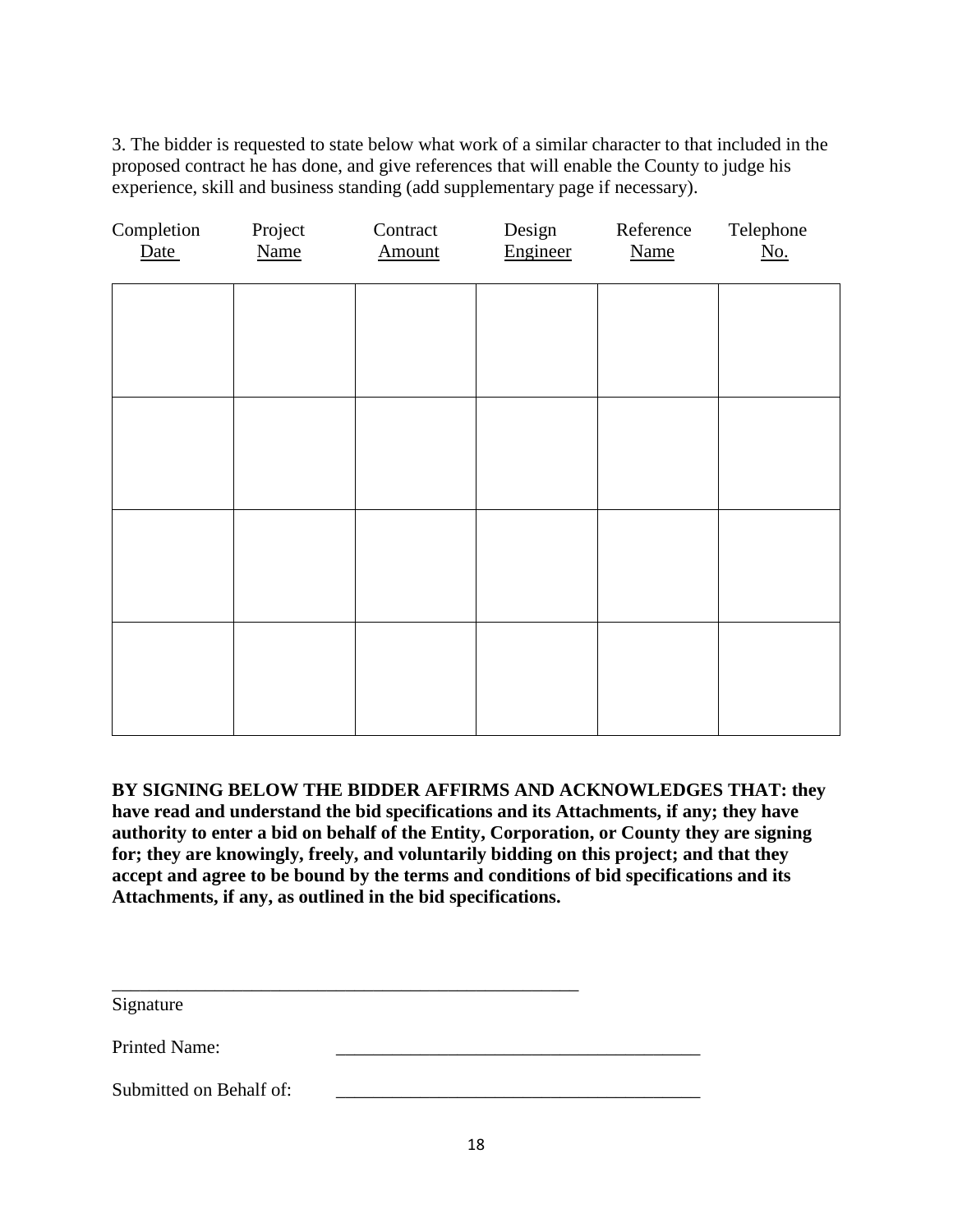#### **NON-COLLUSION AFFIDAVIT** NON-COLLUSION

The undersigned certifies under the penalties of perjury that this bid is in all respects bona fide, fair and made without collusion or fraud with any other person. As used in this subsection the word "person'' shall mean any natural person, joint venture, partnership, corporation or other business or legal entity.

\_\_\_\_\_\_\_\_\_\_\_\_\_\_\_\_\_\_\_\_\_\_\_\_\_\_\_\_\_\_\_\_\_ \_\_\_\_\_\_\_\_\_\_\_\_\_\_\_\_\_\_\_\_\_\_\_\_\_\_

#### COMPLETE AND SIGN BELOW:

Authorized Person's Signature Date

Print Name & Title of Signatory

\_\_\_\_\_\_\_\_\_\_\_\_\_\_\_\_\_\_\_\_\_\_\_\_\_\_\_\_\_\_\_\_\_

\_\_\_\_\_\_\_\_\_\_\_\_\_\_\_\_\_\_\_\_\_\_\_\_\_\_\_\_\_\_\_\_\_

Name of Contractor

Notarization

| Subscribed and sworn to before me on this | day of |  |
|-------------------------------------------|--------|--|
|                                           |        |  |

| Notary Public, State of |  |
|-------------------------|--|
| My Commission expires:  |  |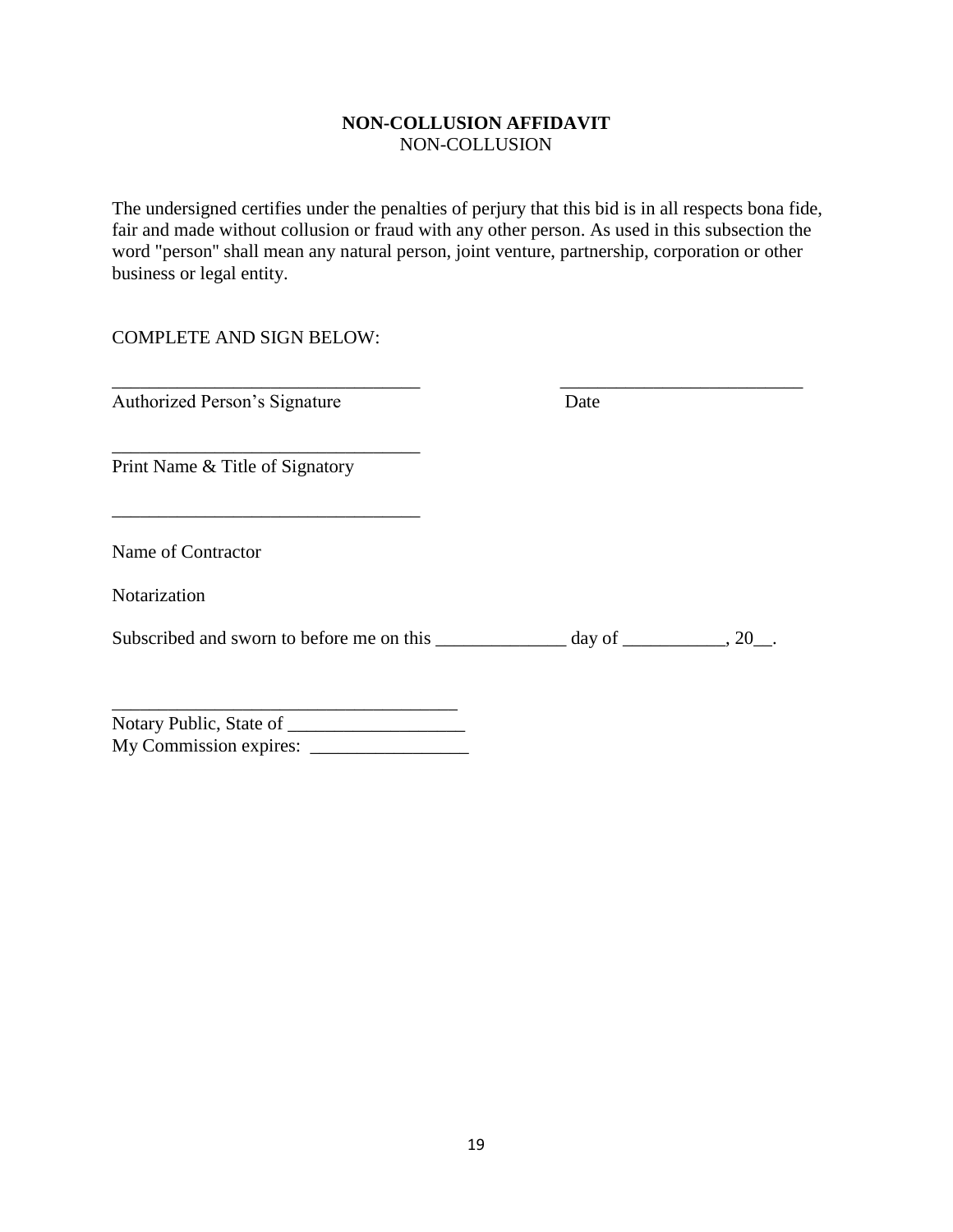#### **SECTION 00300**

#### **NOTICE OF AWARD**

| To:                         |                                                                                                                                                                 |
|-----------------------------|-----------------------------------------------------------------------------------------------------------------------------------------------------------------|
|                             |                                                                                                                                                                 |
|                             |                                                                                                                                                                 |
| <b>PROJECT</b> Description: | <b>2021 GARAGE/SALT BRINE MIXING FACILITY</b><br><b>RECONSTRUCTION AND BUILDING COMPLETION</b><br><b>HIGHWAY DEPARTMENT</b><br><b>ONEIDA COUNTY, WI</b>         |
|                             | The OWNER has considered the Bid submitted by you for the above described Work in<br>response to its Advertisement for Bids dated, and Information for Bidders. |
|                             | You are hereby notified that your Bid has been accepted at the Base Bid Price of                                                                                |
|                             |                                                                                                                                                                 |
|                             |                                                                                                                                                                 |

You are required by the Information for Bidders to execute the Agreement as put forth in the Bid Package within five (5) days, excluding Saturdays, Sundays and legal holidays from the date of this Notice to you.

Failure to execute said agreement may result in penalties as described in the Bid Package. The OWNER will be entitled to such other rights as may be granted by law.

You are required to return an acknowledged copy of this Notice of Award to the OWNER.

Dated this \_\_\_\_\_\_\_\_\_\_\_\_\_\_\_\_\_\_\_\_\_\_\_\_\_ day of \_\_\_\_\_\_\_\_\_\_\_\_\_\_\_\_\_\_\_\_\_, 2021.

Highway Department Oneida County, WI (OWNER)

\_\_\_\_\_\_\_\_\_\_\_\_\_\_\_\_\_\_\_\_\_\_\_\_\_\_\_\_\_

\_\_\_\_\_\_\_\_\_\_\_\_\_\_\_\_\_\_\_\_\_\_\_\_\_\_\_\_\_

 $\mathcal{L}_\text{max}$  and  $\mathcal{L}_\text{max}$  and  $\mathcal{L}_\text{max}$  and  $\mathcal{L}_\text{max}$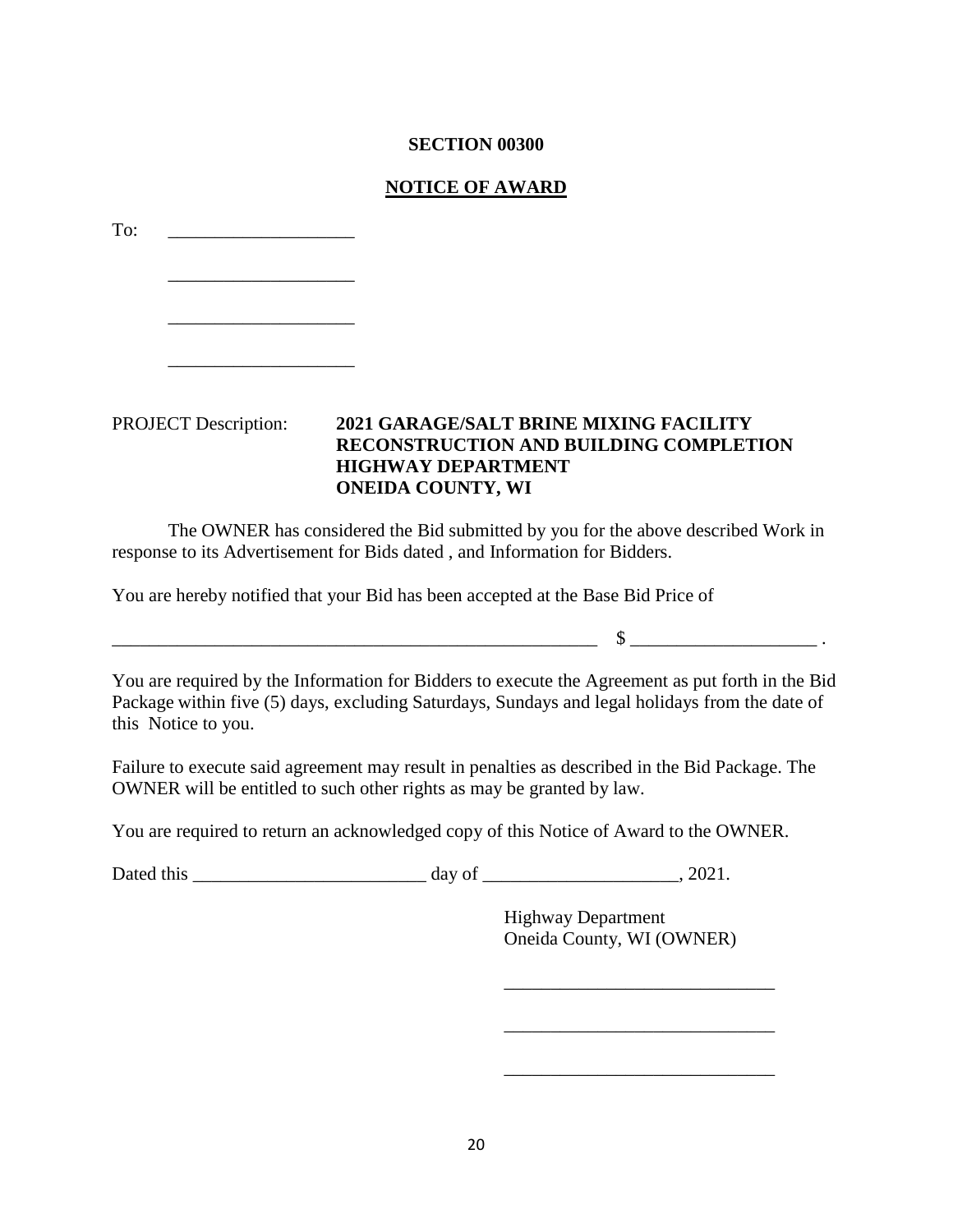## **ACCEPTANCE OF NOTICE**

Receipt of the above Notice of Award is hereby acknowledged

By \_\_\_\_\_\_\_\_\_\_\_\_\_\_\_\_\_\_\_\_\_\_\_\_\_\_\_\_\_\_\_\_\_\_\_\_\_\_\_\_\_\_\_\_\_\_\_\_ .

this the  $\frac{1}{2}$  day of  $\frac{1}{2}$ , 2021.

By \_\_\_\_\_\_\_\_\_\_\_\_\_\_\_\_\_\_\_\_\_\_\_\_\_\_\_\_\_\_\_\_\_\_\_\_\_\_\_\_

Title \_\_\_\_\_\_\_\_\_\_\_\_\_\_\_\_\_\_\_\_\_\_\_\_\_\_\_\_\_\_\_\_\_\_\_\_\_\_

END OF SECTION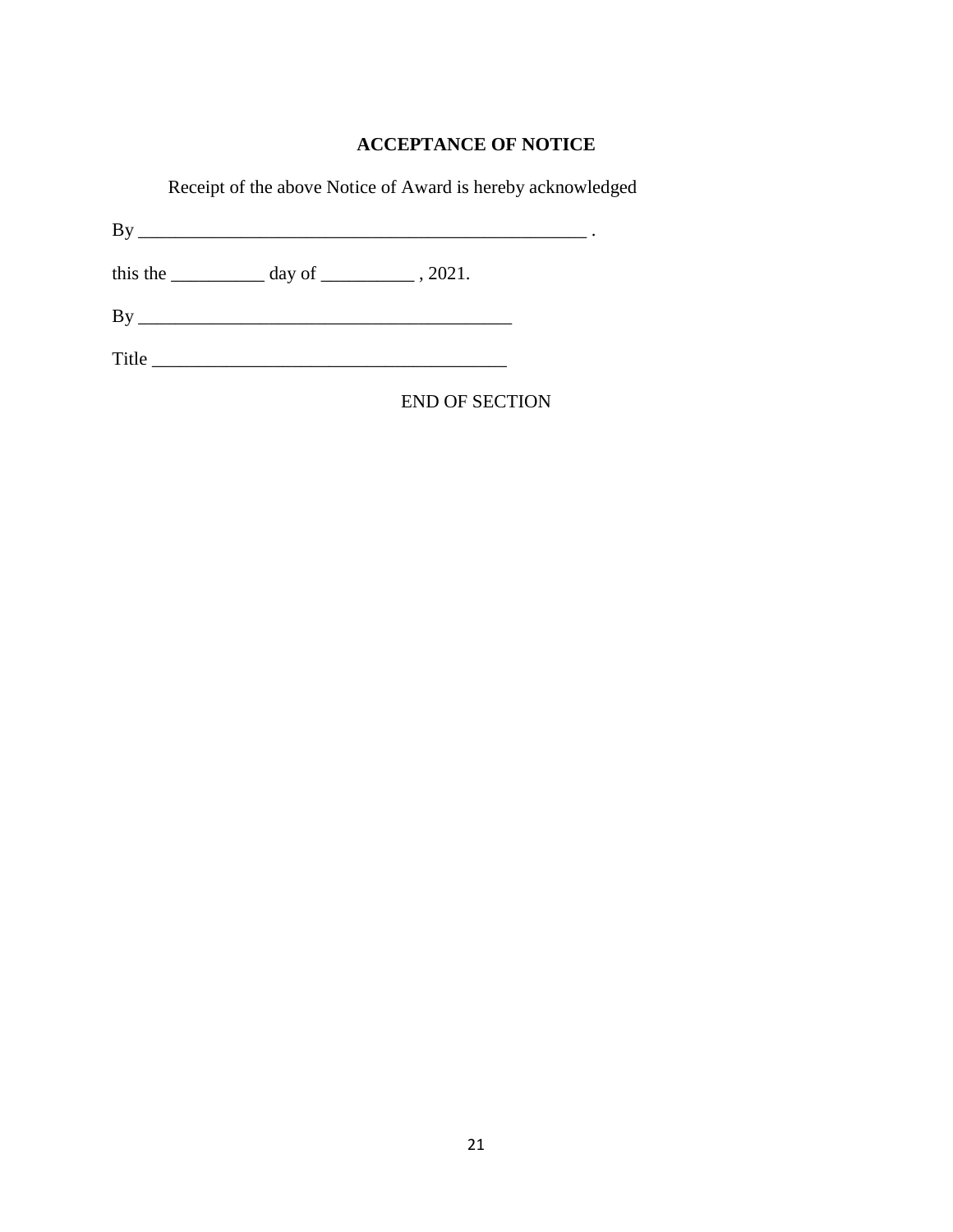#### **SECTION 00400**

#### **CONTRACT**

THIS AGREEMENT, made this day of, 2021, Oneida County hereinafter called "COUNTY" or :"OWNER" acting herein through its Highway Department, and, \_\_\_\_\_\_\_\_\_\_\_\_\_\_\_\_\_\_\_\_\_\_\_\_\_\_\_\_\_\_\_\_\_\_\_\_\_\_ doing business as \*(an individual) (a partnership) (a joint venture) (a corporation) located in the \*(City) (County) of ,\_\_\_\_\_\_\_\_\_\_\_\_\_\_\_County of \_\_\_\_\_\_\_\_\_\_\_\_\_\_\_\_\_\_ , and State of \_\_\_\_\_\_\_\_\_\_\_\_\_\_\_\_\_\_\_\_ , hereinafter called "CONTRACTOR."

WITNESSETH: That for and in consideration of the payments and agreements hereinafter mentioned, to be made and performed by the COUNTY, the CONTRACTOR hereby agrees with the COUNTY to commence and complete the project described as follows: **Garage/Salt Brine Mixing Facility – Reconstruction and Building Completion ,** hereinafter called the PROJECT, for the sum of

 $\Delta$  Dollars (\$  $\Delta$ and all extra work in connection therewith, under the terms as stated in the Contract documents; and at its own proper cost and expense to furnish all the materials, supplies, machinery equipment, tools, superintendence, labor, insurance, and other accessories and services necessary to complete the said project in accordance with the conditions and prices stated in the Contract Documents.

The CONTRACTOR hereby agrees to commence work under this Contract on or before a date to be specified in written "Notice to Proceed" of the COUNTY.

The CONTRACTOR further agrees to complete the project by November 12, 2021. A contract extension shall be at the discretion of the Highway Commissioner.

The COUNTY agrees to pay the CONTRACTOR in current funds for the performance of the contract, subject to additions and deductions, as provided in herein, and to make payments on account thereof as provided in the Estimates and Payments sections.

IN WITNESS WHEREOF, the parties to these presents have executed this contract in two (2) counterparts, each of which shall be deemed an original, in the year and day first above mentioned.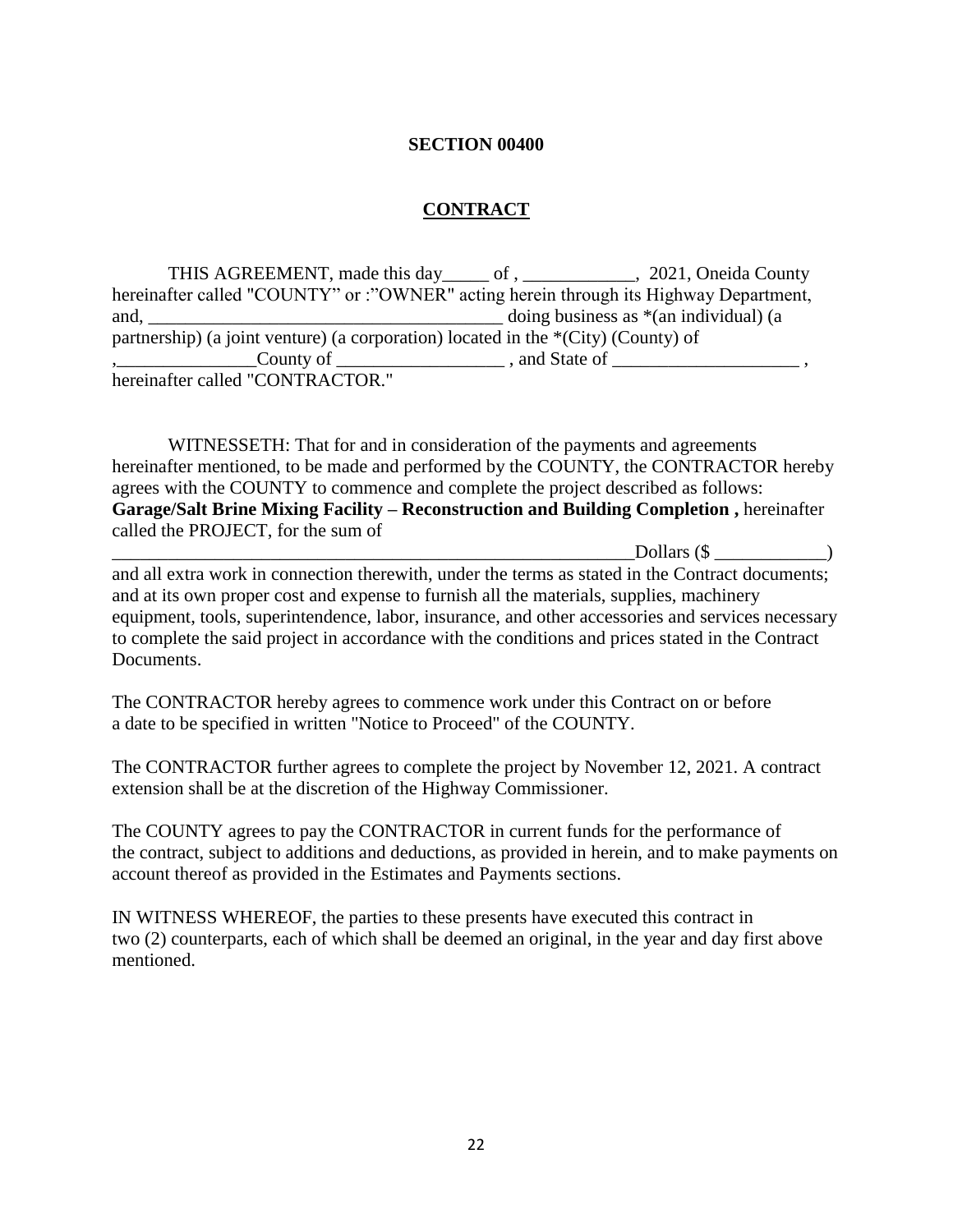## AGREED:

# **ONEIDA COUNTY, WISCONSIN**

| Dave Hintz, Chair, Oneida County Board of<br>Supervisors |                    |
|----------------------------------------------------------|--------------------|
| And                                                      |                    |
| Ted Cushing, Chair, Oneida County Public                 | Date: <u>Date:</u> |
| <b>Works Committee</b><br>And                            |                    |
|                                                          | Date:              |
| Alex Hegeman, Highway Commissioner                       |                    |
| <b>CONTRACTOR:</b>                                       |                    |
| By:                                                      |                    |
| (Name)                                                   |                    |
| (Title)                                                  |                    |
| (Address)                                                |                    |
| (City and State)                                         |                    |
|                                                          |                    |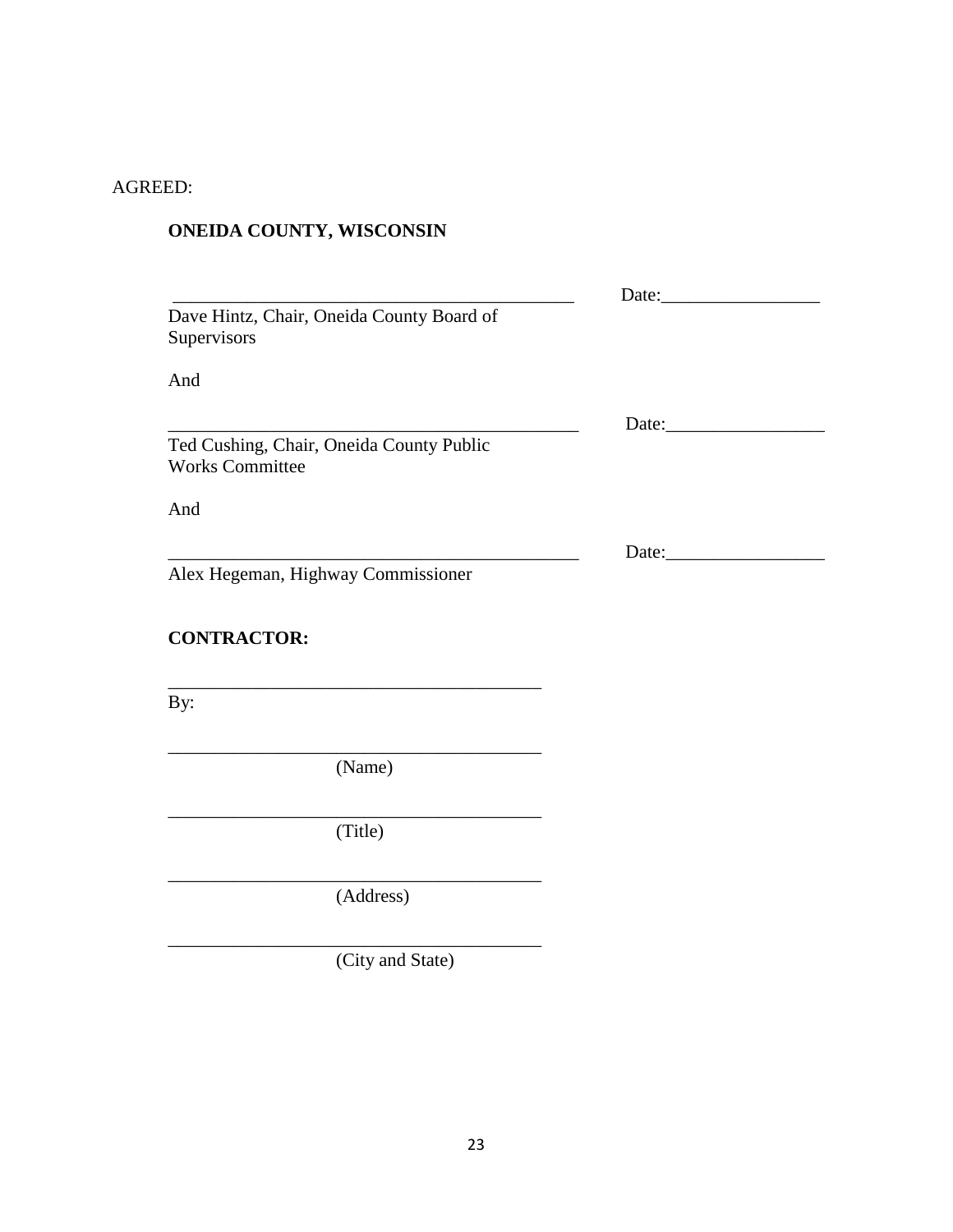#### **CERTIFICATE OF VOTE**

If a corporation, complete below or attach to each signed copy of a contract a notarized copy of vote of corporation authorizing the signatory to sign this contract. If attesting clerk is same as individual executing contract, have signature notarized below.

At a duly authorized meeting of the Board of Directors of the

\_\_\_\_\_\_\_\_\_\_\_\_\_\_\_\_\_\_\_\_\_\_\_\_\_\_\_\_\_\_\_\_\_\_\_\_\_\_\_\_ held on \_\_\_\_\_\_\_\_\_\_\_\_\_\_\_\_\_\_\_\_\_\_\_\_\_\_\_\_\_\_\_\_\_\_\_\_ (Name of Corporation) (Date) at which all the Directors were present or waived notice, it was VOTED that, \_\_\_\_\_\_\_\_\_\_\_\_\_\_\_\_\_\_\_\_\_\_\_\_\_\_\_\_\_\_\_\_\_\_\_\_\_\_\_\_\_\_ \_\_\_\_\_\_\_\_\_\_\_\_\_\_\_\_\_\_\_\_\_\_\_\_\_\_\_\_\_\_\_\_\_\_\_\_\_\_\_ (Name) (Officer) of this company be and hereby is authorized to execute contract and bonds in the name and behalf of said company, and affix its corporate seal thereto, and such execution of any contract or obligation in this company's name on its behalf by such \_\_\_\_\_\_\_\_\_\_\_\_\_\_\_\_\_\_\_\_\_\_\_\_\_\_\_\_\_\_\_\_\_\_\_\_\_\_\_ (Officer) of the company, shall be valid and binding upon this company. I hereby certify that I am the Clerk of the \_\_\_\_\_\_\_\_\_\_\_\_\_\_\_\_\_\_\_\_\_\_\_\_\_\_\_\_\_\_\_\_\_\_\_\_\_\_\_\_\_\_\_\_\_\_\_\_\_\_ that \_\_\_\_\_\_\_\_\_\_\_\_\_\_\_\_\_\_\_\_\_\_\_\_\_\_\_\_\_\_\_\_\_\_\_\_\_\_\_\_ is the duly elected \_\_\_\_\_\_\_\_\_\_\_\_\_\_\_\_\_\_\_\_\_\_\_\_\_\_\_\_\_\_\_\_\_\_\_\_\_\_\_\_\_\_\_ of said company, and that the above vote has not been amended or rescinded and remains in full force and effect as of the date of this contract. a true copy, ATTEST \_\_\_\_\_\_\_\_\_\_\_\_\_\_\_\_\_\_\_\_\_\_\_\_\_\_\_\_\_\_\_\_\_\_\_\_\_ Clerk Place of Business \_\_\_\_\_\_\_\_\_\_\_\_\_\_\_\_\_\_\_\_\_\_\_\_\_\_\_\_\_\_\_\_\_\_\_\_\_\_ Corporate Seal SWORN TO AND SUBSCRIBED BEFORE ME THIS \_\_\_\_\_\_\_\_\_\_\_\_\_\_\_\_\_\_\_\_\_\_\_\_\_\_\_\_\_\_\_\_\_\_\_

 $DAY$  OF  $\longrightarrow$   $, 20$ 

Notary Public, State of \_\_\_\_\_\_\_\_\_\_\_\_\_\_\_\_\_\_\_\_\_\_\_\_\_\_ My commission expires:

\_\_\_\_\_\_\_\_\_\_\_\_\_\_\_\_\_\_\_\_\_\_\_\_\_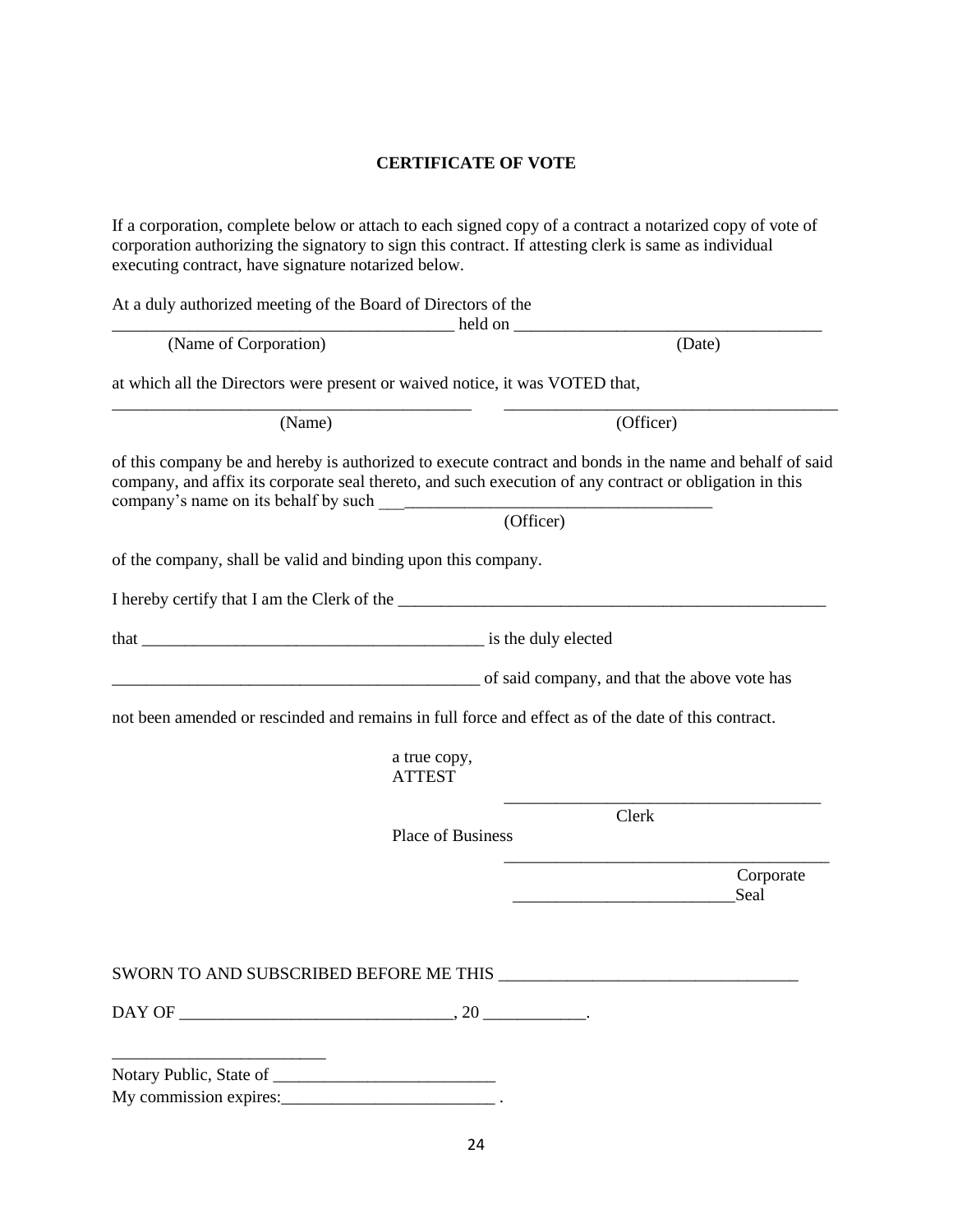#### **SECTION 00500**

#### GENERAL CONDITIONS

#### **§ 1.1.1 THE CONTRACT DOCUMENTS**

The Contract Documents consist of:

- 1. Invitation to Bid.
- 2. General Requirements
- 3. Instructions to Bidders
- 4. Form of General Bid
- 5. Notice of Award
- 6. Contract
- 7. General Conditions
- 8. Notice to Proceed
- 9. Change Order Form
- 10. Certificate of Completion
- 11. Project Specifications/Plans
- 12. Payment Request Form
- 13. Tax Exemption Form

A Modification is (1) a written amendment to the contract signed by both parties, (2) a Change Order, (3) a written interpretation issued by the County or (4) a written order for a minor change in the Work issued as allowed by the terms of this contract.

In the event of a conflict among the Contract Documents, they shall be construed according to the following priorities:

- 1. Modifications
- 2. Contract
- 3. General Conditions
- 4. Project Specifications
- 5. Drawings
- 6. Instructions to Bidders
- 7. Invitation to Bid
- 8. Notice of Award
- 9. Notice to Proceed
- 10. Form of General bid
- 11. General Requirements

#### **§ 1.1.2 THE CONTRACT**

The Contract represents the entire and integrated Contract between the parties hereto and supersedes prior negotiations, representations or agreements, either written or oral. The Contract may be amended or modified only by a Modification. All Work mentioned or indicated in the Contract Documents shall be performed by the Contractor as part of this Contract unless it is specifically indicated in the Contract Documents that such Work is to be done by others. Should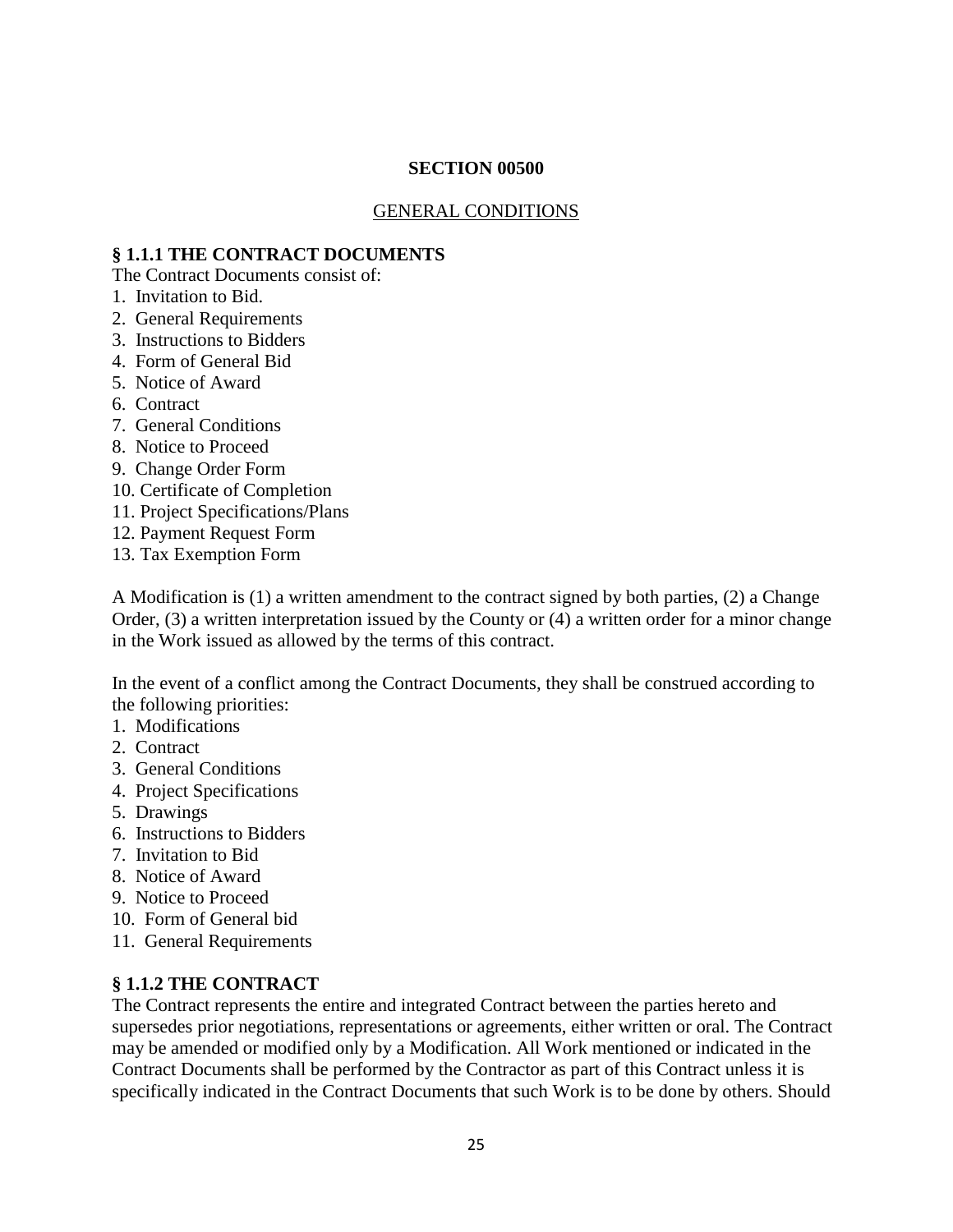any drawings and specifications disagree in themselves or with each other; the Contractor shall provide the better quality or greater quantity of Work unless otherwise directed by written addendum to the Contract.

## **§ 1.1.3 THE WORK**

The Work comprises the completed construction required by the Contract Documents and includes all labor necessary to produce such construction, and all materials and equipment incorporated or to be incorporated in such construction. Deliveries shall be FOB destination, freight prepaid and included unless otherwise specified. County will reject shipments sent C.O.D. or freight collect. All materials, equipment, and supplies provided to the County must fully comply with all safety requirements as set forth by the Wisconsin Department of Commerce and all applicable OSHA Standards. If any item(s) on an order(s) resulting from this award(s) is a hazardous chemical, as defined under 29 CFR 1910.1200, provide one (1) copy of the Material Safety Data Sheet for each item with the shipped container(s) and one (1) copy with the invoice(s).

## **§ 1.1.4 THE PROJECT**

The project is the total construction of which the Work performed under the Contract Documents may be the whole or a part.

The intent of the Drawings and Specifications is that the CONTRACTOR shall furnish all labor, materials, tools, equipment and transportation necessary for the proper execution of the Work in accordance with the Contract Documents and all incidental work necessary to complete the Project in an acceptable manner, ready for use, occupancy or operation by the OWNER.

In case of conflict between the Drawings and Specifications, the Specifications shall govern. Figure dimensions on Drawings shall govern over general drawings.

Any discrepancies found between the Drawings and Specifications and site conditions or any inconsistencies or ambiguities in the Drawings or Specifications shall be immediately reported to the ENGINEER, in writing, who shall promptly correct such inconsistencies or ambiguities in writing. Work done by the CONTRACTOR after discovery of such discrepancies, inconsistencies or ambiguities shall be done at the CONTRACTOR's risk, and owner shall not be required to pay for the cost of such work.

## **§ 1.1.5 OR EQUAL**

The use of the words "Or Equal" following the name of any manufacturer, vendor or proprietary product shall be understood to mean that articles or materials may be substituted which, in the opinion of the County, are equal in quality, durability, appearance, strength, design and performance to the articles or materials named or described and will perform adequately in providing a first-class facility.

When submitting shop drawing information on articles or materials which are being proposed as substitutes for specified items, the Contractor shall clearly identify them as such. If the articles or materials are accepted as equal to those on which dimensions on the drawings are based, any dimensional variance from those shown and/or specified shall be shown on the shop drawings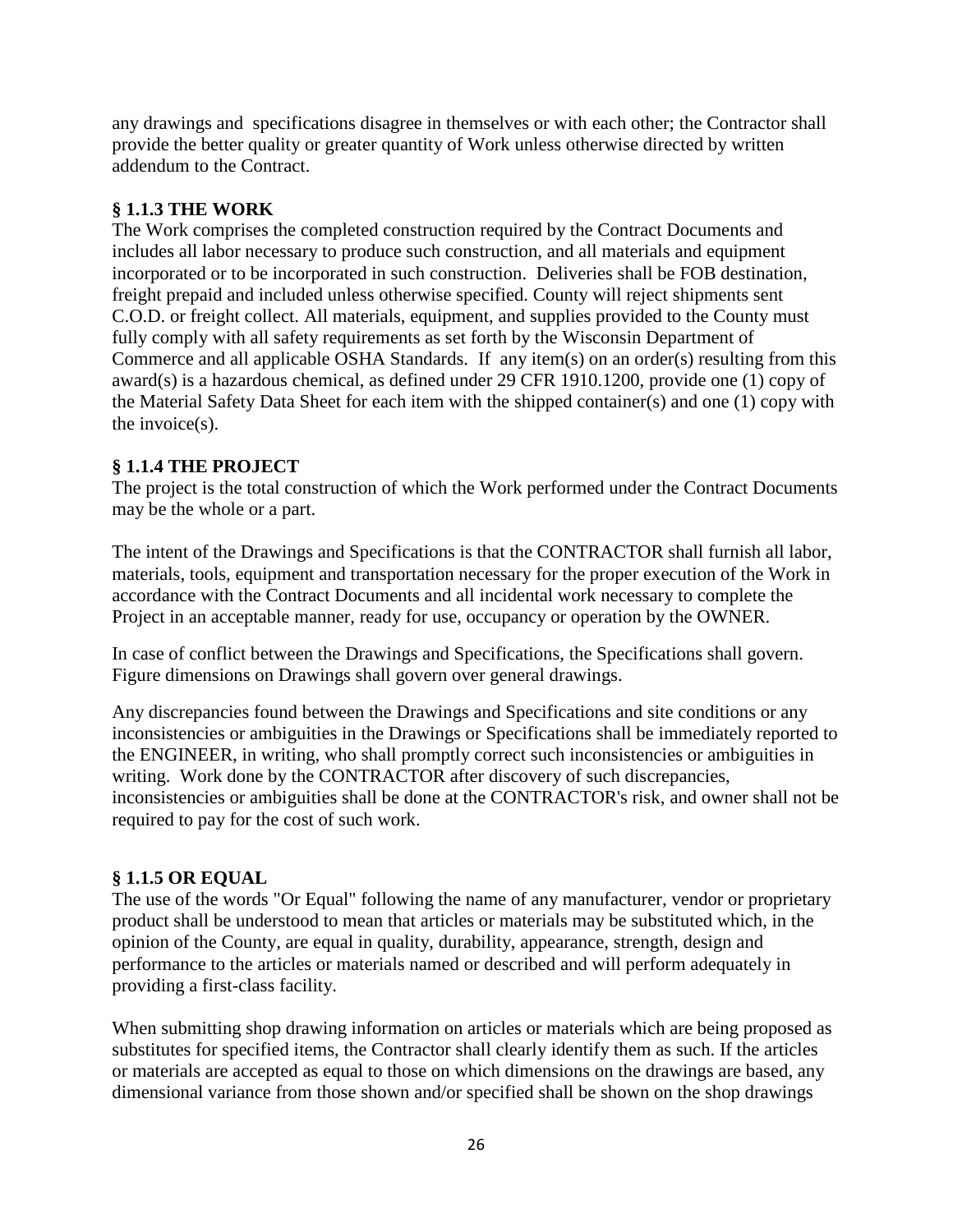prepared by the Contractor, illustrating the manner in which conformity to dimensions and design is to be obtained. All such drawings shall be subject to the approval of the County and the installation of the article shall not proceed without first obtaining said approval.

#### **SUBSTITUTIONS**

Whenever a material, article, or piece of equipment is identified on the Drawings or Specifications by reference to brand name or catalog numbers, it shall be understood that this is referenced for the purpose of defining the performance or other salient requirements and that other products of equal capacities, quality and function may be considered by the Engineer. The CONTRACTOR may recommend the substitution of a material, article, or piece of equipment of equal substance and function for those referred to in the Contract Documents by reference to brand name or catalog number and if, in the opinion of the ENGINEER, such material, article, or piece of equipment is of equal substance and function to that specified, the ENGINEER may approve its substitution and use by the CONTRACTOR. Any cost differential shall be deductible from the Contract Price and the Contract Documents shall be appropriately modified by Change Order. The CONTRACTOR warrants that if substitutes are approved, no major changes in the function or general design of the Project will result. Incidental changes or extra component parts required to accommodate the substitute will be made by the CONTRACTOR without a change in the Contract Price or Contract Time.

## MATERIALS, SERVICES AND FACILITIES

It is understood that, except as otherwise specifically stated in the Contract Document, the CONTRACTOR shall provide and pay for all materials, labor, tools, equipment, water, light, power, transportation, supervision, temporary construction of any nature, and all other services and facilities of any nature whatsoever necessary to execute, complete, and deliver the Work within the specified time.

Materials and equipment shall be so stored as to insure the preservation of their quality and fitness for the Work. Stored materials and equipment to be incorporated in the Work shall be located so as to facilitate prompt inspection.

Manufactured articles, materials and equipment shall be applied, installed, connected, erected, used, cleaned and conditioned as directed by the manufacturer.

Materials, supplies and equipment shall be in accordance with samples submitted by the CONTRACTOR and approved by the ENGINEER.

Materials, supplies or equipment to be incorporated into the Work shall not be purchased by the CONTRACTOR or the Subcontractor subject to a chattel mortgage or under a conditional sale contract or other agreement by which an interest is retained by the seller.

The ENGINEER and the ENGINEER's representatives will at all times, have access to the Work. In addition, authorized representatives and agents of any participating Federal or State agency shall be permitted to inspect all work, materials, payrolls, records or personnel, invoices of materials, and other relevant data and records. The CONTRACTOR will provide proper facilities for such access and observation of the Work and also for any inspection or testing thereof.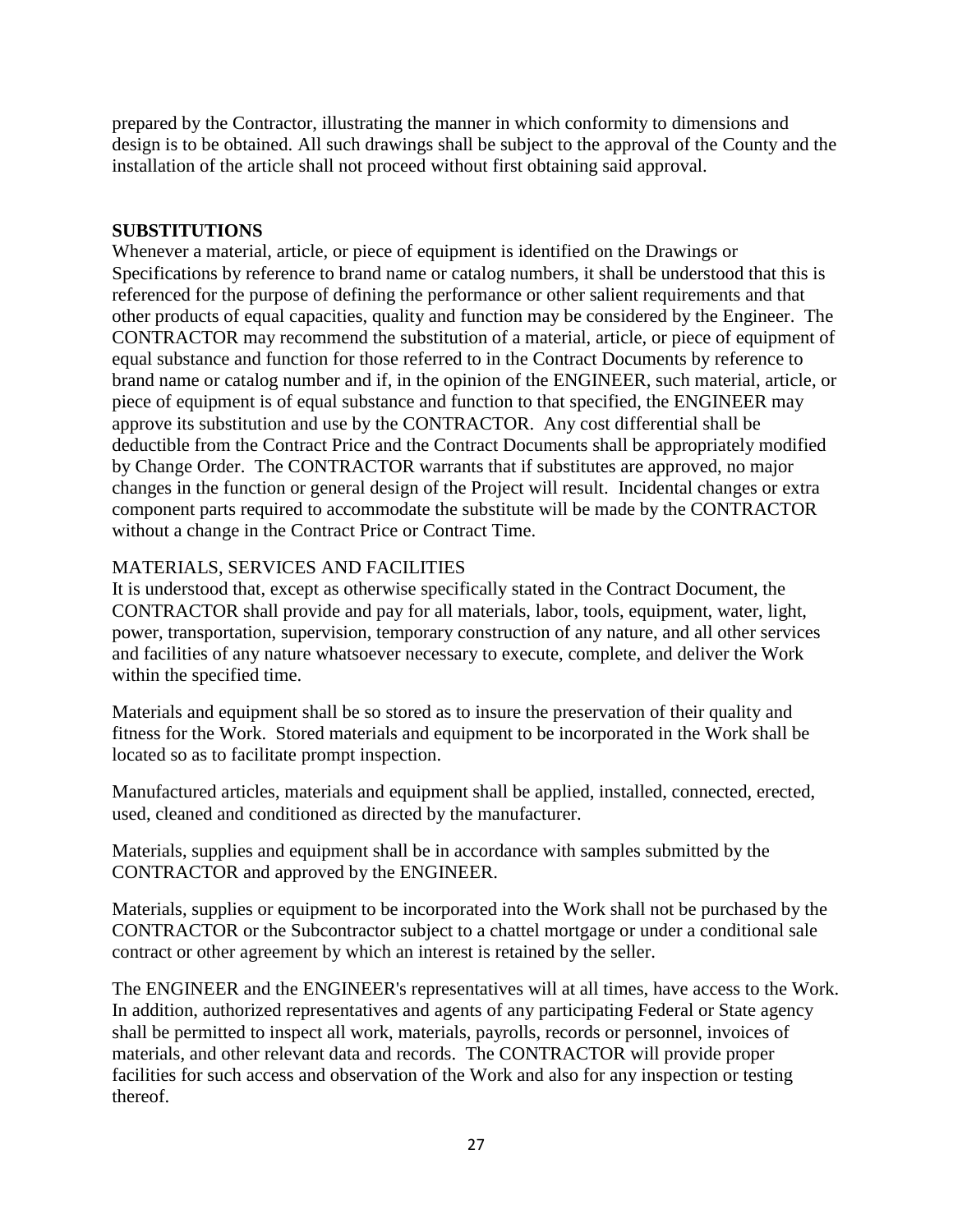**§ 1.1.6 OWNER** - Oneida County and all Departments responsible for the execution of this contract.

## **§ 1.1.7 AWARDING AUTHORITY** - same definition as OWNER.

**§ 1.1.8 BIDDER** - Any person, firm or corporation submitting a BID for the work.

**§ 1.1.9 FINAL COMPLETION** - The work has been fully completed and ready for its intended use as required by Contract Documents and to the satisfaction of Project Manager and OWNER, and CONTRACTOR's other obligations under the Contract Documents have been fulfilled. If a tentative list of items to be completed or corrected was issued with a certificate by Substantial Completion or issued subsequent thereto, such items shall be completed or corrected before work is considered fully completed.

## **§ 1.2 EXECUTION, CORRELATION AND INTENT**

**§ 1.2.1** The Contract Documents shall be signed in not less than quadruplicate by the County and Contractor.

**§1.2.2** By executing the Contract, the Contractor represents that he has visited the site, familiarized himself with the local conditions under which the Work is to be performed, and correlated his observations with the requirements of the Contract Documents.

**§1.2.3** The intent of the Contract Documents is to include all items necessary for the proper execution and completion of the Work. The Contract Documents are complementary, and what is required by any one shall be as binding as if required by all. Work not covered in the Contract Documents will not be required unless it is consistent therewith and is reasonably inferable therefrom as being necessary to produce the intended results.

**§1.2.4** The organization of any specifications into divisions, sections and articles, and the arrangement of any drawings shall not control the Contractor in dividing the Work among Subcontractors or in establishing the extent of Work to be performed by any trade.

**§ 1.2.5** Unless otherwise stated in the Contract Documents, words which have well-known technical or construction industry meanings are used in the Contract Documents in accordance with such recognized meanings.

**§ 1.2.6** All indications or notations which apply to one of a number of similar situations, materials or processes shall be deemed to apply to all such situations, materials or processes wherever they appear in the Work, except where a contrary result is clearly indicated by the Contract Documents.

**§ 1.2.7** Where codes, standards, requirements and publications of public and private bodies are referred to in the Specifications, references shall be understood to be to the latest revision prior to the date of receiving bids, except where otherwise indicated.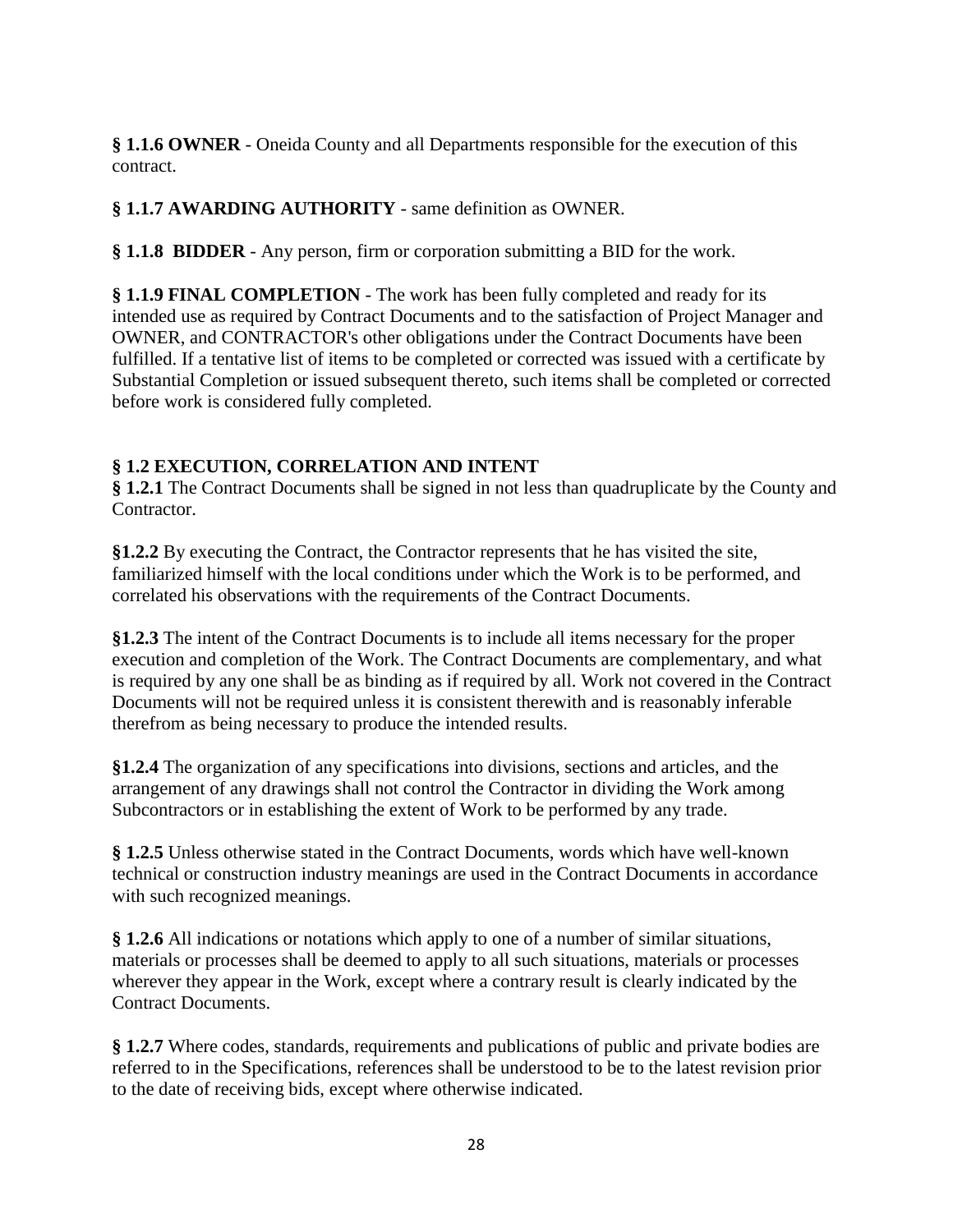**§ 1.2.8** Where no explicit quality or standards for materials or workmanship are established for Work, such Work is to be of good quality for the intended use and consistent with the quality of the surrounding Work and of the construction of the Project generally.

**§ 1.2.9** All manufactured articles, materials, and equipment shall be applied, installed, connected, erected, used, cleaned, and conditioned in accordance with the manufacturer's written or printed directions and instructions unless otherwise indicated in the Contract Documents.

## **§1.3 OWNERSHIP AND USE OF DOCUMENTS**

**§1.3.1** All Drawings, Specifications and copies thereof furnished by the County are and shall remain the County's property. They are to be used only with respect to this Project and are not to be used on any other project without the prior written consent of the County. With the exception of one contract set for each party to the Contract, such documents are to be returned or suitably accounted for to the County at the completion of the Work. Submission or distribution to meet official regulatory requirements or for other purposes in connection with the Project is not to be construed as publication in derogation of any reserved rights.

#### **ARTICLE 2 – (Project Engineer) § 2.1 COUNTY'S REPRESENTATIVE**

**§ 2.1.1** The designated representative of the County ("Project Engineer" and/or Highway Commissioner, or his designee) will administer the Contract and visit the site at intervals appropriate to the stage of construction to familiarize himself generally with the progress and quality of the Work and to determine in general if the Work is proceeding in accordance with the Contract Documents. However, the Project Engineer and/or Highway Commissioner, or his designee will not be required to make exhaustive or continuous on-site inspections to check the quality or quantity of the Work. The County may also retain a separate Project Manager, who shall work with the Project Engineer and/or Highway Commissioner, or his designee in the administration of the Contract

**§2.1.2** The Project Engineer and/or Highway Commissioner, or his designee and Project Manager shall at all times have access to the Work wherever it is in preparation and progress. The Contractor shall provide facilities for such access so the County may perform its functions under the Contract Documents.

**§2.1.3** The Highway Commissioner, or his designee will render information necessary for the proper execution or progress of the Work within \_\_\_\_\_\_\_\_\_\_\_\_\_ days of any request by the contractor or in accordance with any time limit agreed upon.

**§2.1.3** Based on his observations and an evaluation of the Contractor's Applications for Payment, the Highway Commissioner, or his designee, in consultation with the Contractor, will determine the amounts owing to the Contractor and will issue Certificates for Payment in such amounts, as provided in this Contract.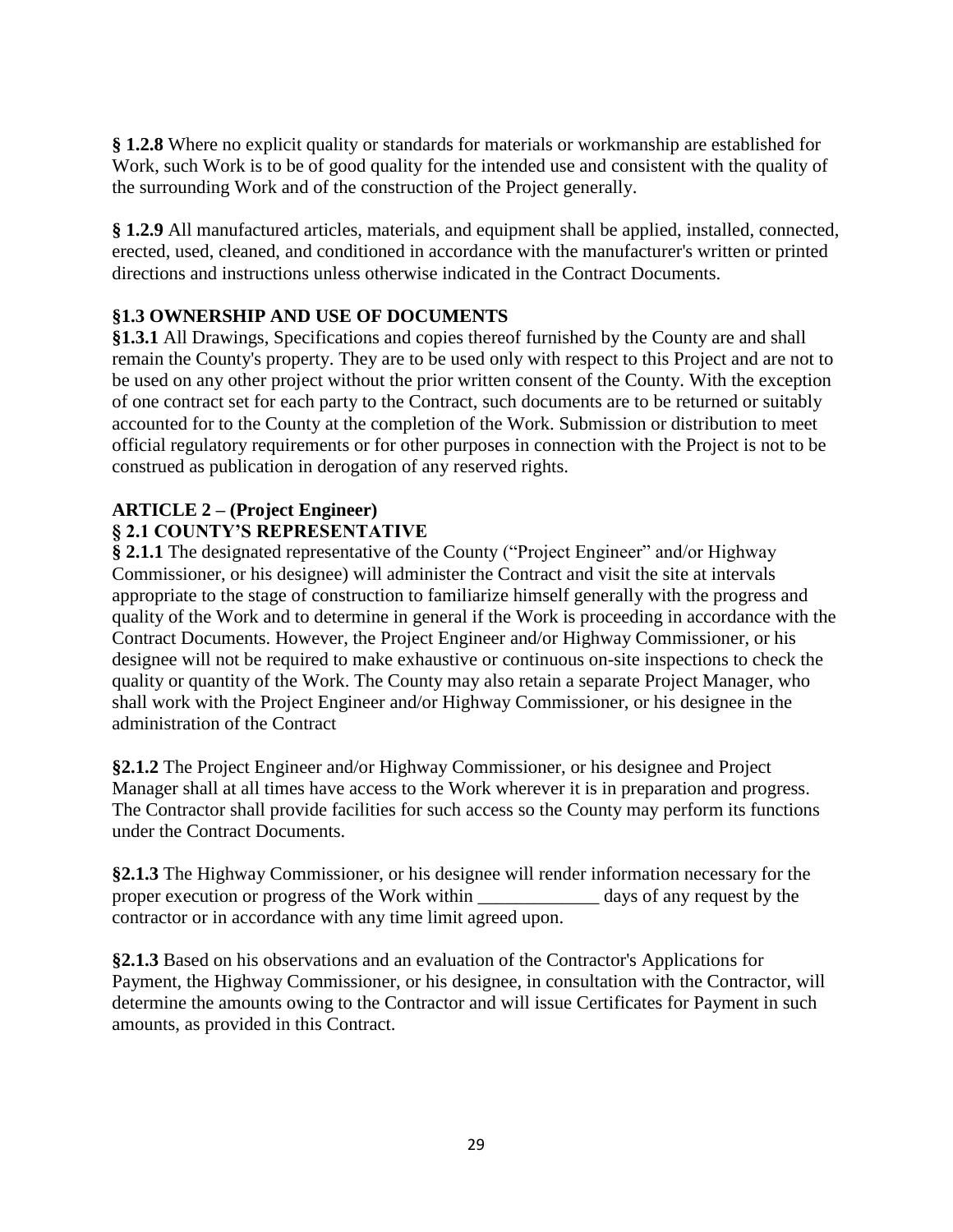**§2.1.4** The Project Engineer will render information necessary for the proper execution or progress of the Work within twenty (20) days of any request by the contractor or in accordance with any time limit agreed upon.

**§2.1.5** The Project Engineer and/or Highway Commissioner, or his designee will have authority to reject Work which does not conform to the Contract Documents. Whenever, in his opinion, he considers it necessary or advisable for the implementation of the intent of the Contract Documents, he will have authority to require special inspection or testing of the Work in accordance with the terms of this contract whether or not such Work be then fabricated, installed or completed. Any such rejection of work shall not relieve the Contractor of the responsibility for maintaining protection of the Work and the County's property.

**§2.1.6** The Project Engineer and/or Highway Commissioner, or his designee will review and approve or take other appropriate action upon Contractor's submittals such as Shop Drawings, Product Data and Samples, but only for conformance with the design concept of the Work and with the information given in the Contract Documents. The approval of a specific item shall not indicate approval of an assembly of which the item is a component.

**§ 2.1.7** The Project Engineer and/or Highway Commissioner, or his designee will prepare Change Orders in accordance with the terms of this Contract, and will have authority to order minor changes in the Work as provided in this Contract.

**§ 2.1.8** The Project Engineer and/or Highway Commissioner, or his designee will conduct inspections to determine the date of Substantial Completion and Final Completion, will review written warranties and related documents required by the Contract and assembled by the Contractor, and will issue a final Certificate for Payment upon compliance with the requirements of this Contract.

## **ARTICLE 3 - COUNTY § 3.1 DEFINITION**

**§ 3.1.1** The County is the person or entity identified as such in the County-Contractor Contract and is referred to throughout the Contract Documents as if singular in number. The term County means the County or, as applicable, the County's authorized representative Project Engineer and/or Highway Commissioner, or his designee) which for this Project shall be the **Resident / Project Representative**. The County may also retain a separate Project Manager, who shall work with the Project Engineer and/or Highway Commissioner, or his designee in the administration of the Contract. The form of Contract between the County and the Project Engineer and/or the Project Manager shall be made available to the Contractor upon request.

## **§ 3.2 INFORMATION AND SERVICES REQUIRED OF THE COUNTY**

**§ 3.2.1** The County shall, at the written request of the Contractor, prior to commencement of the Work and thereafter, furnish to the Contractor reasonable evidence that financial arrangements have been made to fulfill the County's obligations under the Contract.

**§ 3.2.2** If necessary, The County shall furnish available surveys describing physical characteristics, legal limitations and utility locations for the site of the Project, and a legal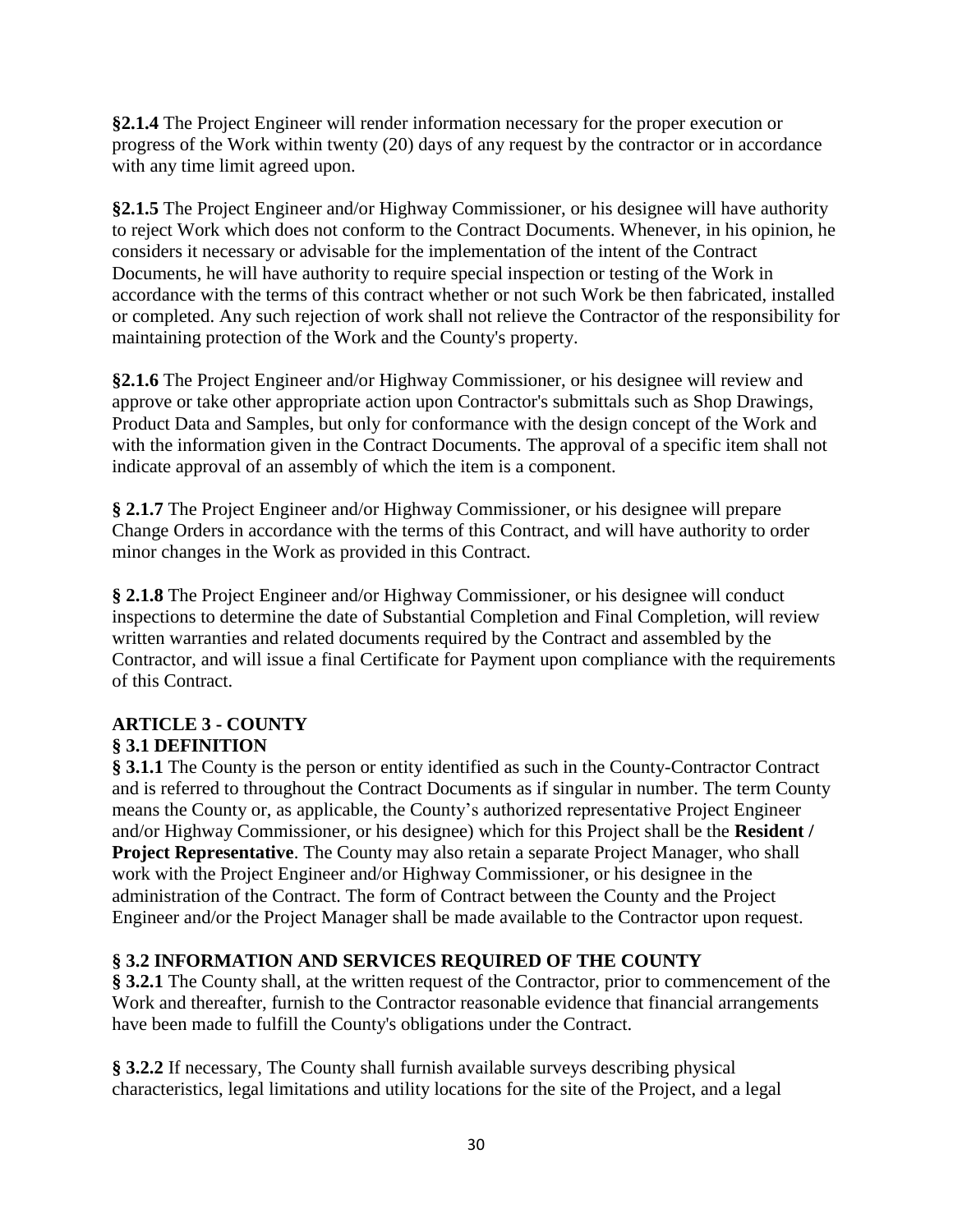description of the site. Except as otherwise stated in the Contract Documents, the Contractor shall be entitled to reasonably rely on the accuracy of information furnished by the County except to the extent that the Contractor's review thereof reveals, or in the exercise of reasonable diligence should have revealed, any inaccuracy or incompleteness therein. The Contractor shall exercise proper precautions relating to the safe performance of the Work.

**§ 3.2.3** Information or services required of the County by the Contract Documents shall be furnished by the County with reasonable promptness.

**§ 3.2.4** Unless otherwise provided in the Contract Documents, the Contractor will, upon request, be furnished, free of charge, **6** copies of Drawings and Project Manuals as are reasonably necessary for execution of the Work, all additional copies will be furnished upon request at the cost of reproduction.

## **§ 3.3 COUNTY'S RIGHT TO STOP THE WORK**

**§ 3.3.1** If the Contractor fails to correct Work which is not in accordance with the requirements of the Contract Documents as required by this Contract, or persistently fails to carry out Work in accordance with the Contract Documents, the County may issue a written order to the Contractor to stop the Work, or any portion thereof, until the cause for such order has been eliminated; however, the right of the County to stop the Work shall not give rise to a duty on the part of the County to exercise this right for the benefit of the Contractor or any other person or entity. The Contractor shall resume the Work after such stoppage promptly upon written notice to do so from the County.

## **§ 3.4 COUNTY'S RIGHT TO CARRY OUT THE WORK**

**§ 3.4.1** If the Contractor defaults or neglects to carry out the Work in accordance with the Contract Documents, the County may, without prejudice to other remedies the County may have, correct such deficiencies. In such case an appropriate Change Order shall be issued deducting from payments then or thereafter due the Contractor the reasonable cost of correcting such deficiencies, including County's expenses and compensation for the Project Engineer and/or Highway Commissioner, or his designee's additional services made necessary by such default, neglect or failure. If payments then or thereafter due the Contractor are not sufficient to cover such amounts, the Contractor shall pay the difference to the County. Notwithstanding the foregoing, County shall not, in any circumstance be required to correct deficiencies in lieu of exercising any other remedy available under this contract, or at law, including but not limited to termination of this contract.

## **ARTICLE 4 - CONTRACTOR**

## **§ 4.1 GENERAL**

**§ 4.1.1** The Contractor is the person or entity identified as such in the Contract and is referred to throughout the Contract Documents as if singular in number. The term "Contractor" means the Contractor or the Contractor's authorized representative.

**§ 4.1.2** The Contractor shall perform the Work in accordance with the Contract Documents.

**§ 4.1.3** The Contractor shall not be relieved of obligations to perform the Work in accordance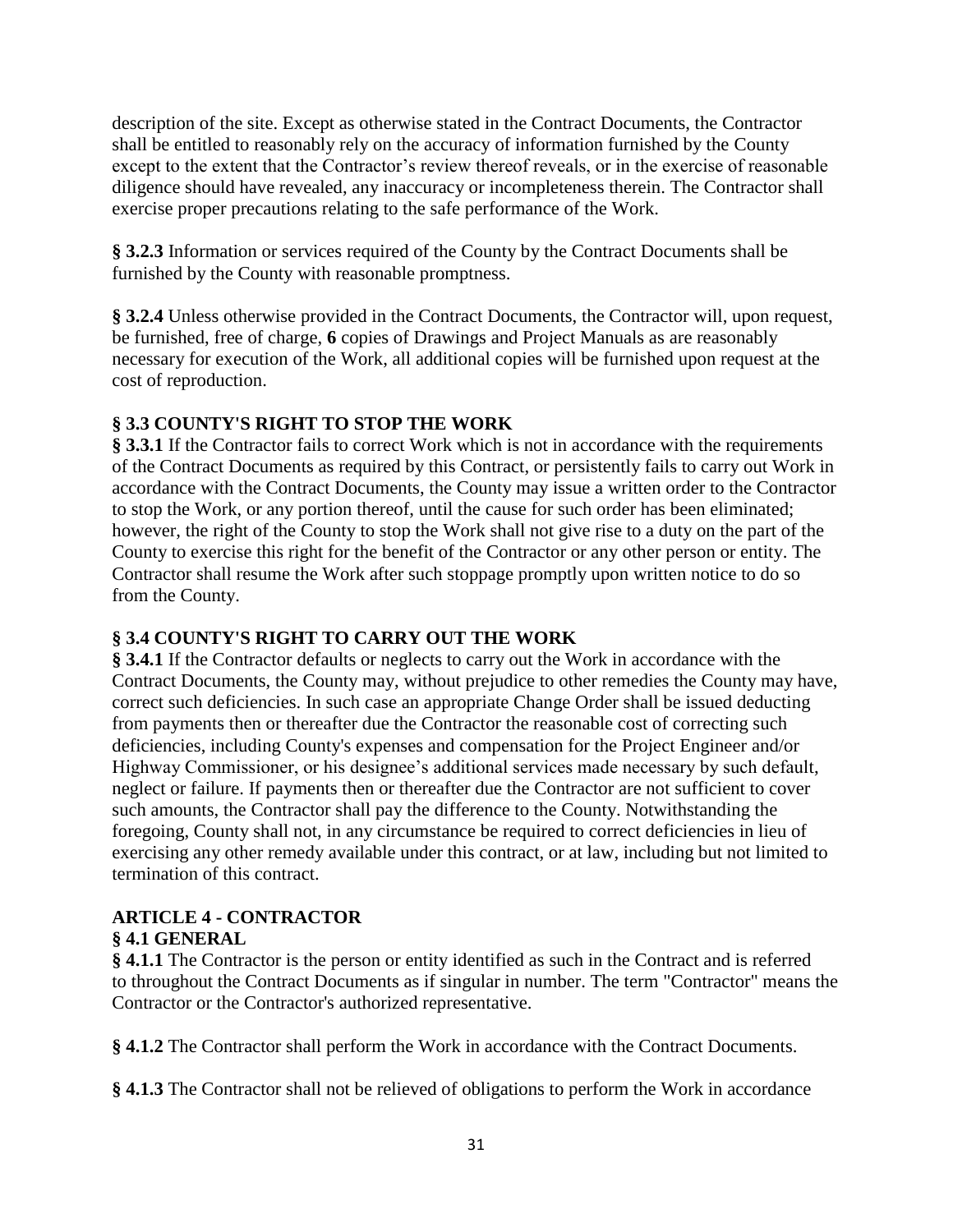with the Contract Documents either by activities or duties of the County in the administration of the Contract, or by tests, inspections or approvals required or performed by persons other than the Contractor.

## **§ 4.2 REVIEW OF CONTRACT DOCUMENTS BY CONTRACTOR**

**§ 4.2.1** The Contractor shall carefully study and compare the Contract Documents and shall at once report to the County any error, inconsistency or omission he may discover. If the Contractor performs any construction activity it knows or reasonably should know involves a recognized error, inconsistency or omission in the Contract Documents without such notice to the County, the Contractor shall assume appropriate responsibility for such performance and shall bear an appropriate amount of the attributable costs for such correction.

**§ 4.2.2** Any claim by the Contractor or Subcontractors that, in submitting their respective bids, they did not include all items as shown in the Contract Documents, will be given no consideration for an adjustment of any kind. If any item is specified in a Section which would not normally furnish this item it shall be the responsibility of the Contractor to coordinate the situation with the Subcontractor, and if the item under consideration is not to be provided by the Subcontractor it shall be the responsibility of the Contractor to provide the work in question, without any additional cost to the County.

## **§ 4.3 SUPERVISION AND CONSTRUCTION PROCEDURES**

**§ 4.3.1** The Contractor shall supervise and direct the Work, using the Contractor's best skill and attention which shall not be less than such state of skill and attention generally rendered by the contracting profession for projects similar to the Project in scope, difficulty and location. The Contractor shall be solely responsible for and have control over construction means, methods, techniques, sequences and procedures and for coordinating all portions of the Work under the Contract, unless the Contract Documents give other specific instructions concerning these matters. If the Contract Documents give specific instructions concerning construction means, methods, techniques, sequences or procedures, the Contractor shall evaluate the jobsite safety thereof and, except as stated below, shall be fully and solely responsible for the jobsite safety of such means, methods, techniques, sequences or procedures. If the Contractor determines that such means, methods, techniques, sequences or procedures may not be safe, the Contractor shall give timely written notice to the County and Project Engineer and/or Highway Commissioner, or his designee and shall not proceed with that portion of the Work without further written instructions from the Project Engineer and/or Highway Commissioner, or his designee.

**§ 4.3.2** The Contractor shall be responsible to the County for acts and omissions of the Contractor's employees, Subcontractors and their agents and employees, and other persons or entities performing portions of the Work for or on behalf of the Contractor or any of its Subcontractors this obligation shall also extend to the presence on the Site of suppliers of materials or equipment, their employees, contractors, and agents engaged in the Work.

**§ 4.3.3** The Contractor shall not be relieved from his obligations to perform the Work in accordance with the Contract Documents either by the activities or duties of the County in its administration of the Contract, or by inspection, tests or approvals required or performed under this Contract by persons other than the Contractor.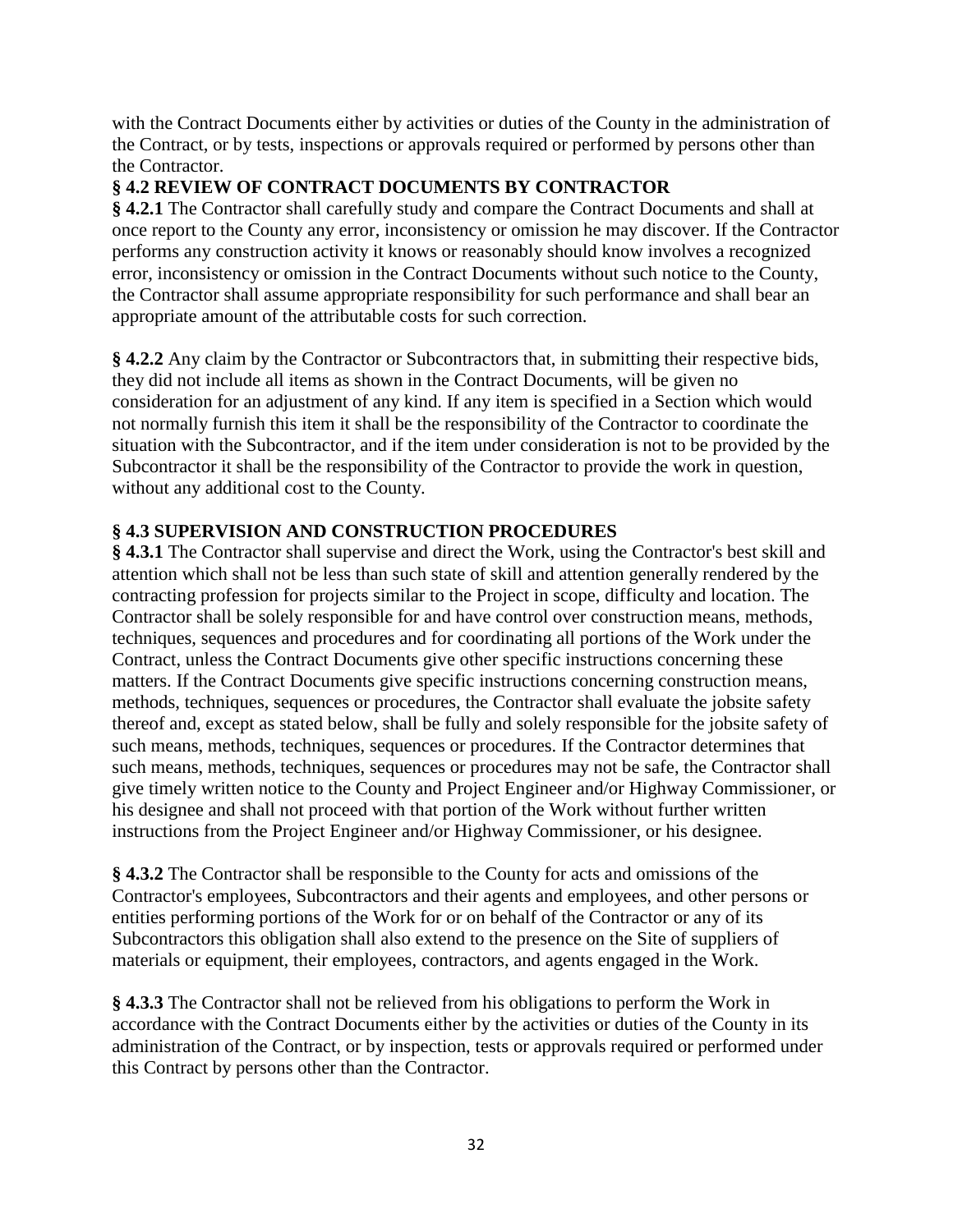## **§ 4.4 LABOR AND MATERIALS**

**§ 4.4.1** Unless otherwise provided in the Contract Documents, the Contractor shall provide and pay for labor, materials, equipment, tools, construction equipment and machinery, water, heat, utilities, transportation, and other facilities and services necessary for proper execution and completion of the Work, whether temporary or permanent and whether or not incorporated or to be incorporated in the Work, if applicable.

**§ 4.4.2** The Contractor shall enforce strict discipline and good order among the Contractor's employees and other persons carrying out the Contract. The Contractor shall not permit employment of unfit persons or persons not skilled in tasks assigned to them.

## **§ 4.5 WARRANTY**

**§ 4.5.1** The Contractor warrants to the County that materials and equipment furnished under the Contract will be of first quality, new, and not obsolete, discontinued or defective, unless otherwise required or permitted by the Contract Documents, that the Work will be free from defects not inherent in the quality required or permitted, and that the Work will conform to the requirements of the Contract Documents and, promptly after written notification of nonconformance, shall be repaired or replaced by the Contractor with Work conforming to such requirements. Work not conforming to these requirements, including substitutions not properly approved and authorized, may be considered defective. If required by the County, the Contractor shall furnish satisfactory evidence as to the kind and quality of materials and equipment.

**§ 4.5.2** The Contractor shall be responsible for determining that all materials furnished for the Work meet all requirements of the Contract Documents. The County may require the Contractor to produce reasonable evidence that a material meets such requirements, such as certified reports of past tests by qualified testing laboratories, reports of studies by qualified experts, or other evidence which, in the opinion of the County, would lead to a reasonable certainty that any material used, or proposed to be used, in the Work meets the requirements of the Contract Documents. All such data shall be furnished at the Contractor's expense.

**§ 4.5.3** If the Contractor proposes to use a material which, while suitable for the intended use, deviates in any way from the detailed requirements of the Contract Documents, the Contractor shall inform the County in writing of the nature of such deviations at the time the material is submitted for approval.

**§ 4.5.4** In informing the County of deviations or substitutions, the Contractor shall provide, upon request, evidence leading to a reasonable certainty that the proposed substitution or deviation will provide a quality of result at least equal to that otherwise attainable. If, in the opinion of the County, the evidence presented by the Contractor does not provide a sufficient basis for such reasonable certainty, the County may reject such substitution or deviation without further investigation.

**§ 4.5.5** Any additional cost, or any loss or damage arising from the substitution of any material or any method for those originally specified shall be borne by the Contractor, notwithstanding approval or acceptance of such substitution by the County, unless such substitution was made at the written request or direction of the County.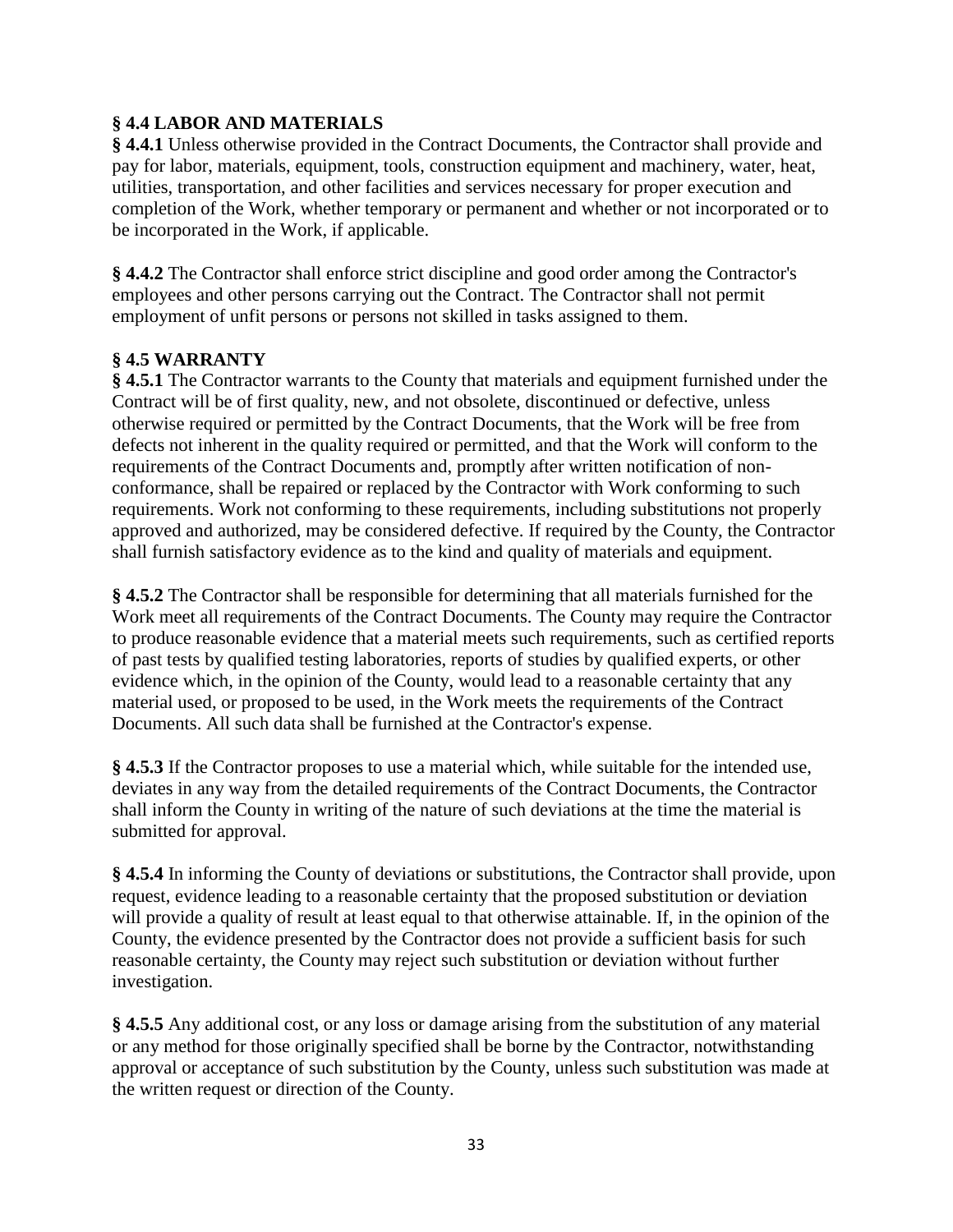**§ 4.5.6** The warranty provided under the section of this Contract addressing "Warranty" shall be in addition to and not in limitation of any other warranty required by the Contract Documents or otherwise prescribed by law.

**§ 4.5.7** The Contractor shall procure and deliver to the County, no later than the date claimed by the Contractor as the date of Substantial Completion, all special warranties required by the Contract Documents. Delivery by the Contractor shall constitute the Contractor's guarantee to the County that the warranty will be performed in accordance with its terms and conditions.

**§ 4.5.8** The Contractor shall guarantee all Work for a period of one year after Date of Substantial Completion, or by the terms of any special guarantee required by the Contract Documents. The Contractor shall, upon written notice from the County, promptly correct defective Work or Work not in accordance with the Contract Documents.

## **§ 4.6 TAXES**

**§ 4.6.1** The OWNER is a tax exempt nonprofit organization that holds a Wisconsin Certificate of Exempt Status (CES) number. As of January 2016 building materials that become part of a qualifying nonprofit facility, *provides an exemption from sales and use tax sold to a contractor.* The OWNER wishes to take advantage of this new Wisconsin Status allowing the CONTRACTOR to direct purchase materials while not having to pay taxes on the materials.

#### **How to Claim the Exemption**

A contractor who makes purchases that qualify for this exemption, must provide a fully completed exemption certificate to the seller. The contractor should check "other purchases exempted by law" on the certificate and enter "exempt under sec. 77.54(9m), Wis. Stats."

**Note:** A contractor who provides the seller an exemption certificate claiming an item will be used in this exempt manner, then uses it in a taxable manner, is liable for use tax on its purchase price of such items. **Documentation to Maintain**

*Retailers* – The seller is not liable for Wisconsin sales tax on its sales of taxable products if, within 90 days of the sale, it receives a fully completed exemption certificate from the contractor indicating the contractor is using the items in an exempt manner. Sellers are required to maintain adequate records, including exemption certificates obtained from contractors, to identify that the sale is exempt.

*Contractors* – The contractor is required maintain records to verify that the exemption applies when the real property construction activity is performed on a facility owned by the qualifying exempt entity. This may be done by obtaining a nonprofit organization's CES number and maintaining contracts and invoices showing the work was for this qualifying exempt entity.

*Sub-Contactor* – Subcontractors' purchases of property qualifies for exemption if the property becomes part of a facility located in Wisconsin owned by a qualifying exempt entity. Although the subcontractor is providing a real property construction activity under contract with the general contractor, the property is ultimately transferred to a qualifying exempt entity upon completion of the contract between the general contractor and the qualifying exempt entity.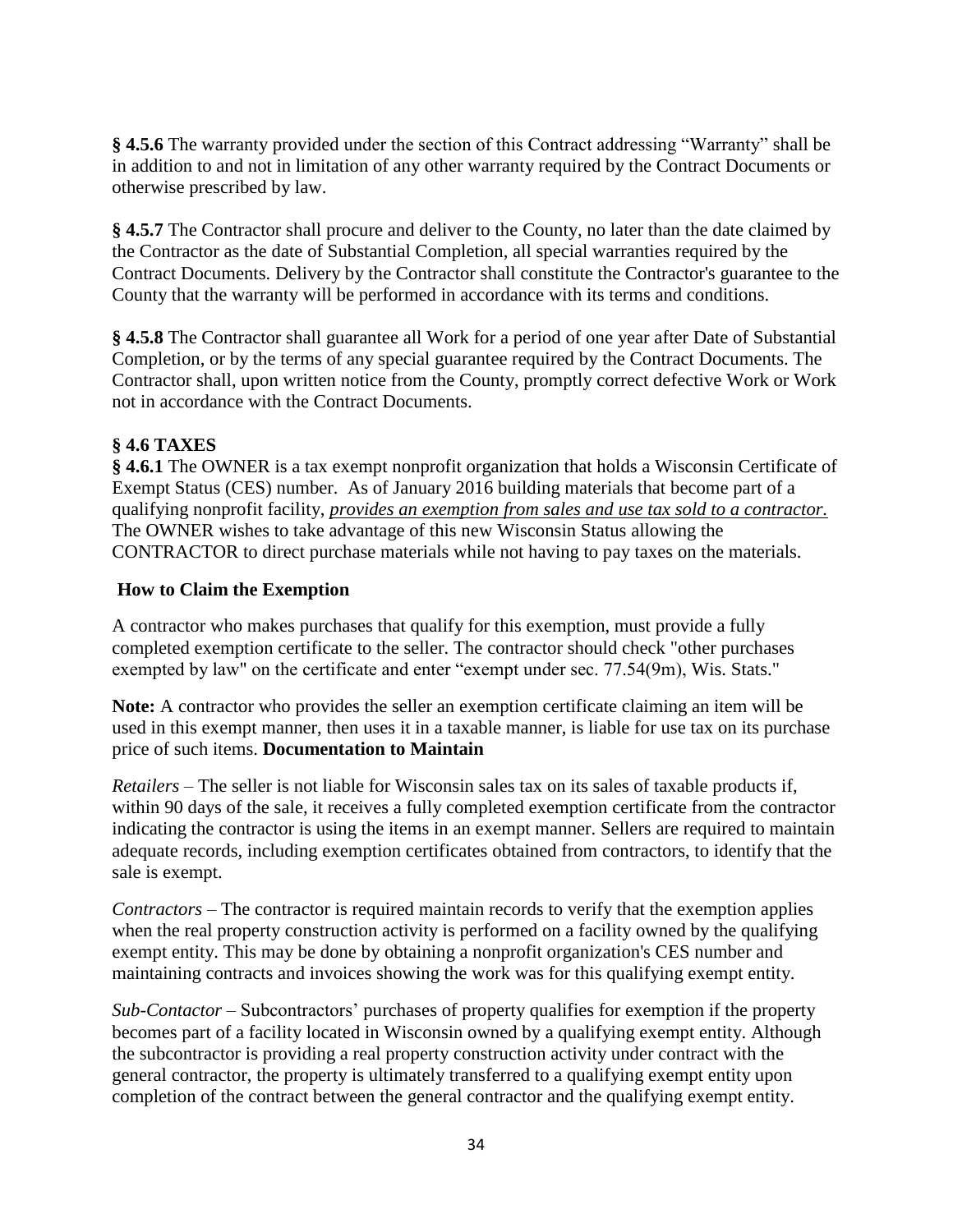See attachment C after contract is signed.

# **§ 4.7 PERMITS, FEES AND NOTICES**

**§ 4.7.1** Unless otherwise provided in the Contract Documents, the Contractor shall secure and pay for all necessary permits and fees, licenses and inspections necessary for proper execution and completion of the Work which are customarily secured after execution of the Contract and which are legally required when bids are received or negotiations concluded.

**§ 4.7.2** The Contractor shall comply with and give notices required by laws, ordinances, rules, regulations and lawful orders of public authorities applicable to performance of the Work.

**§ 4.7.3** If the Contractor observes that portions of the Contract Documents are at variance With any applicable laws, ordinances, rules, regulation, or lawful orders of public authorities, the Contractor shall promptly notify the County in writing, and necessary changes shall be accomplished by appropriate Modification.

**§ 4.7.4** If the Contractor performs Work it knows or should know to be contrary to by laws, ordinances, rules, regulations and lawful orders of public authorities without such notice to the Project Engineer and/or Highway Commissioner, or his designee and County, the Contractor shall assume appropriate responsibility for such Work and shall bear the costs attributable to correction.

## **§ 4.8 SUPERINTENDENT**

**§ 4.8.1** The Contractor shall employ a competent full time superintendent and necessary assistants who shall be in attendance at the Project site at all times during the progress of the Work. The superintendent shall represent the Contractor and all communications given to the superintendent shall be as binding as if given to the Contractor. Important communications shall be confirmed in writing. Other communications shall be so confirmed on written request in each case. The Contractor shall remove the superintendent if requested to do so by the County and shall replace him with a competent person acceptable to the County.

**§ 4.8.2** The Contractor shall coordinate and supervise the Work performed by Subcontractors to the end that the Work is carried out without conflict between trades and so that no trade, at any time, causes delay to the general progress of the Work. The Contractor and all Subcontractors shall at all times afford each trade, any separate contractor, or the County, every reasonable opportunity for the installation of Work and the storage of materials.

**§ 4.8.3** The Contractor shall arrange for and attend job meetings with the County and such other persons as the County may from time to time wish to have present. The Contractor shall be represented by a principal, project manager, general superintendent or other authorized main office representative, as well as by the Contractor's own superintendent. An authorized representative of any Subcontractor or Sub-subcontractor shall attend such meetings if the representative's presence is requested by the Project Engineer and/or Highway Commissioner, or his designee. Such representatives shall be empowered to make binding commitments on all matters to be discussed at such meetings, including costs, payments, change orders, time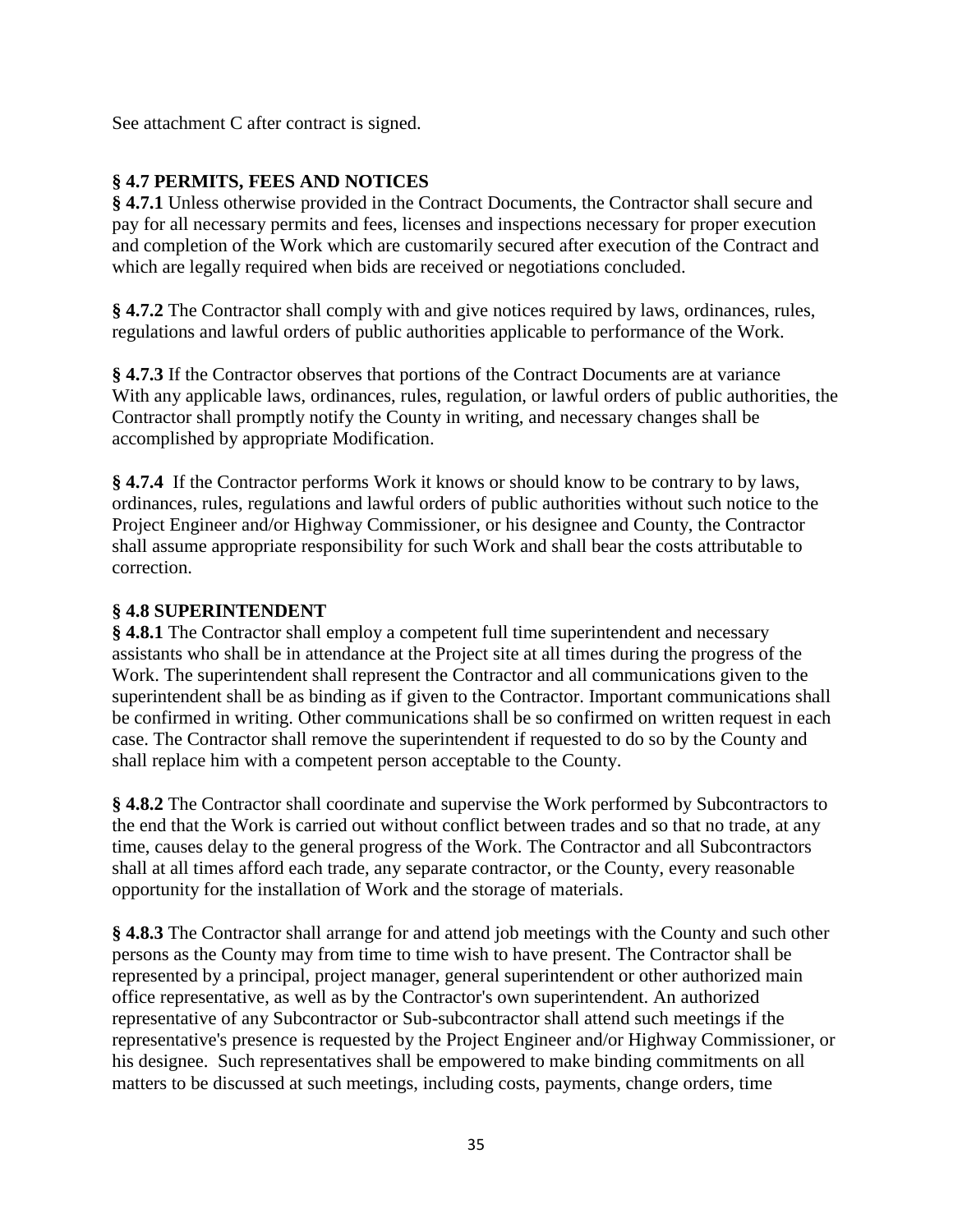schedules and manpower. Any notices required under the Contract may be served on such representatives.

**§ 4.8.4** The Contractor shall provide the town or towns in which the Work is being completed, with the name and telephone number of the project superintendent and an emergency telephone number where he can be reached 24 hours per day for the duration of the construction period.

## **§ 4.9 CONTRACTOR'S CONSTRUCTION SCHEDULES**

**§ 4.9.1** The Contractor, within ten (10) calendar days after being awarded the Contract, shall prepare and submit for the County's information and approval a Contractor's construction schedule for the Work. The schedule shall not exceed time limits current under the Contract Documents, shall be revised, subject to the County's approval, at appropriate intervals as required by the conditions of the Work and Project, shall be related to the entire Project to the extent required by the Contract Documents, and shall provide for expeditious and practicable execution of the Work. The construction schedule shall be in such form and contain such information as the County reasonably requires. The construction schedule shall be resource loaded for the Contractor and all subcontractors, with each resource identified by name, description, unit of measure, and calendar assignment.

## **§ 4.10 DOCUMENTS AND SAMPLES AT THE SITE**

**§ 4.10.1** The Contractor shall maintain at the site for the County one record copy of the HVAC Plans, in good order and marked currently to record field changes and selections made during construction, and one record copy of approved Shop Drawings, Product Data, Samples and similar required submittals. These shall be available to the Project Engineer and/or Highway Commissioner, or his designee and shall be delivered to the Project Engineer and/or Highway Commissioner, or his designee for submittal to the County upon completion of the Work.

## **§ 4.11 SHOP DRAWINGS, PRODUCT DATA AND SAMPLES**

**§ 4.11.1** Shop Drawings are drawings, diagrams, schedules and other data specially prepared for the Work by the Contractor or a Subcontractor, Sub-subcontractor, manufacturer, supplier or distributor to illustrate some portion of the Work.

**§ 4.11.2** Product Data are illustrations, standard schedules, performance charts, instructions, brochures, diagrams and other information furnished by the Contractor to illustrate materials or equipment for some portion of the Work.

**§ 4.11.3** Samples are physical examples which illustrate materials, equipment or workmanship and establish standards by which the Work will be judged.

**§ 4.11.4** The Contractor shall review for compliance with the Contract Documents, approve and submit to the Project Engineer and/or Highway Commissioner, or his designee Shop Drawings, Product Data, Samples and similar submittals required by the Contract Documents with reasonable promptness and in such sequence as to cause no delay in the Work or in the activities of the County or of separate contractors.

**§ 4.11.5** By approving and submitting Shop Drawings, Product Data, Samples and similar submittals, the Contractor represents that the Contractor has determined and verified materials,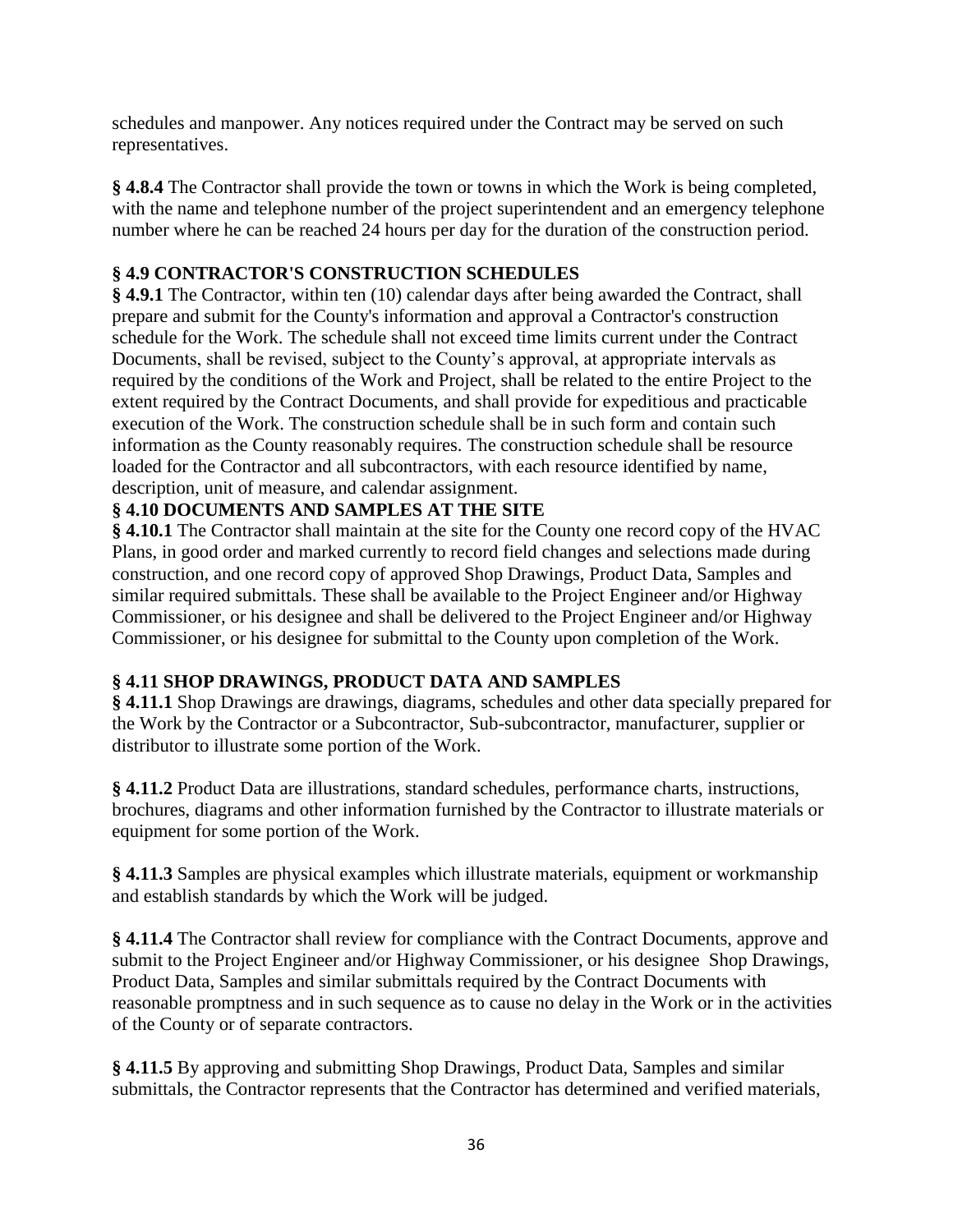field measurements and field construction criteria related thereto, or will do so, and has checked and coordinated the information contained within such submittals with the requirements of the Work and of the Contract Documents. By approving and submitting Shop Drawings, Product Data, Samples, and similar submittals the Contractor thereby represents that the Contractor has determined and verified all dimensions, quantities, field dimensions, relations to existing work, coordination with work to be installed later, coordination with information on previously accepted Shop Drawings, Product Data, Samples, or similar submittals and verification of compliance with all the requirements of the Contract Documents. The accuracy of all such information is the responsibility of the Contractor.

**§ 4.11.6** The Work shall be in accordance with approved submittals except that the Contractor shall not be relieved of responsibility for deviations from requirements of the Contract Documents by the County's approval of Shop Drawings, Product Data, Samples or similar submittals unless the Contractor has specifically informed the County in writing of such deviation at the time of submittal and (1) the County has given written approval to the specific deviation as a minor change in the Work, or (2) a Change Order or Construction Change Directive has been issued authorizing the deviation. The Contractor shall not be relieved of responsibility for errors or omissions in Shop Drawings, Product Data, Samples or similar submittals by the County's approval thereof.

## **§ 4.12 USE OF SITE**

**§ 4.12.1** The Contractor shall confine operations at the site to areas permitted by law, ordinances, permits and the Contract Documents and shall not unreasonably encumber the site with materials or equipment.

## **§ 4.13 CUTTING AND PATCHING**

**§ 4.13.1** The Contractor shall be responsible for cutting, fitting or patching required to complete the Work or to make its parts fit together properly. This section is not intended to allow cutting, fitting or patching, in instances in which such practices are not reasonable and customary.

**§ 4.13.2** The Contractor shall not damage or endanger a portion of the Work or fully or partially completed construction of the County or separate contractors by cutting, patching or otherwise altering such construction, or by excavation. The Contractor shall not cut or otherwise alter such construction by the County or a separate contractor except with written consent of the County and of such separate contractor; such consent shall not be unreasonably withheld. The Contractor shall not unreasonably withhold from the County or a separate contractor the Contractor's consent to cutting or otherwise altering the Work.

## **§ 4.14 CLEANING UP**

**§ 4.14.1** The Contractor shall keep the premises and surrounding area free from accumulation of waste materials or rubbish caused by operations under the Contract. At completion of the Work, the Contractor shall remove from and about the Project waste materials, rubbish, the Contractor's tools, construction equipment, machinery and surplus materials. Contractor to use county supplied debris container, which County shall be responsible for having emptied from time. County shall handle and pay for the cost of the disposal of all debris.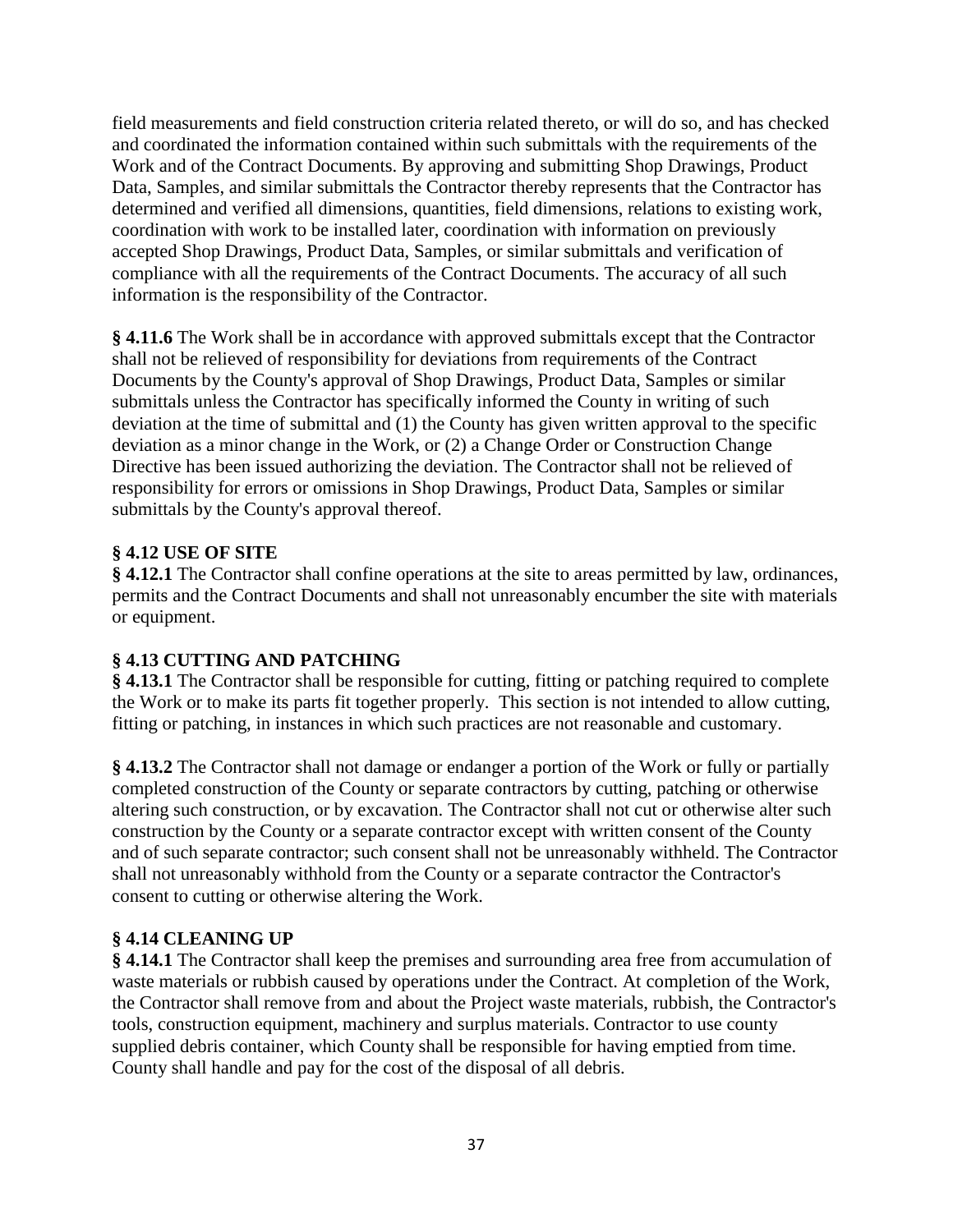**§ 4.14.2** If the Contractor fails to clean up as provided in the Contract Documents, the County may do so and the cost thereof shall be charged to the Contractor.

## **§ 4.15 ACCESS TO WORK**

**§ 4.15.1** The Contractor shall at all times provide the County access to the Work in preparation and progress wherever located.

# **§ 4.16 ROYALTIES, PATENTS AND COPYRIGHTS**

**§ 4.16.1** The Contractor shall pay all royalties and license fees for patents, trademarks and copyrights that are in any way involved in the work. Whenever the Contractor is required or desires to use any design, device, material or process covered by letters patent or copyright, the rights for such use shall be provided for by suitable legal Contract with the patentee or owners. The Contractor shall defend suits and claims for infringement of copyrights and patent rights and shall hold the County harmless from loss on account thereof, but shall not be responsible for such defense or loss when a particular design, process or product of a particular manufacturer or manufacturers is required by the Contract Documents or where the copyright violations are contained in Drawings, Specifications or other documents prepared by the County. However, if the Contractor has reason to believe that the required design, process or product is an infringement of a copyright or a patent, the Contractor shall be responsible for such loss unless such information is promptly furnished to the County.

## **ARTICLE 5 - SUBCONTRACTORS § 5.1 DEFINITIONS**

**§ 5.1.1** A Subcontractor is a person or entity who has a direct contract with the Contractor to perform a portion of the Work at the site. The term "Subcontractor" is referred to throughout the Contract Documents as if singular in number and means a Subcontractor or an authorized representative of the Subcontractor. The term "Subcontractor" does not include a separate contractor or subcontractors of a separate contractor.

**§ 5.1.2** A Sub-subcontractor is a person or entity who has a direct or indirect contract with a Subcontractor to perform a portion of the Work at the site. The term "Sub-subcontractor" is referred to throughout the Contract Documents as if singular in number and means a Subsubcontractor or an authorized representative of the Sub-subcontractor. The Contractor shall submit one copy of each of his subcontracts to the Project Engineer and/or Highway Commissioner, or his designee and demonstrate the subcontractor's ability to complete the portion of the work he/she is charged

with. This shall include compliance with contract requirements.

## **§ 5.2 AWARD OF SUBCONTRACTS AND OTHER CONTRACTS**

**§ 5.2.1** Unless otherwise stated in the Contract Documents or the bidding requirements, the Contractor, as soon as practicable after award of the Contract, shall furnish in writing to the County the names of persons or entities (including those who are to furnish materials or equipment fabricated to a special design) proposed for each principal portion of the Work. The Project Engineer and/or Highway Commissioner, or his designee will promptly reply to the Contractor in writing stating whether or not the County or the Project Engineer and/or Highway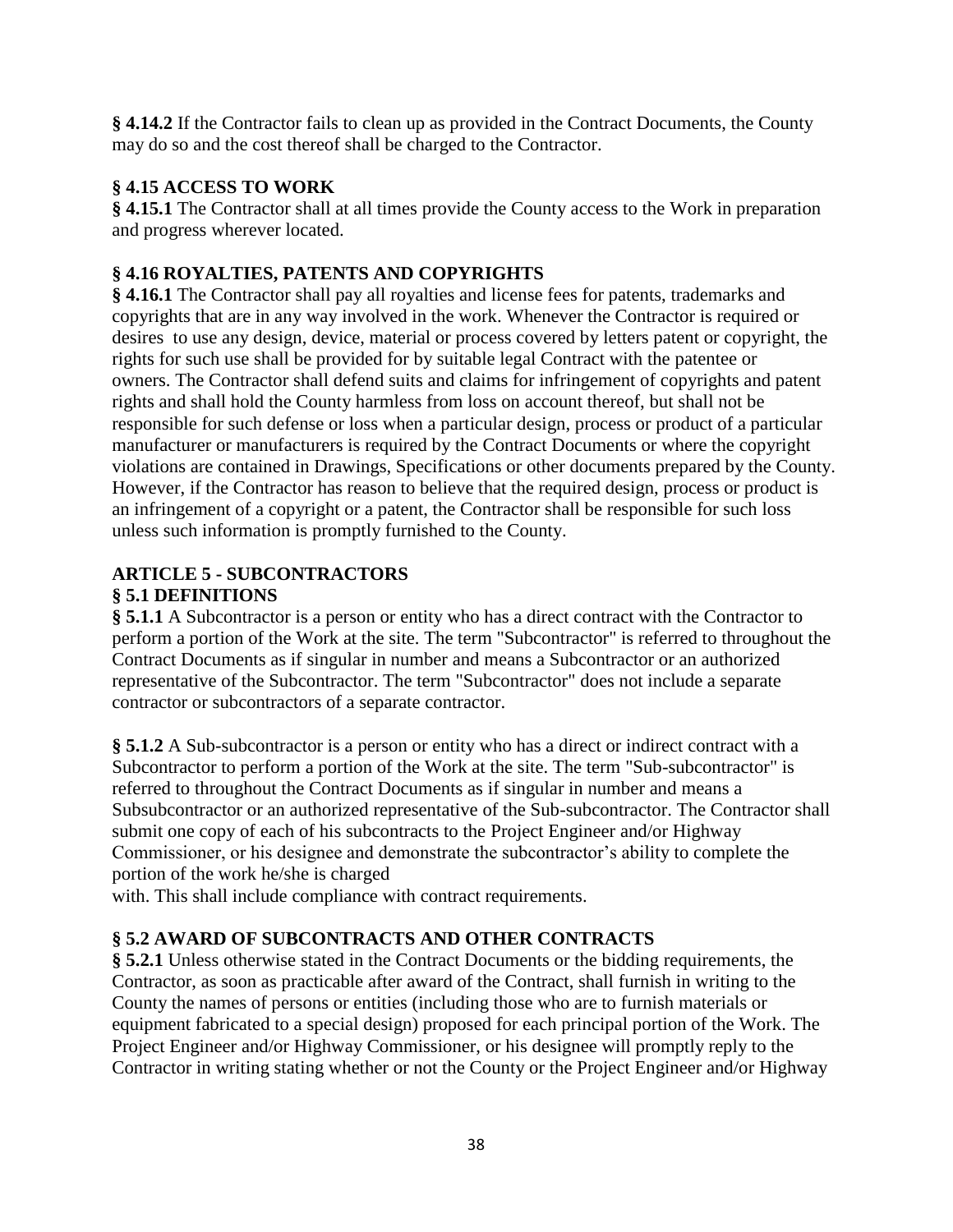Commissioner, or his designee, after due investigation, has reasonable objection to any such proposed person or entity.

**§ 5.2.2** The Contractor shall not contract with a proposed person or entity to whom the County has made reasonable and legally permissible and timely objection. The Contractor shall not be required to contract with anyone to whom the Contractor has made reasonable objection.

**§ 5.2.3** If the County has reasonable objection to a person or entity proposed by the Contractor, the Contractor shall propose another to whom the County has no reasonable objection.

**§ 5.2.4** The Contractor shall change a Subcontractor, person or entity previously selected if the County makes reasonable objection to such person or entity.

## **§ 5.3 SUBCONTRACTUAL RELATIONS**

**§ 5.3.1** By appropriate contract, written where legally required for validity, the Contractor shall require each Subcontractor, to the extent of the Work to be performed by the Subcontractor, to be bound to the Contractor by terms of the Contract Documents, and to assume toward the Contractor all the obligations and responsibilities, including the responsibility for safety of the Subcontractor's Work, which the Contractor, by these Documents, assumes toward the County and Project Engineer and/or Highway Commissioner, or his designee. Each subcontract shall preserve and protect the rights of the County and Project Engineer and/or Highway Commissioner, or his designee under the Contract Documents with respect to the Work to be performed by the Subcontractor so that subcontracting thereof will not prejudice such rights, and shall allow to the Subcontractor, unless specifically provided otherwise in the subcontract contract, the benefit of all rights, remedies and redress against the Contractor that the Contractor, by the Contract Documents, has against the County. Where appropriate, the Contractor shall require each Subcontractor to enter into similar contracts with Sub-subcontractors. The Contractor shall make available to each proposed Subcontractor, prior to the execution of the subcontract contract, copies of the Contract Documents to which the Subcontractor will be bound, and, upon written request of the Subcontractor, identify to the Subcontractor terms and conditions of the proposed subcontract contract which may be at variance with the Contract Documents. Subcontractors will similarly make copies of applicable portions of such documents available to their respective proposed Sub-subcontractors.

#### **ARTICLE 6 - CONSTRUCTION BY COUNTY OR BY SEPARATE CONTRACTORS § 6.1 COUNTY'S RIGHT TO PERFORM CONSTRUCTION AND TO AWARD SEPARATE CONTRACTS**

**§ 6.1.1** The County reserves the right to perform construction or operations related to the Project with the County's own forces, and to award separate contracts in connection with other portions of the Project or other construction or operations on the site under Conditions of the Contract identical or substantially similar to these.

**§ 6.1.2** When separate contracts are awarded for different portions of the Project or other construction or operations on the site, the term "Contractor" in the Contract Documents in each case shall mean the Contractor who executes each separate County-Contractor Contract.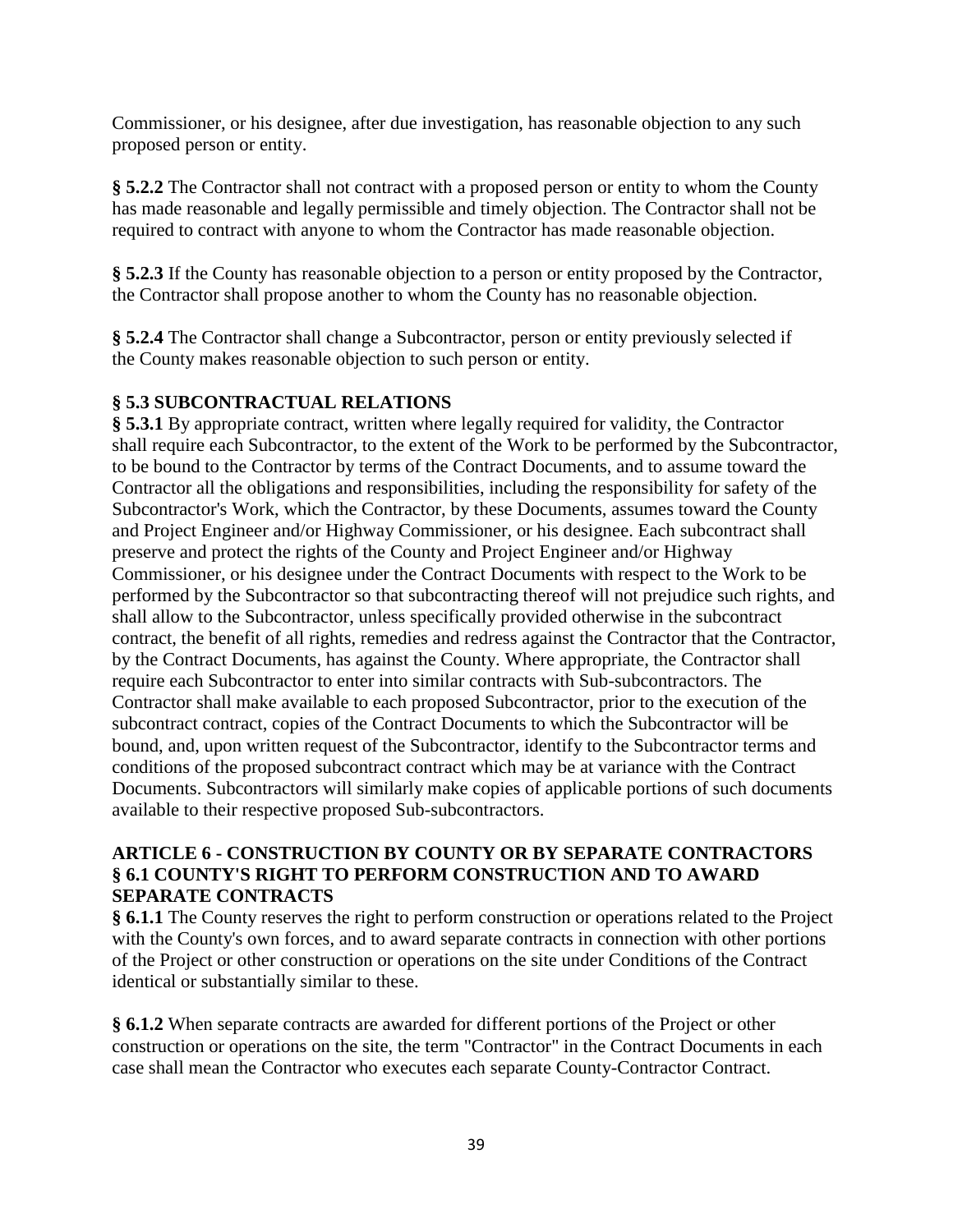**§ 6.1.3** The County shall provide for coordination of the activities of the County's own forces and of each separate contractor with the Work of the Contractor, who shall cooperate with them. The Contractor shall participate with other separate contractors and the County in reviewing their construction schedules when directed to do so. The Contractor shall make any revisions to the construction schedule deemed necessary after a joint review and mutual agreement. The construction schedules shall then constitute the schedules to be used by the Contractor, separate contractors and the County until subsequently revised.

## **§ 6.2 MUTUAL RESPONSIBILITY**

**§ 6.2.1** The Contractor shall afford the County and separate contractors reasonable opportunity for introduction and storage of their materials and equipment and performance of their activities, and shall connect and coordinate the Contractor's construction and operations with theirs as required by the Contract Documents.

**§ 6.2.2** If part of the Contractor's Work depends for proper execution or results upon construction or operations by the County or a separate contractor, the Contractor shall, prior to proceeding with that portion of the Work, promptly report to the Project Engineer and/or Highway Commissioner, or his designee apparent discrepancies or defects in such other construction that would render it unsuitable for such proper execution and results. Failure of the Contractor so to report shall constitute an acknowledgment that the County's or separate contractor's completed or partially completed construction is fit and proper to receive the Contractor's Work, except as to defects not then reasonably discoverable.

**§ 6.2.3** The County shall be reimbursed by the Contractor for costs incurred by the County which are payable to a separate contractor because of delays, improperly timed activities or defective construction of the Contractor.

**§ 6.2.4** The Contractor shall promptly remedy damage wrongfully caused by the Contractor to completed or partially completed construction or to property of the County or separate contractors as provided in this contract.

## **ARTICLE 7 - CHANGES IN THE WORK / CLAIMS FOR ADDITIONAL COSTS § 7.1 CHANGE ORDER**

**§ 7.1.1** A Change Order is a written order to the Contractor signed by the County, issued after execution of the Contract, authorizing a change in the Work or an adjustment in the Contract Sum or the Contract Time. The Contract Sum and the Contract Time may be changed only by Change Order.

**§ 7.1.2** The County, without invalidating the Contract, may order changes in the Work within the general scope of the Contract consisting of additions, deletions or other revisions, the Contract Sum and the Contract Time being adjusted accordingly. All such changes in the Work shall be authorized by Change Order, and shall be performed under the applicable conditions of the Contract Documents and applicable State Statutes.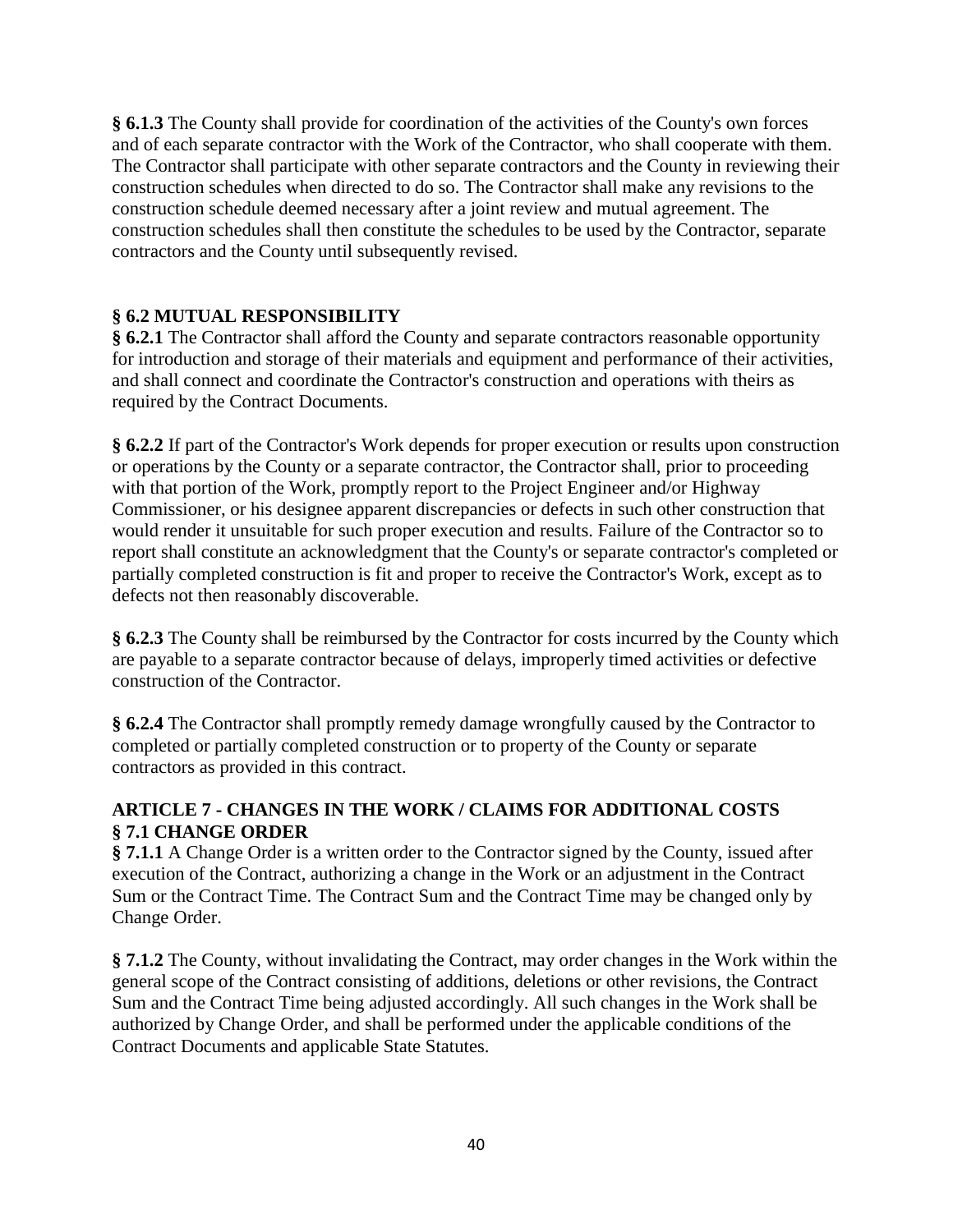**§ 7.1.3** Upon request of the County or the Project Engineer and/or Highway Commissioner, or his designee, the Contractor shall without cost to the County submit to the Project Engineer and/or Highway Commissioner, or his designee, in such form as the Project Engineer and/or Highway Commissioner, or his designee may require, an accurate written estimate of the cost of any proposed extra Work or change. The estimate shall indicate the quantity and unit cost of each item of materials, and the number of hours of work and hourly rate for each class of labor, as well as the description and amounts of all other costs chargeable under the terms of this Article. Unit labor costs for the installation of each item of materials shall be shown if required by the Project Engineer and/or Highway Commissioner, or his designee. The Contractor shall promptly revise and resubmit each estimate if the Project Engineer and/or Highway Commissioner, or his designee determines that it is not in compliance with the requirements of this Article, or that it contains errors of fact or mathematical errors. If required by the Project Engineer and/or Highway Commissioner, or his designee, in order to establish the exact cost of new Work added or of previously required Work omitted, the Contractor shall obtain and furnish to the Project Engineer and/or Highway Commissioner, or his designee bona fide proposals from recognized suppliers for furnishing any material included in such Work. Such estimates shall be furnished promptly so as to occasion no delay in the Work, and shall be furnished at the Contractor's expense. The Contractor shall state in the estimate any extension of time required for the completion of the Work if the change or extra work is ordered.

**§ 7.1.4** The cost or credit to the County resulting from a change in the Work shall be determined in one or more of the following ways:

- 1. by mutual acceptance of a lump sum properly itemized and supported by sufficient substantiating data to permit evaluation;
- 2. by unit prices stated in the Contract Documents or subsequently agreed upon;
- 3. by cost to be determined in a manner agreed upon by the parties and a mutually acceptable fixed or percentage fee; or
- 4. by the method provided in the section of this contract addressing situations in which none of the above methods are agreed upon.

**§ 7.1.5** If none of the methods set forth in the section of this contract which provide methods of determining cost or credit is agreed upon, the Contractor, provided he receives a written order signed by the County, shall promptly proceed with the Work involved. The cost of such Work shall then be determined by the County on the basis of the reasonable expenditures and savings of those performing the Work attributable to the change, including, in the case of an increase in the Contract Sum, a reasonable allowance for overhead and profit. In such case, and also under the section of this contract which provide methods of determining cost or credit above, the Contractor shall keep and present an itemized accounting together with appropriate supporting data for inclusion in a Change Order. Unless otherwise provided in the Contract Documents, cost shall be limited to the following: actual cost of materials, including sales tax and cost of delivery; labor, including social security, unemployment insurance, and fringe benefits required by agreement or custom; workers' compensation insurance; bond premiums, and rental value of equipment and machinery. The amount of credit to be allowed by the Contractor to the County for any deletion or change which results in a net decrease in the Contract Sum will be the amount of the actual net cost. When both additions and credits covering related Work or substitutions are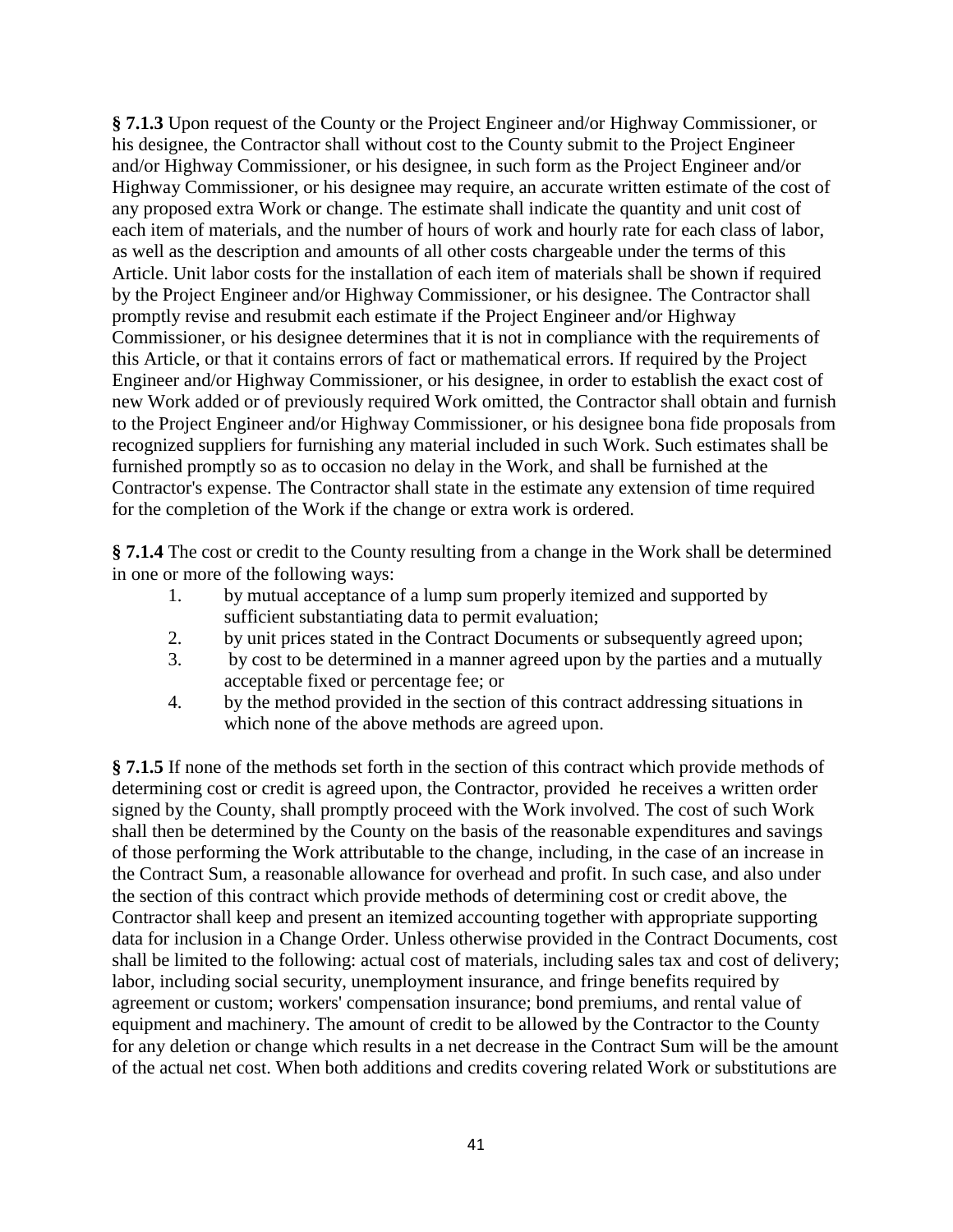involved in any one change, the allowance for overhead and profit shall be figured on the basis of the net increase, if any, with respect to that change.

**§ 7.1.6** Unit prices shall be as stated in the Bid Form and the Contract shall include all costs of the Contractor to the County as listed in the section of this Contract which provide methods of determining cost or credit. No additional charges shall be allowed for these items under any circumstances.

## **§ 7.2 CONCEALED CONDITIONS**

**§ 7.2.1** Should concealed conditions encountered in the performance of the Work below the surface of the ground or should concealed or unknown conditions in an existing structure be at variance with the conditions indicated by the Contract Documents, or should unknown physical conditions below the surface of the ground or should concealed or unknown conditions in an existing structure of an unusual nature, differing materially from those ordinarily encountered and generally recognized as inherent in work of the character provided for in this Contract, be encountered, the Contract Sum shall be equitably adjusted by Change Order upon claim by either party made within twenty days after the first observance of the conditions.

## **§ 7.3 MINOR CHANGES IN THE WORK**

**§ 7.3.1** The County will have authority to order minor changes in the Work not involving an adjustment in the Contract Sum or an extension of the Contract Time and not inconsistent with the intent of the Contract Documents. Such changes shall be effected by written order, and shall be binding on the County and the Contractor. The Contractor shall carry out such written orders promptly, regardless of whether it objects to an absence of adjustment in the Contract Time or Contract Sum.

## **§ 7.4 CLAIMS FOR ADDITIONAL COSTS**

**§ 7.4.1** Definition. The word "Claim" shall mean a written demand by the Contractor for an increase in the Contract Time or the Contract Sum. The Contractor is responsible for substantiating its Claims. The word "Claim" shall not include claims by the County. The County may withhold from the Contractor the value of any claims against the Contractor.

**§ 7.4.2** Time Limits on Claims. Contractor must initiate Claims within fourteen (14) calendar days after occurrence of the event giving rise to such Claim by written notice to the Project Engineer and/or Highway Commissioner, or his designee and the County. Such written notice must (1) be signed by the Contractor; (2) conspicuously identify on its face that the notice serves as a notice of claim; (3) explain in sufficient detail the basis of the Claim; (4) identify the date of the event giving rise to such Claim; and (5) state the exact dollar amount of the increase in the Contract Sum being requested, if any, and the number of days extension to the Contract Time sought, if any. THIS NOTICE SHALL BE GIVEN BY THE CONTRACTOR BEFORE PROCEEDING TO EXECUTE THE WORK, EXCEPT IN AN EMERGENCY ENDANGERING LIFE OR PROPERTY. No such claim shall be valid unless so made.

**§ 7.4.3** If the Contractor claims that additional cost is involved because of, but not limited to, (1) any written interpretation by the County, (2) any written order by the County to stop the Work where the Contractor was not at fault, (3) failure of payment by the County, the Contractor shall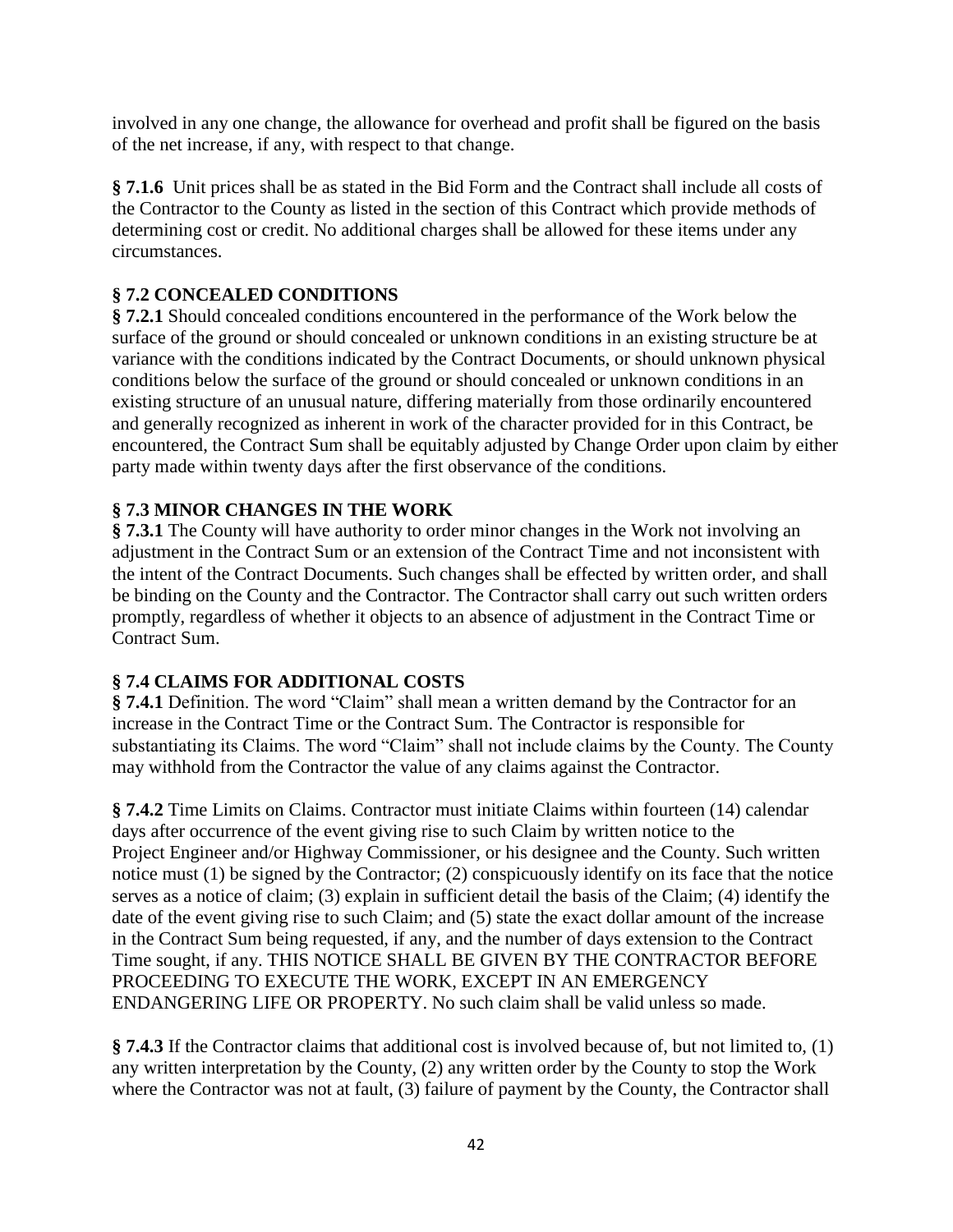make such claim as provided in in the sections of this contract concerning Additional Claims for Costs. Claims properly made, in reasonable amounts shall be paid by County with the final payment due under the Contract.

#### **ARTICLE 8 - TIME § 8.1 DEFINITIONS**

**§ 8.1.1** Unless otherwise provided, Contract Time is the period of time, including authorized adjustments, allotted in the Contract Documents for Substantial Completion of the Work.

**§ 8.1.2** The date of commencement of the Work is the date established in a notice to proceed. If there is no notice to proceed, it shall be the date of the County-Contractor Contract or such other date as may be established therein.

**§ 8.1.3** The Date of Substantial Completion of the Work or designated portion thereof is the Date certified by the County when construction is substantially complete, in accordance with the Contract Documents, other than only customary punch list items, the lack of or completion of which will not interfere with the County's use, so the County can lawfully occupy and utilize the Work or designated portion thereof for the use for which it is intended. The Date of Final Completion of the Work is the date on which the County issues its final Certificate for Payment in accordance with the terms of this contract.

**§ 8.1.4** The term "day" as used in the Contract Documents shall mean calendar day unless otherwise specifically defined.

## **§ 8.2 PROGRESS AND COMPLETION**

**§ 8.2.1** All time limits stated in the Contract Documents are of the essence of the Contract.

**§ 8.2.2** The Contractor shall begin the Work on the date of commencement as defined in this contract. He shall carry the Work forward expeditiously with adequate forces and shall achieve Substantial Completion within the Contract Time, and Final Completion thereafter in accordance with the provisions of the Contract Documents. If the Contractor fails to keep pace with the construction schedule prepared pursuant to this contract, as measured by the certificates for payment issued by the Project Engineer and/or Highway Commissioner, or his designee, the County may require the Contractor, at the Contractor's sole cost, to accelerate the progress of the work by adding personnel or increasing the hours of work or by other means acceptable to the County.

## **§ 8.3 DELAYS AND EXTENSIONS OF TIME**

**§ 8.3.1** If the Contractor is delayed at any time in the progress of the Work by any act or neglect of the County or by any employee of the County, or by any separate contractor employed by the County, or by changes ordered in the Work, or by labor disputes, fire, unavoidable casualties, or any causes beyond the Contractor's or its Subcontractor's control, or by delay authorized by the County, then, provided such delay in no way results from the act or neglect of the Contractor or any of its Subcontractors, the Contract Time may be extended by Change Order for such reasonable time as the County may determine.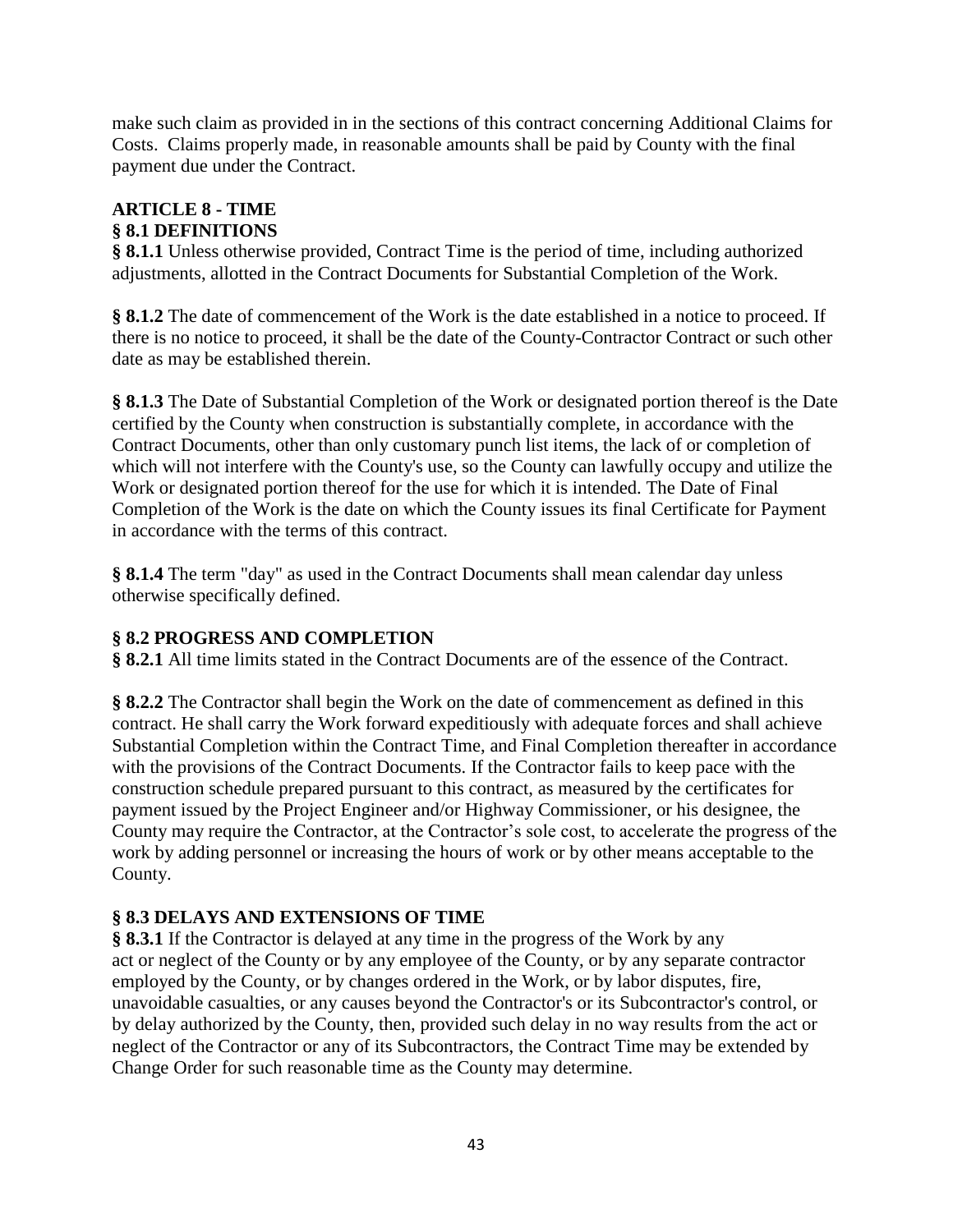**§ 8.3.2** Any claim for extension of time shall be made in writing to the County not more than seven (7) days after the commencement of the delay; otherwise it shall be waived. In the case of a continuing delay only one claim is necessary. The Contractor shall provide an estimate of the probable effect of such delay on the progress of the Work.

**§ 8.3.3** If no agreement is made stating the dates upon which interpretations of the Contract Documents by the Project Engineer and/or Highway Commissioner, or his designee shall be furnished, then no claim for delay shall be allowed on account of failure to furnish such interpretation until fifteen days after written request is made for them, and not then unless such claim is reasonable.

**§ 8.3.4** The Contractor hereby agrees that the Contractor shall have no claim for damages of any kind against the County on account of any delay in the commencement or performance of the Work and/or any hindrance, delay or suspension of any portion of the Work, whether such delay is caused by the County, or otherwise. The Contractor acknowledges that the Contractor's sole remedy for any such delay and/or suspension will be an extension of time as provided in this Article.

## **§ 8.4 LIQUIDATED DAMAGES**

**§ 8.4.1** It is expressly understood and agreed, by and between the Contractor and County, that the time for the completion of the Work described herein is a reasonable time for the completion of same, taking into consideration the average climatic range and usual industrial and/or residential conditions prevailing in this locality. If the said Contractor shall neglect, fail or refuse to substantially complete the Work within the times herein specified, or any proper extension thereof granted by the County, then the Contractor does hereby agree, as a part consideration for the awarding of this Contract, to pay to the County five-hundred dollars (\$500.00) per day, not as a penalty but as liquidated damages for such breach of contract, for each and every calendar day that the Contractor shall be in default after the time stipulated for completing the Work. The said amount is fixed and agreed upon by and between the Contractor and the County because of the impracticability of fixing and ascertaining the actual damages the County would in such event sustain, and said amount is agreed to be the amount of damages which the County would sustain and said amount shall be deducted by the County from periodic payments.

## **ARTICLE 9 - PAYMENTS AND COMPLETION § 9.1 CONTRACT SUM**

**§ 9.1.1** The Contract Sum is stated in the Contract and, including authorized adjustments, is the total amount payable by the County to the Contractor for performance of the Work under the Contract Documents.

## **§ 9.2 APPLICATIONS FOR PAYMENT**

**§ 9.2.1** At least ten (10) days before each progress payment falls due (but not more often than once a month), the CONTRACTOR will submit to the PROJECT ENGINEER, pay order request for WORK completed and/or materials delivered to site, filled out and signed by the CONTRACTOR, covering the WORK performed during the period covered by the pay order request and supported by such data as the ENGINEER may reasonably require. The request for payment may also include an allowance for the cost of such major materials and equipment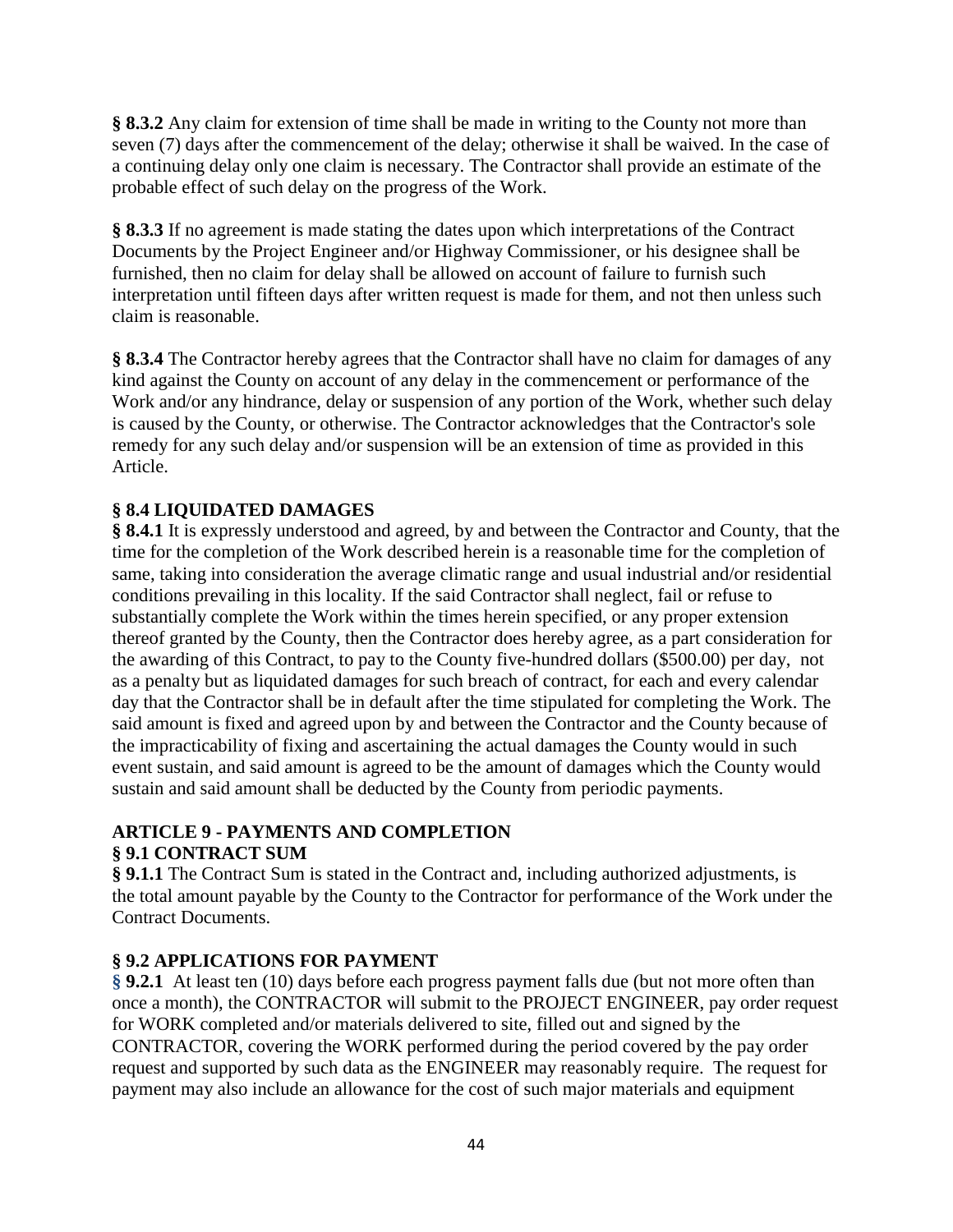which are suitably stored either at or near the site. If pay order request is for materials and equipment not incorporated in the WORK, but delivered and suitably stored at or near the site, the pay order request shall also be accompanied by such supporting data, satisfactory to the OWNER, as will establish the OWNER's title to the material and equipment and protect the OWNER's interest therein, including applicable insurance. The ENGINEER will, within ten (10) days after receipt of each pay order request, either indicate in writing, approval of payment, and present the pay order request to the OWNER, or return the request to the CONTRACTOR indicating in writing the reasons for refusing to approve payment. In the latter case, the CONTRACTOR may make the necessary corrections and re-submit the pay order request. The OWNER will, within forty-five (45) days of presentation of an approved pay order request, pay the CONTRACTOR a progress payment on the basis of the approved pay order request less the retainage. The retainage shall be an amount equal to ten percent (10%) of said estimate until fifty percent (50%) of the Work has been completed. At fifty percent (50%) completion, further partial payments shall be made in full to the CONTRACTOR and no additional amounts may be retained unless the ENGINEER certifies that the job is not proceeding satisfactorily, but amounts previously retained shall not be paid to the CONTRACTOR. At fifty percent (50%) completion, or any time thereafter when the progress of the Work is not satisfactory, additional amounts may be retained but in no event shall the total retainage be more than ten percent (10%) of the value of the Work completed. Upon substantial completion of the Work, any amount retained may be paid to the CONTRACTOR. When the Work has been substantially completed, except for Work which cannot be completed because of weather conditions, lack of materials or other reasons which, in the judgment of the OWNER, are valid reasons for non-completion, the OWNER may make additional payment, retaining at all times, an amount sufficient to cover the estimated cost of the Work still to be completed.

Upon completion and acceptance of the Work, the ENGINEER shall issue a certificate attached to the final payment request that the Work has been accepted under the conditions of the Contract Documents. The entire balance found to be due the CONTRACTOR, including the retained percentages, but except such sums as may be lawfully retained by the OWNER, shall be paid to the CONTRACTOR within forty-five (45) days of completion and acceptance of the Work.

**§ 9.2.1** Such applications may not include requests for payment for portions of the Work for which the Contractor does not intend to pay to a Subcontractor or material supplier, unless such Work has been performed by others whom the Contractor intends to pay.

**§ 9.2.2** Unless otherwise provided in the Contract Documents, upon approval of County, payments may be made on account of materials or equipment not incorporated in the Work but delivered and suitably stored at the site and, if approved in advance by the County, payments may similarly be made for materials or equipment suitably stored at some other location agreed upon in writing. Payments for materials or equipment stored on or off the site shall be conditioned upon submission by the Contractor of bills of sale or such other procedures satisfactory to the County to establish the County's title to such materials or equipment or otherwise protect the County's interest, including applicable insurance and transportation to the site for those materials and equipment stored off the site. The Contractor shall assume responsibility to protect all such materials from loss or damage at no cost to the County, until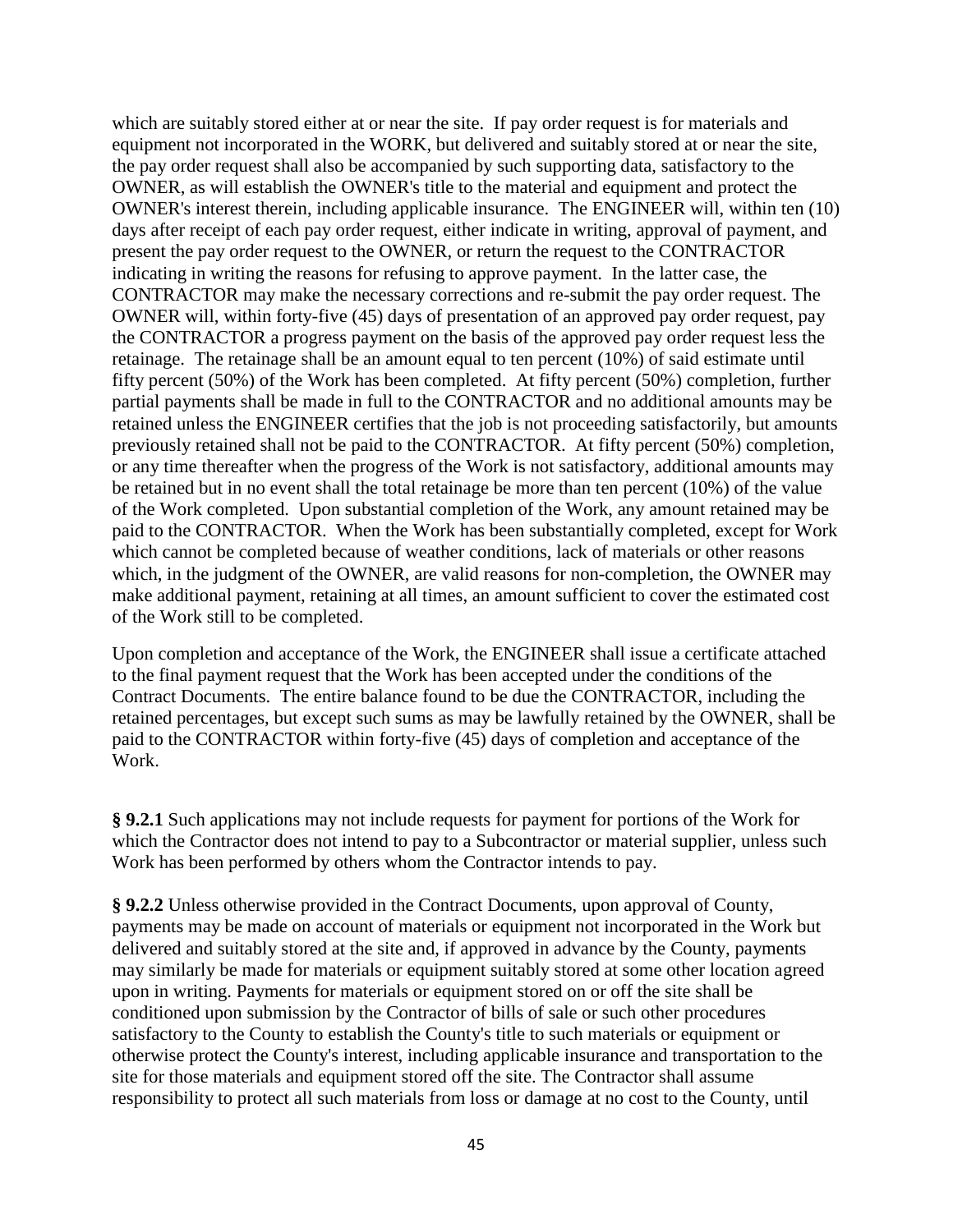they are finally incorporated into the Work, whether or not they have been paid for by the County.

**§ 9.2.3** The Contractor warrants that title to all Work, materials and equipment covered by an Application for Payment will pass to the County either by incorporation in the construction or upon the receipt of payment by the Contractor, whichever occurs first, free and clear of all liens, claims, security interests or encumbrances, hereinafter referred to in this Article as "liens"; and that no Work, materials or equipment covered by an Application for Payment will have been acquired by the Contractor, or by any other person performing Work at the site or furnishing materials and equipment for the Project, subject to an agreement under which an interest therein or an encumbrance thereon is retained by the seller or otherwise imposed by the Contractor or such other person.

# **§ 9.3 CERTIFICATES FOR PAYMENT**

**§ 9.3.1** The Project Engineer will, within ten days after receipt of the Contractor's properly completed and supported Application for Payment, either issue to the County a Certificate for Payment, with a copy to the Contractor, for such amount as the Project Engineer determines is properly due, or notify the Contractor and County in writing of the Project Engineer and/or Highway Commissioner, or his designee reasons for withholding certification in whole or in part as provided in this contract.

**§ 9.3.2** The issuance of a Certificate for Payment by the Project Engineer and/or Highway Commissioner, or his designee shall not be deemed to represent that he has made exhaustive or continuous on-site inspections to check the quality or quantity of the Work or that he has reviewed the construction means, methods, techniques, sequences or procedures, or that he has made any examination to ascertain how or for what purpose the Contractor has used the moneys previously paid on account of the Contract Sum.

## **§ 9.4 DECISIONS TO WITHHOLD CERTIFICATION**

**§ 9.4.1** The County shall withhold its Payment in whole or in part, to the extent necessary reasonably to protect itself. If the County is unable to make payment in the amount of the Application, it will notify the Contractor as provided in this Contract. If the Contractor and the County cannot agree on a revised amount, the County will issue a Certificate for Payment for the amount for which it determines is properly due. The County may also decline to make payment and the Project Engineer and/or Highway Commissioner, or his designee because of subsequently discovered evidence or subsequent observations, may nullify the whole or any part of any Certificate for Payment previously issued, to such extent as may be necessary in its opinion to the County from loss because of:

- 1. defective work not remedied,
- 2. third party claims filed or reasonable evidence indicating probable filing of such claims,
- 3. failure of the Contractor to make payments properly to Subcontractors or for labor, materials or equipment,
- 4. reasonable evidence that the Work cannot be completed for the unpaid balance of the Contract Sum,
- 5. damage to the County or another Contractor,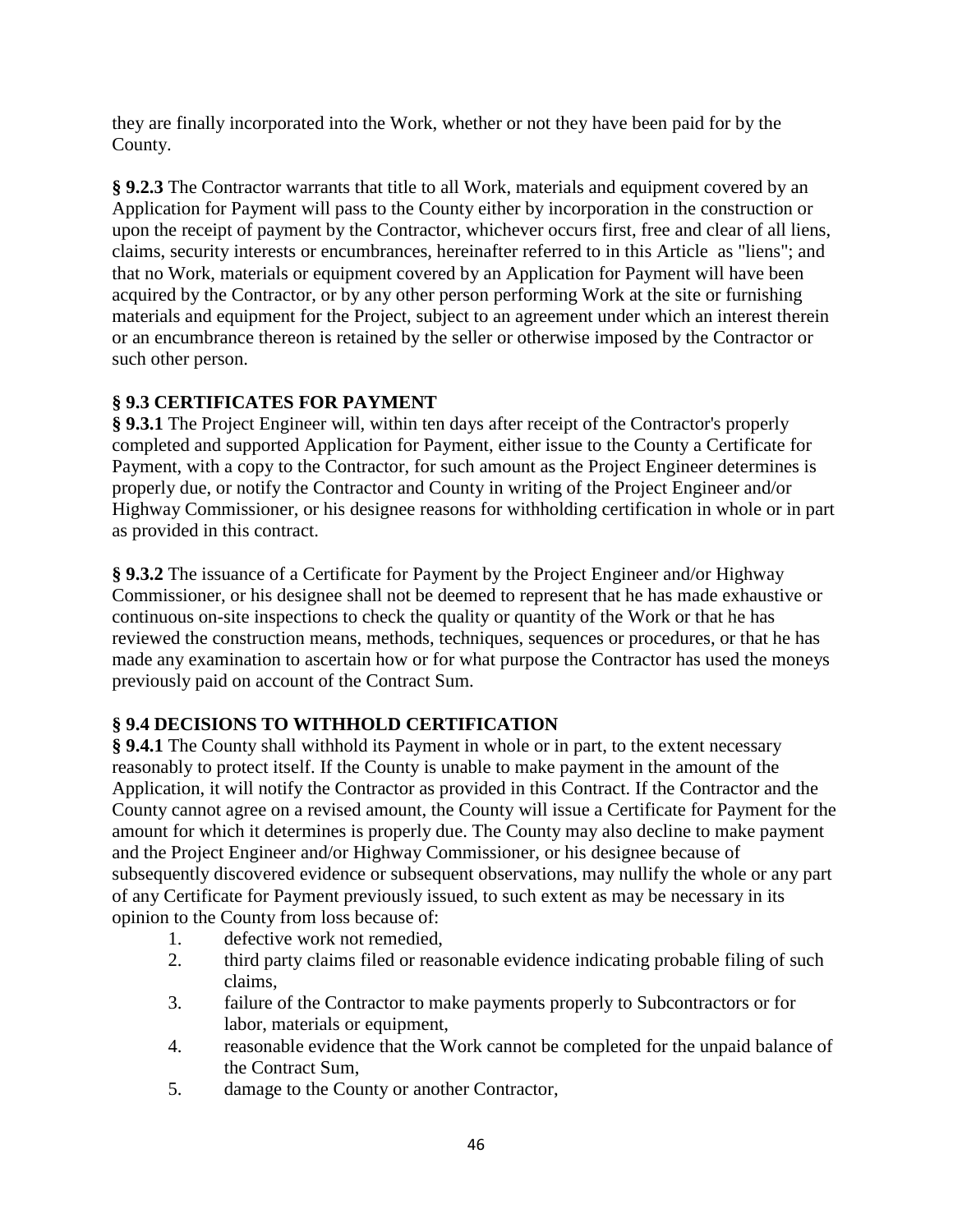- 6. reasonable evidence that the Work will not be completed within the Contract Time, or
- 7. material failure to carry out the Work in accordance with the Contract Documents.

**§ 9.4.2** When the grounds of this contract for deciding to withhold certification are removed, payment shall be made for amounts withheld because of them.

## **§ 9.5 PROGRESS PAYMENTS**

**§ 9.5.1** After the Project Engineer and/or Highway Commissioner, or his designee has issued a Certificate for Payment, the County shall make payment in the manner and within the time provided in the Contract Documents.

**§ 9.5.2** The Contractor shall promptly pay each Subcontractor, upon receipt of payment from the County, out of the amount paid to the Contractor on account of such Subcontractor's portion of the Work, the amount to which said Subcontractor is entitled, reflecting percentages actually retained from payments to the Contractor on account of such Subcontractor's portion of the Work.

**§ 9.5.3** The County shall not have any obligation to pay or to see to the payment of any moneys to any Subcontractor except as may otherwise be required by law.

**§ 9.5.4** No Certificate for a progress payment, nor any progress payment, nor any partial or entire use or occupancy of the Project by the County, shall constitute an acceptance of any Work not in accordance with the Contract Documents.

## **§ 9.6 SUBSTANTIAL COMPLETION**

**§ 9.6.1** When the Contractor considers that the Work, or a designated portion thereof which is acceptable to the County, is substantially complete as defined in this Contract, the Contractor shall prepare for submission to the County a list of items to be completed or corrected. The failure to include any items on such list does not alter the responsibility of the Contractor to complete all Work in accordance with the Contract Documents. When the County on the basis of an inspection determines that the Work or designated portion thereof is substantially complete, he will then prepare a Certificate of Substantial Completion which shall establish the Date of Substantial Completion, shall state the responsibilities of the County and the Contractor for security, maintenance, heat, utilities, damage to the Work, and insurance, and shall fix the time within which the Contractor shall complete the items listed therein. Warranties required by the Contract Documents shall commence on the Date of Substantial Completion of the Work or designated portion thereof unless otherwise provided in the Certificate of Substantial Completion. The Certificate of Substantial Completion shall be submitted to the County and the Contractor for their written acceptance of the responsibility assigned to them in such Certificate.

**§ 9.6.2** Upon Substantial Completion of the Work or designated portion thereof and upon application by the Contractor and Certification by the Project Engineer and/or Highway Commissioner, or his designee, the County shall make payment, reflecting adjustment in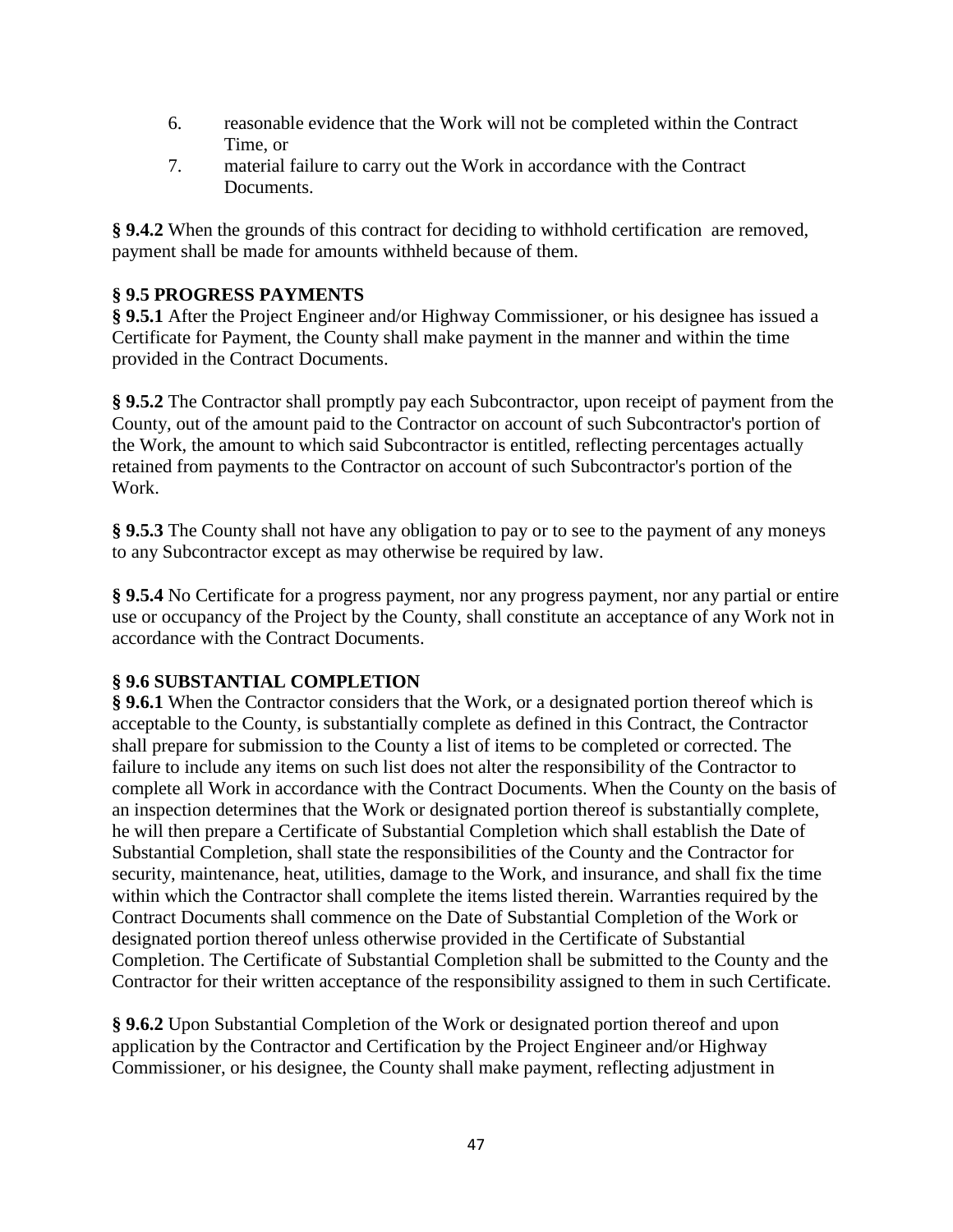retainage, if any, for such Work or portion thereof as provided in the Contract Documents, if the Contract Documents call for any payment upon substantial completion.

**§ 9.6.3** The Contractor shall complete and correct any incomplete or defective work within fortyfive (45) calendar days from the date of Substantial Completion.

## **§ 9.7 PARTIAL OCCUPANCY OR USE**

**§ 9.7.1** The Contractor agrees to the use and occupancy of the Project or any portion thereof before Substantial Completion of the Work. The County will cooperate with the Contractor with respect to the completion of the Work by taking such reasonable steps as may be possible to avoid interference with the Contractor's Work provided that they do not interfere with the proper functioning of the facility. The Contractor shall not be responsible for wear and tear or damage resulting solely from temporary occupancy. Use and occupancy of any part of the Work prior to Substantial Completion shall not relieve the Contractor from maintaining the required payment and performance bonds and insurance required by this Contract.

## **§ 9.8 FINAL COMPLETION AND FINAL PAYMENT**

**§ 9.8.1** Upon receipt of written notice that the Work is ready for final inspection and acceptance and upon receipt of a final Application for Payment, the Project Engineer and/or Highway Commissioner, or his designee will make such inspection and, when it finds the Work acceptable under the Contract Documents and the Contract fully performed, it will issue a final Certificate for Payment stating that to the best of its knowledge, information and belief, and on the basis of its observations and inspections, the Work has been completed in accordance with the terms and conditions of the Contract Documents and that the entire balance found to be due the Contractor, and noted in said final Certificate, is due and payable.

**§ 9.8.2** Neither the final payment nor the remaining retained percentage shall become due until the Contractor submits to the County (1) an affidavit that all payrolls, bills for materials and equipment, and other indebtedness connected with the Work for which the County or his property might in any way be responsible, have been fully paid or otherwise satisfied, (2) consent of surety, if any, to final payment and (3), if required by the County, other data establishing payment or satisfaction of all such obligations, receipts, releases and waivers of liens arising out of the Contract, to the extent and in such form as may be designated by the County. If any Subcontractor refuses to furnish a release or waiver required by the County, the Contractor may furnish a bond satisfactory to the County to indemnify him against any such lien. If any such lien remains unsatisfied after all payments are made, the Contractor shall refund to the County all moneys that the latter may be compelled to pay in discharging such lien, including all costs and reasonable attorneys' fees.

**§ 9.8.3** Acceptance of final payment by the Contractor, a Subcontractor or material supplier shall constitute a waiver of claims by that payee except those previously made in writing and identified by that payee as unsettled at the time of final Application for Payment.

## **ARTICLE 10 - PROTECTION OF PERSONS AND PROPERTY § 10.1 SAFETY PRECAUTIONS AND PROGRAMS**

**§ 10.1.1** The Contractor shall be responsible for initiating, maintaining and supervising all safety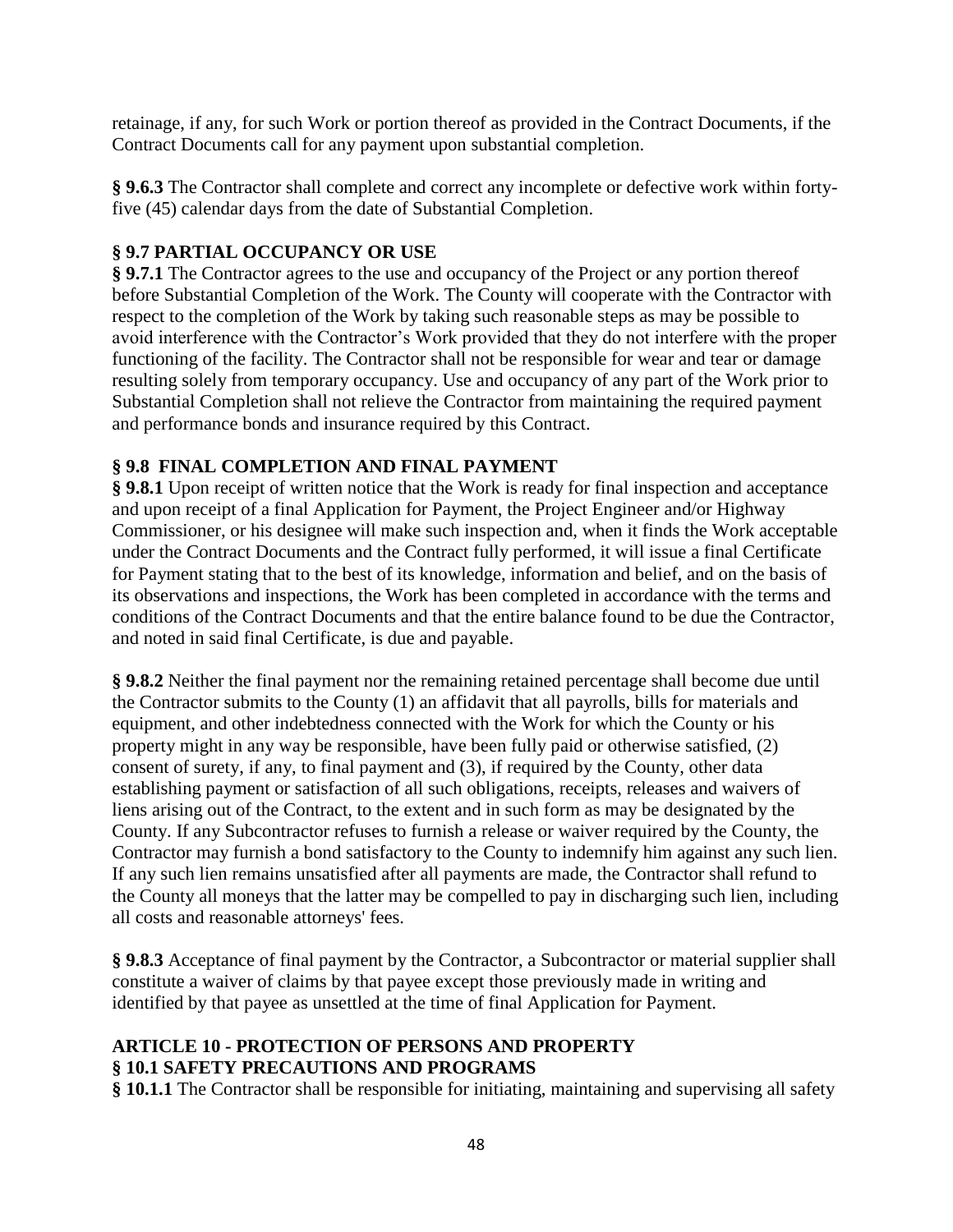precautions and programs in connection with the performance of the Contract.

## **§ 10.2 SAFETY OF PERSONS AND PROPERTY**

**§ 10.2.1** The Contractor shall take all reasonable precautions for safety of, and shall provide all reasonable protection to prevent damage, injury or loss to:

- 1. all employees on the Work and other persons who may be affected thereby;
- 2. all the Work and materials and equipment to be incorporated therein, whether in storage on or off the site, under care, custody or control of the Contractor or the Contractor's Subcontractors or Sub-subcontractors; and
- 3. other property at the site or adjacent thereto, such as trees, shrubs, lawns, walks, pavements, roadways, structures and utilities not designated for removal, relocation or replacement in the course of construction.

**§ 10.2.2** The Contractor shall give all notices and comply with all applicable laws, ordinances, rules, regulations and lawful orders of public authorities bearing on safety of persons or property or their protection from damage, injury or loss.

**§ 10.2.3** The Contractor shall erect and maintain, as required by existing conditions and performance of the Contract, reasonable safeguards for safety and protection, including posting danger signs and other warnings against hazards, promulgating safety regulations and notifying County and users of adjacent sites and utilities.

**§ 10.2.4** When use or storage of explosives or other hazardous materials or equipment or unusual methods are necessary for execution of the Work, the Contractor shall exercise utmost care and carry on such activities under supervision of properly qualified personnel.

**§ 10.2.5** The Contractor shall promptly remedy all damage or loss to any property caused in whole or in part by the Contractor, any Subcontractor, any Sub-subcontractor, or anyone directly or indirectly employed by any of them, or by anyone for whose acts any of them may be liable and for which the Contractor is responsible, except damage or loss solely attributable to the acts or omissions of the County, the Highway Commissioner, or his designee or anyone directly or indirectly employed by the County, or by anyone for whose acts the County or Highway Commissioner, or his designee may be liable, and not attributable to the acts or omissions of the County, the Highway Commissioner, or his designee or anyone directly or indirectly employed by them, or by anyone for whose acts it may be liable, and not attributable to the fault or negligence of the Contractor. The foregoing obligations of the Contractor are in addition to his obligation under other sections of this contract.

**§ 10.2.6** The Contractor shall designate a responsible member of the Contractor's organization at the site whose duty shall be the prevention of accidents. This person shall be the Contractor's superintendent unless otherwise designated by the Contractor in writing to the County and Project Engineer and/or Highway Commissioner, or his designee.

**§ 10.2.7** The Contractor shall not load or permit any part of the construction or site to be loaded so as to endanger its safety.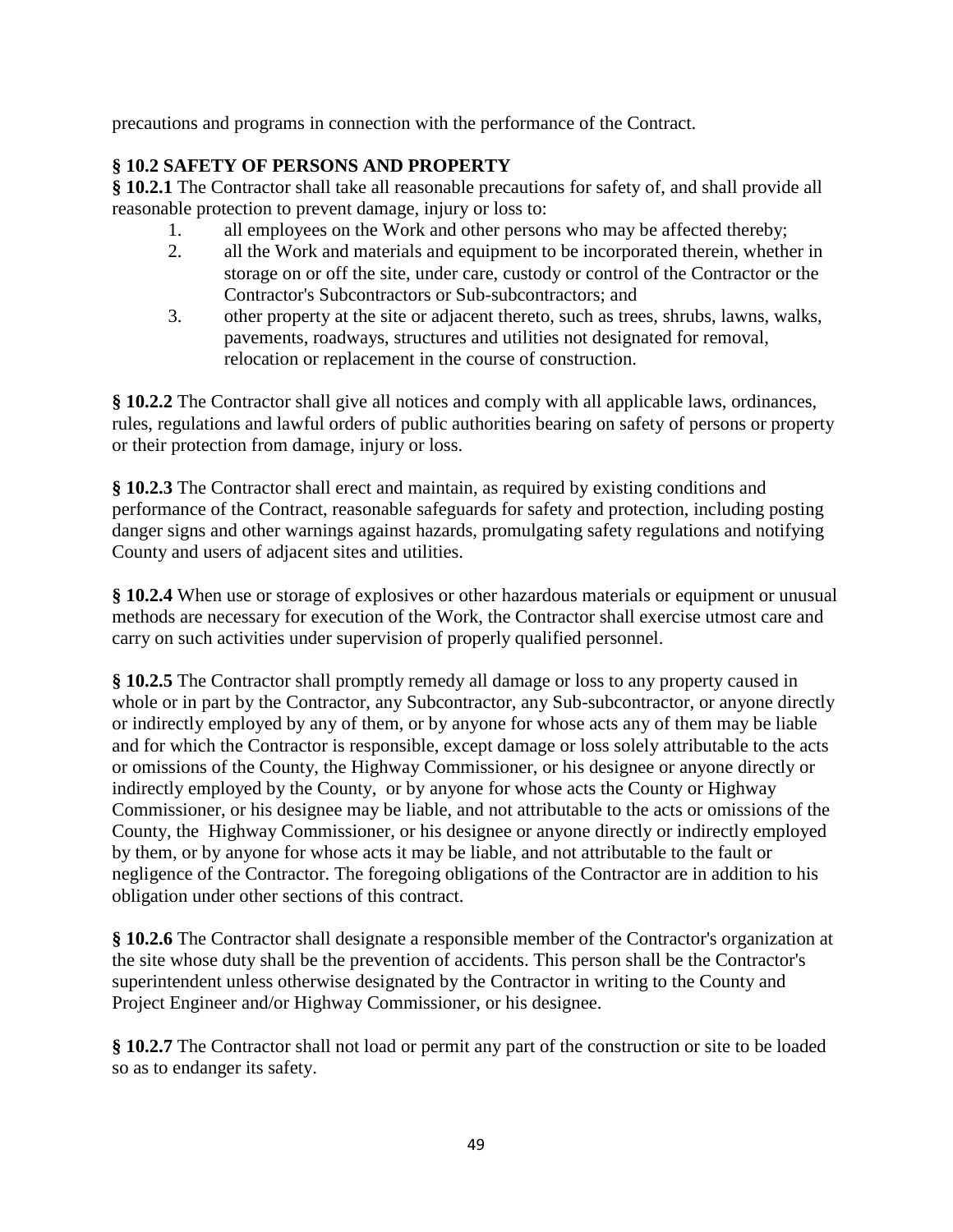**§10.2.8** The Contractor shall at all times protect excavations, trenches, buildings and materials from rain water, groundwater, backup or leakage of sewers, drains and other piping, and from water of any other origin and shall remove promptly any accumulation of water. The Contractor shall provide and operate all pumps, piping and other equipment necessary to this end.

**§ 10.2.9** The Contractor shall remove snow and ice which might result in damage or delay.

**§ 10.2.10** During the progress of the Work and at all times prior to the date of Substantial Completion or occupancy of the Work by the County, whichever is earlier, the Contractor shall provide temporary heat, ventilation, and enclosure, adequate to permit the Work to proceed in a timely fashion, and to prevent damage to completed Work or Work in progress, or to materials stored on the premises.

## **§ 10.3 HAZARDOUS MATERIALS**

**§ 10.3.1** If the Contractor encounters or recognizes on the site any material known or reasonably believed to be hazardous, including but not limited to asbestos or polychlorinated biphenyl (PCB), the Contractor shall immediately stop Work in the area affected and report the condition to the County and Project Engineer and/or Highway Commissioner, or his designee in writing. The Contractor and the County shall cooperate in implementing measures to remove or contain said material and the Contractor shall comply with all directions of the Project Engineer and/or Highway Commissioner, or his designee in the implementation of such removal or containment.

## **§ 10.4 EMERGENCIES**

**§ 10.4.1** In any emergency affecting the safety of persons or property, the Contractor shall act, at his discretion, to prevent threatened damage, injury or loss. Any additional compensation or extension of time claimed by the Contractor on account of emergency work shall be determined as provided in the sections of the contract which address Changes in the Work.

## **ARTICLE 11 – INSURANCE, BONDS & INDEMNIFICATION § 11.1 CONTRACTOR'S LIABILITY INSURANCE**

**§ 11.1.1** The Contractor shall purchase and maintain in a company or companies lawfully authorized to do business in the jurisdiction in which the Project is located such insurance as will protect the Contractor from claims set forth below which may arise out of or result from the Contractor's operations under the Contract and for which the Contractor may be legally liable, whether such operations be by the Contractor or by a Subcontractor or by anyone directly or indirectly employed by any of them, or by anyone for whose acts any of them may be liable:

- 1. claims under workers' compensation, disability benefit and other similar employee benefit acts which are applicable to the Work to be performed;
- 2. claims for damages because of bodily injury, occupational sickness or disease, or death of the Contractor's employees;
- 3. claims for damages because of bodily injury, sickness or disease, or death of any person other than the Contractor's employees;
- 4. claims for damages insured by usual personal injury liability coverage;
- 5. claims for damages, other than to the Work itself, because of injury to or destruction of tangible property, including loss of use resulting therefrom;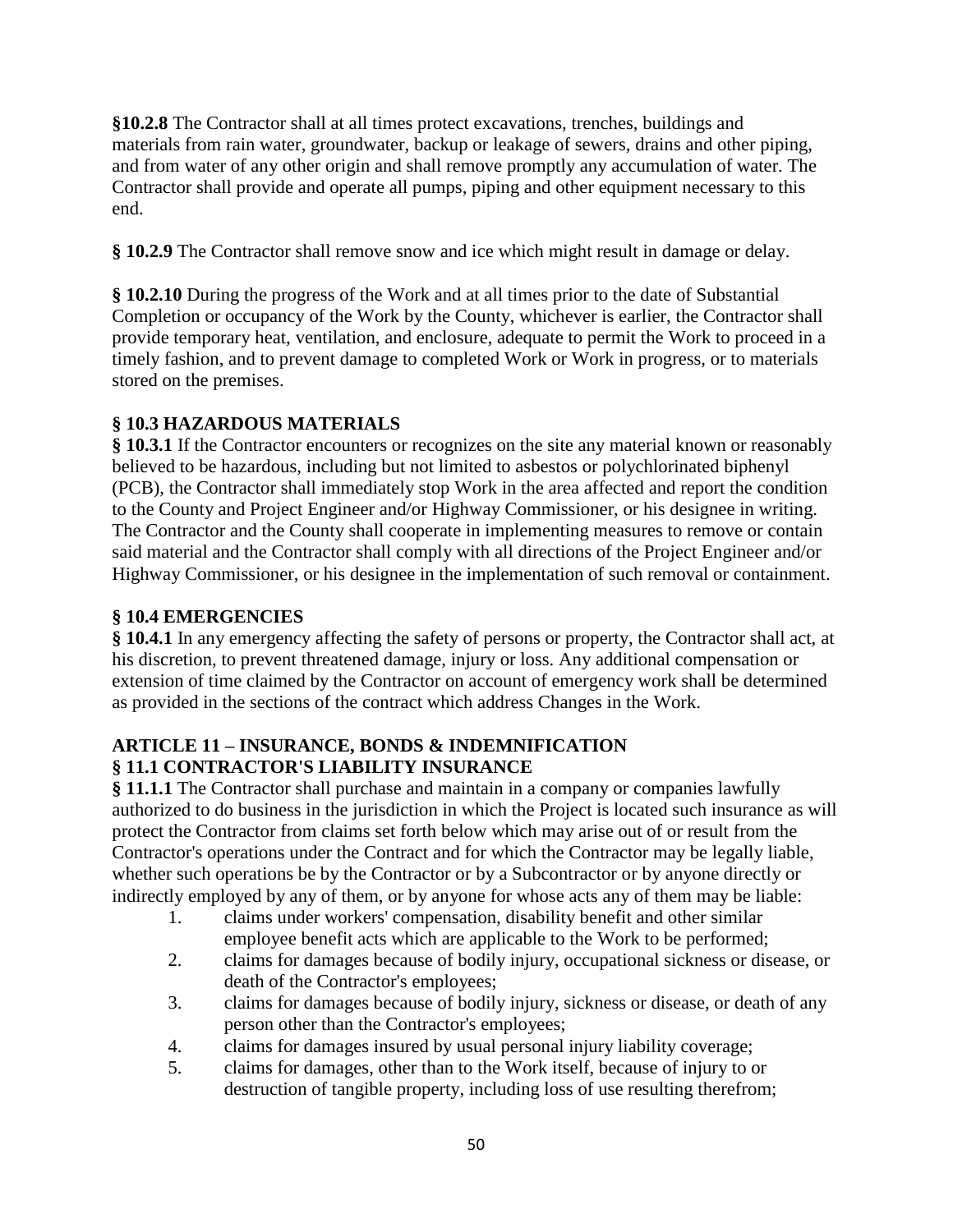- 6. claims for damages because of bodily injury, death of a person or property damage arising out of County, maintenance or use of a motor vehicle;
- 7. claims for bodily injury or property damage arising out of completed operations;

**§ 11.1.2** The insurance required by this contract shall include all major divisions of coverage, and shall be on a comprehensive general basis including Premises and Operations (including XC-U), County's and Contractor's Protective, Products and Completed Operations, and Owned, Non-owned, and Hired Motor Vehicles. Such insurance shall be written for not less than any limits of liability required by law or those set forth in the Contract Documents, whichever is greater.

All insurance shall be written on an occurrence basis, unless the County approves in writing coverage on a claims-made basis. Coverage's, whether written on an occurrence or claims-made basis, shall be maintained without interruption from date of commencement of the Work until date of final payment and termination of any coverage required to be maintained after final payment. The County shall be added as an Additional Insured on policies as required herein.

Coverage for such liability insurance shall be provided by a company or companies reasonably acceptable to the County and authorized to do business in Wisconsin. Contractor shall furnish to County written confirmation as to the insurance carrier's most current financial ratings when it submits certificates of insurance.

**§ 11.1.3** Certificates of insurance acceptable to the County, and, where required by the contract documents, listing the County as an additional insured shall be filed with the County prior to commencement of the Work. These certificates and the insurance policies required by this Contract shall contain a provision that coverages afforded under the policies will not be canceled or allowed to expire until at least 30 days' prior written notice has been given to the County. If any of the foregoing insurance coverages are required to remain in force after final payment and are reasonably available, an additional certificate evidencing continuation of such coverage shall be submitted with the final Application for Payment as required by this Contract. Information concerning reduction of coverage on account of revised limits or claims paid under the General Aggregate, or both, shall be furnished by the Contractor with reasonable promptness in accordance with the Contractor's information and belief. These certificates shall set forth evidence of all coverage required by this Contract. The Contractor shall furnish to the County copies of any endorsements that are subsequently issued amending limits of coverage.

In case of any sublet of work under this Contract, the Contractor shall furnish evidence that each and every subcontractor has in force and effect insurance policies providing coverage identical to that required of the successful vendor.

## **§ 11.2 COUNTY'S LIABILITY INSURANCE**

**§ 11.2.1** The Contractor shall procure and pay for an County's policy of County's protective liability insurance insuring the County and its officers, employees and agents against claims which may arise from operations under the Contract or relating thereto.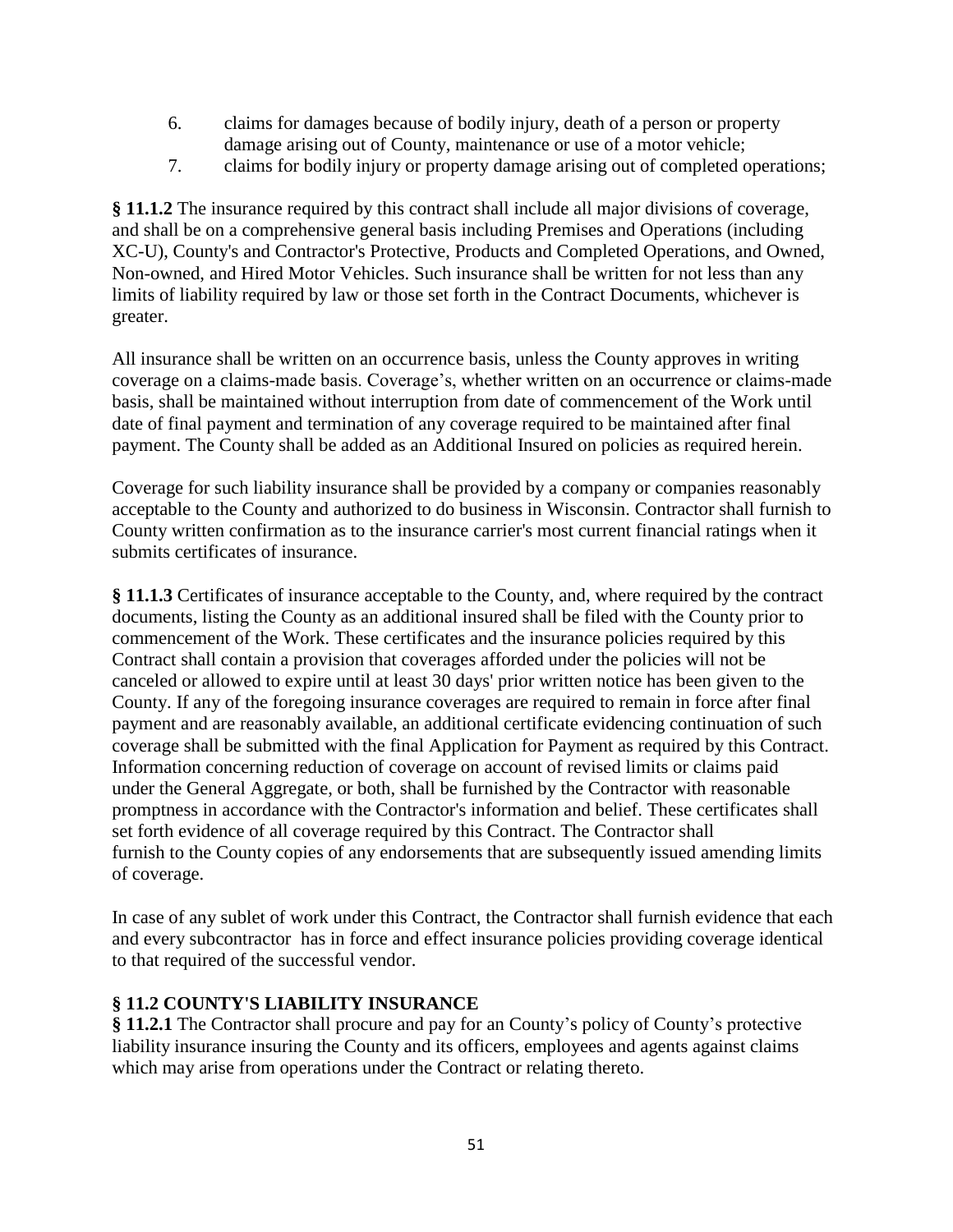## **§ 11.3 PROPERTY INSURANCE**

**§ 11.3.1** The Contractor shall purchase and maintain property insurance upon the entire Work at the site to the full insurable value thereof. Coverage for such liability insurance shall be provided by a company or companies reasonably acceptable to the County and which have, and shall maintain throughout the pendency of this contract, a minimum financial rating of not less than A+ according to A.M. Best or AAA according to Moody's. Contractor shall furnish to County written confirmation as to the insurance carrier's most current financial ratings when it submits the Certificate of Insurance. Such insurance shall include the interests of the County, the Contractor, Subcontractors and Sub-subcontractors in the work and shall insure against the perils of fire and extended coverage and shall include "all risks" insurance for physical loss or damage including without duplication, theft, vandalism and malicious mischief. This insurance shall also cover portions of the Work stored off the site or in transit. If this insurance is written with stipulated amounts deductible, the County shall not be responsible for any difference between the payments made by the insurance carrier and the claim. The policy shall contain a provision that coverage's afforded under policies will not be canceled or allowed to expire until at least 30 days' written notice has been given to the County. The County shall be named insured within the policy.

**§ 11.3.2** The Contractor shall pay Subcontractors their just shares of insurance proceeds received by the Contractor, and by appropriate agreements, written where legally required for validity, shall require Subcontractors to make payments to their Sub-subcontractors in similar manner.

**§ 11.3.3** The County shall have the power to adjust and settle with its insurers any loss for which it has obtained insurance.

**§ 11.3.4** Upon the occurrence of an insured loss, the County and the Contractor shall cooperate with each other and with each other's insurer in the submission of claims and related information and the distribution of any insurance proceeds. If after such a loss no other special agreement is made, replacement of damaged work shall be covered by an appropriate change order.

## **§ 11.4 MINIMUM AMOUNT OF INSURANCE**

**§ 11.4.1** In no case shall the limits of liability for the insurance required by this Contract be less than:

Worker's Compensation:

- a. Coverage A: Limits Statutory
- b. Coverage B: Employer's Liability Limits
- c. Bodily Injury by Accident \$100,000 each accident minimum
- d. Bodily Injury by Disease \$100,000 each employee minimum
- e. Bodily Injury by Disease \$500,000 policy limit minimum

| General aggregate:                       | \$1,000,000                      |
|------------------------------------------|----------------------------------|
| Products-completed Operations Aggregate: | \$1,000,000                      |
| Personal and Advertising injury:         | \$1,000,000                      |
| Each Occurrence:                         | \$1,000,000                      |
|                                          | a. Commercial General Liability: |

b. Automobile Liability: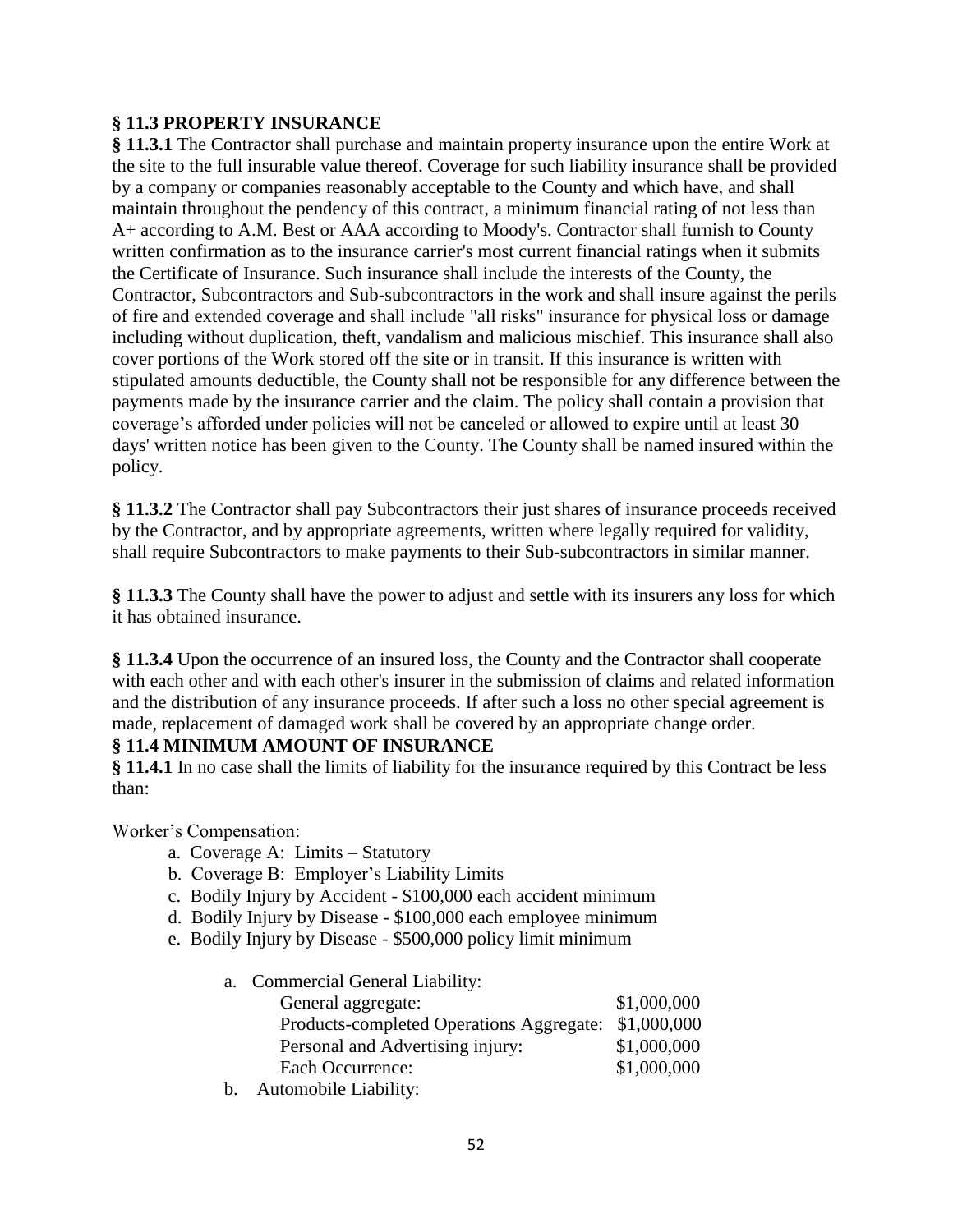| Bodily injury and property damage | \$1,000,000 |
|-----------------------------------|-------------|
| and combined single limit         |             |
| Umbrella excess liability:        |             |
| General Aggregate:                | \$1,000,000 |
| Each occurrence:                  | \$1,000,000 |

Certificates of insurance are required for all policies. The Certificates of the General Liability Insurance shall name the County as an additional insured on the policy and shall require that a thirty (30) day cancellation notice be given to the County. An updated copy of the Certificate shall be provided anytime a change is made to any policy which affects any requirement under this contract. The parties intend that neither the insurance requirements, the insurance limits required herein, nor any other part of this contract, or the contract documents be deemed to limit any liability of Contractor.

#### **§ 11.5 INDEMNIFICATION**

**§ 11.5.1 INDEMNIFICATION** To the fullest extent permitted by law, the Contractor shall indemnify and hold harmless the County and agents and employees from and against claims, damages, losses and expenses, including but not limited to attorneys' fees, arising out of or resulting from performance or failure of performance of the Work by the Contractor or Subcontractor(s). Such obligation shall not be construed to negate, abridge, or reduce other rights or obligations of indemnity which would otherwise exist as to a party or person described in this section. In claims against any person or entity indemnified under this section by an employee of the Contractor, a Subcontractor, anyone directly or indirectly employed by them or anyone for whose acts they may be liable, the indemnification obligation shall not be limited by a limitation on amount or type of damages, compensation or benefits payable by or for the Contractor or a Subcontractor under workers' compensation acts, disability benefit acts or other employee benefit acts.

#### **ARTICLE 12 - UNCOVERING AND CORRECTION OF WORK § 12.1 UNCOVERING OF WORK**

**§ 12.1.1** If any portion of the work should be covered contrary to the request of the County or to requirements specifically expressed in the Contract Documents, it must, if required in writing by the County, be uncovered for his observation and shall be replaced at the Contractor's expense. § 12.1.2 If any other portion of the Work has been covered which the County has not specifically requested to observe prior to being covered, the County may request to see such Work and it shall be uncovered by the Contractor. If such Work be found in accordance with the Contract Documents, the cost of uncovering and replacement shall, by appropriate Change Order, be charged to the County. If such Work be found not in accordance with the Contract Documents, the Contractor shall pay such costs unless it be found that this condition was caused by the County or a separate contractor as provided in this Contract, in which event the County shall be responsible for the payment of such costs. The Contractor shall bear the cost of any loss, or damages to the County resulting from such failure or defect.

#### **§ 12.2 CORRECTION OF WORK**

**§ 12.2.1** The Contractor shall promptly correct all Work rejected by the County as defective or as failing to conform to the Contract Documents whether observed before or after Substantial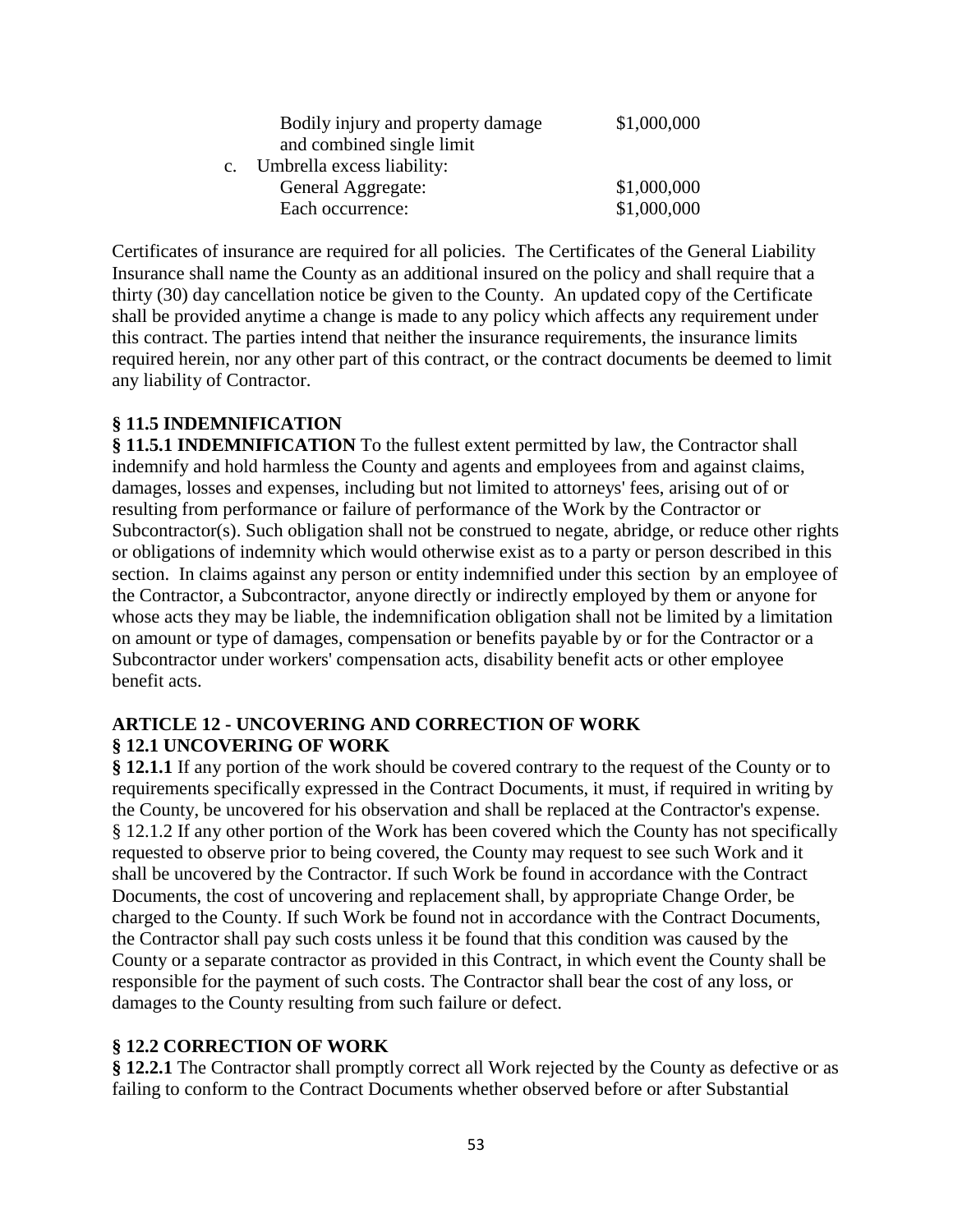Completion and whether or not fabricated, installed or completed. The Contractor shall bear all costs of correcting such rejected Work, including compensation for the County's additional services made necessary thereby.

**§ 12.2.2** The Contractor certifies that if within one year after the Date of Substantial Completion of the Work or designated portion thereof or within one year after acceptance by the County of designated equipment or within such longer period of time as may be prescribed by law or by the terms of any applicable special warranty required by the Contract Documents, any of the Work is found to be defective or requiring excessive service or maintenance or not in accordance with the Contract Documents, the Contractor shall correct it within seven (7) days after receipt of a written notice from the County to do so unless the County has previously given the Contractor a written acceptance of such approval, which written acceptance shall specifically refer to such defect. This obligation shall survive termination of the Contract. The County shall give such notice reasonably promptly after discovery of the condition. The provisions of this paragraph are in addition to, and not in limitation of, the County's other rights and remedies hereunder and in law and equity.

**§ 12.2.3** The Contractor shall remove from the site all portions of the Work which are defective or non-conforming and which have not been corrected as required by this contract, unless removal is waived by the County in writing.

**§ 12.2.4** If the Contractor fails to correct defective or nonconforming Work as provided in by the terms of this contract, the County may correct it in accordance with the terms of this contract.

**§ 12.2.5** If the Contractor does not proceed with the correction of defective or non-conforming Work within a reasonable time fixed by written notice from the County, the County may remove it and may store the materials or equipment at the expense of the Contractor. If the Contractor does not pay the cost of such removal and storage within ten days thereafter, the County may upon ten additional days' written notice sell such Work at auction or at private sale and shall account for the net proceeds thereof, after deducting all the costs that should have been borne by the Contractor, including compensation for the County's additional services made necessary thereby. If such proceeds of sale do not cover all costs which the Contractor should have borne, the difference shall be charged to the Contractor and an appropriate Change Order shall be issued. If the payments then or thereafter due the Contractor are not sufficient to cover such amount, the Contractor shall pay the difference to the County.

**§ 12.2.6** The Contractor shall bear the cost of making good all work of the County or separate contractors destroyed or damaged by such correction or removal.

**§ 12.2.7** Nothing contained in the sections of this contract on Correction of Work shall be construed to establish a period of limitation with respect to any other obligation which the Contractor might have under the Contract Documents. The establishment of the time period of one year after the Date of Substantial Completion or such longer period of time as may be prescribed by law or by the terms of any warranty required by the Contract Documents relates only to the specific obligation of the Contractor to correct the Work, and has no relationship to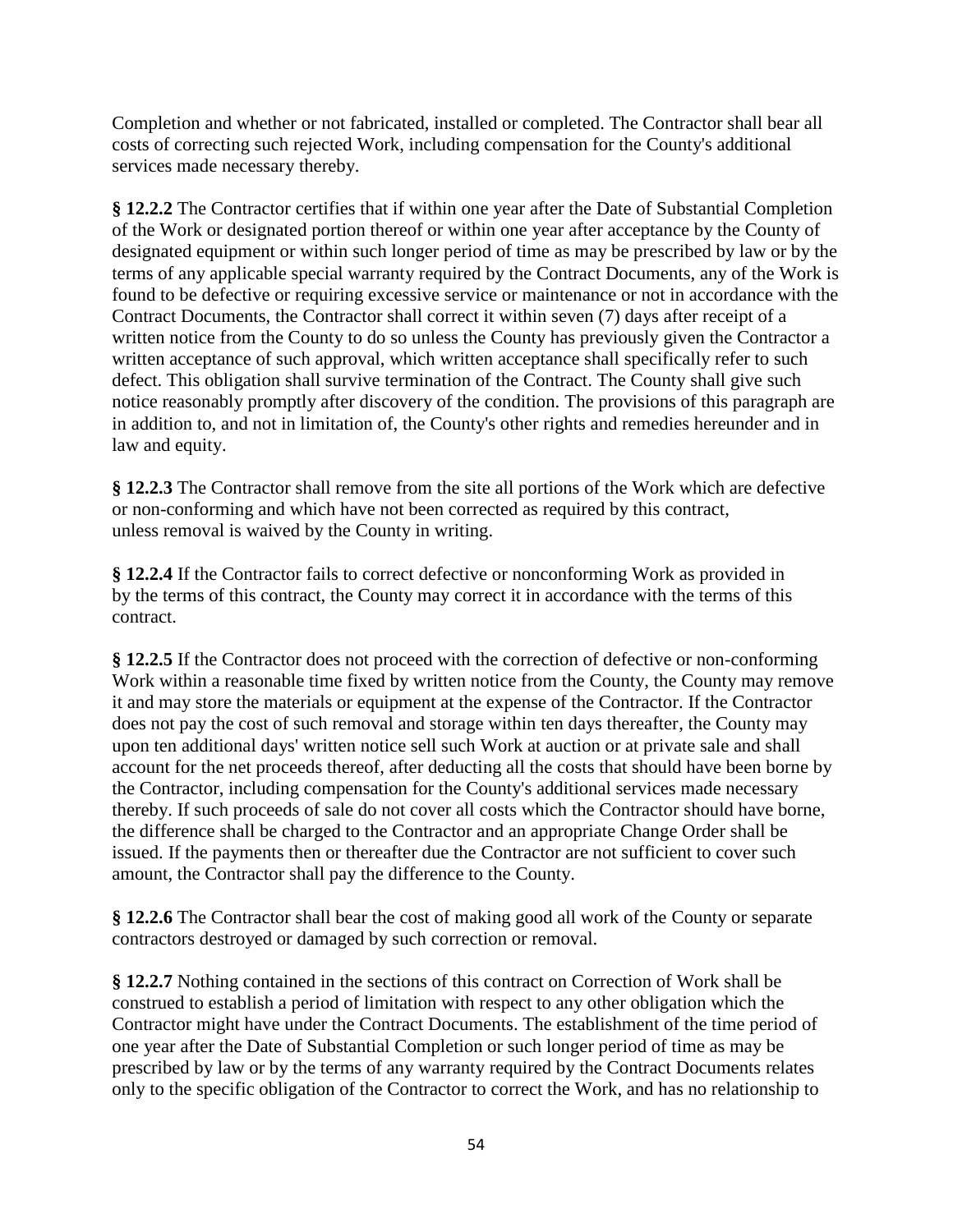the time within which his obligation to comply with the Contract Documents may be sought to been forced, nor to the time within which proceedings may be commenced to establish the Contractor's liability with respect to his obligation other than specifically to correct the Work.

# **§ 12.3 ACCEPTANCE OF NONCONFORMING WORK**

**§ 12.3.1** If the County prefers to accept defective or nonconforming Work, it may do so instead of requiring its removal and correction, in which case a Change Order will be issued to reflect a reduction in the Contract Sum where appropriate and equitable. Such adjustment shall be effected whether or not final payment has been made.

# **ARTICLE 13 LIABILITY, RIGHTS AND REMEDIES**

**13.1 LIMITATION OF LIABILITY** The County shall be liable, if ever, only to the extent of its interest in the Project; and no officer, director, partner, agent or employee of the County shall ever be personally or individually liable with respect to this Contract or the Work. Each Subcontract shall include the foregoing limitation, which shall be effective if the County ever succeeds to the Contractor's rights and obligations under a Subcontract.

**§ 13.2 DEFENSE OF SUITS** The Contractor shall be responsible for, and shall defend and pay all costs, attorneys' fees and liabilities, both direct and indirect, as a result of litigation arising out of this Contract.

**§ 13.3 FINAL ACCEPTANCE.** Neither final acceptance nor occupation of the premises by the County shall relieve the Contractor of responsibility for all claims for labor, materials, and equipment arising out of this Contract.

# **§ 13.4 RIGHTS AND REMEDIES**

**§ 13.4.1** Duties and obligations imposed by the Contract Documents and rights and remedies available thereunder shall be in addition to and not a limitation of duties, obligations, rights and remedies otherwise imposed or available by law.

**§ 13.4.2** No action or failure to act by the County or Highway Commissioner shall constitute a waiver of a right or duty afforded them under the Contract, nor shall such action or failure to act constitute approval of or acquiescence in a breach thereunder, except as may be specifically agreed in writing.

# **ARTICLE 14 TESTS AND INSPECTIONS**

**§14.1 TESTS AND INSPECTIONS.** If the Contract Documents, laws, ordinances, rules, regulations or orders of any publicauthority having jurisdiction require any portion of the Work to be inspected, tested or approved, the Contractor shall give the County timely notice of its readiness so the County may observe such inspection, testing or approval. The Contractor shall bear all costs of such inspections, tests or approvals conducted by public authorities which are normal and customary for the type of work required by the Contract. Unless otherwise provided, the County shall bear all costs of other inspections, tests or approvals. All testing methods, organizations, and personnel shall be approved by the County before the start of testing Work, without regard to what party will ultimately pay for such Work.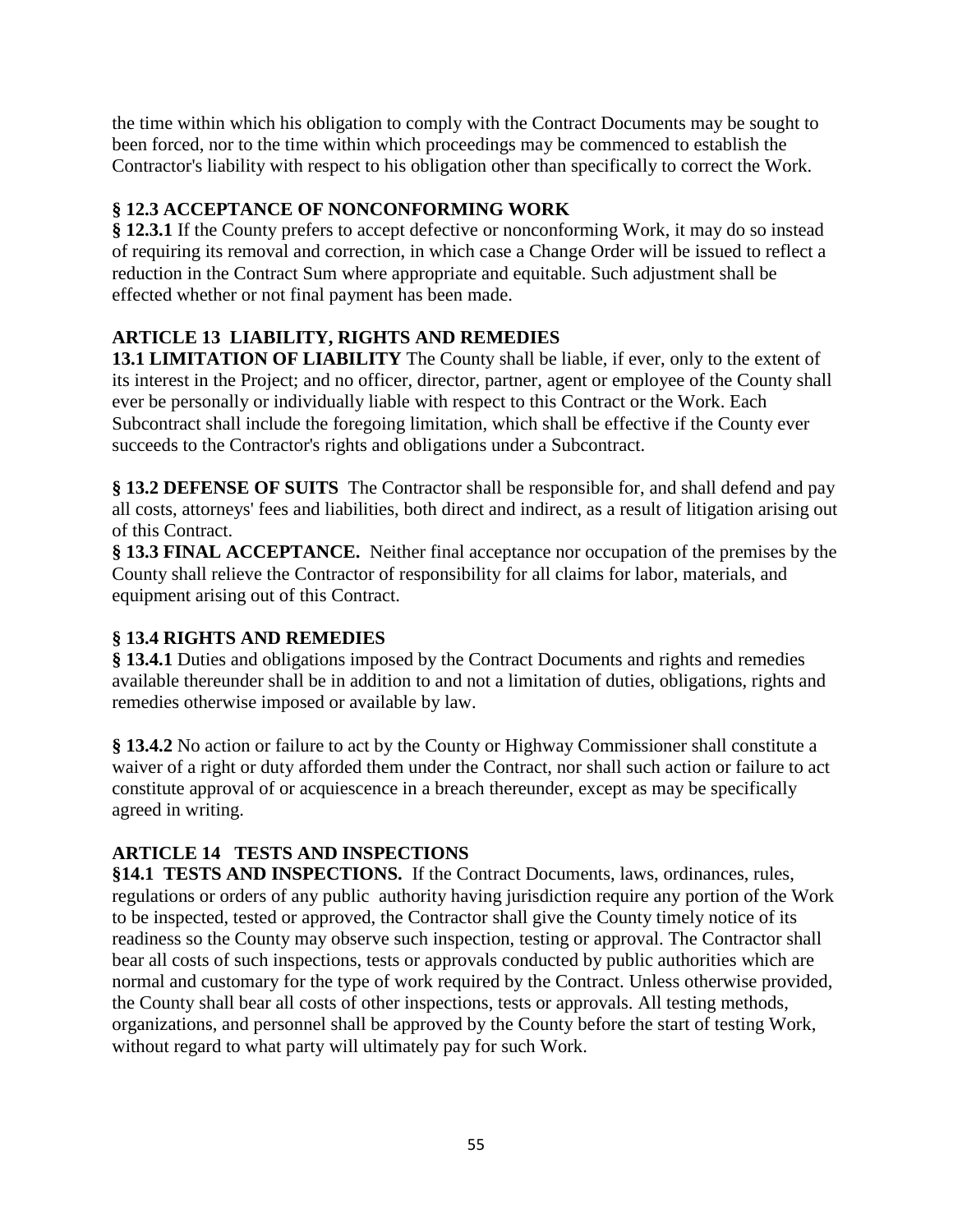**§ 14.2 FAILURE.** If the County determines that any Work requires special inspection, testing, or approval which other sections of this Contract do not include, it will instruct the Contractor to order such special inspection, testing or approval, give the County timely notice of its readiness so the County may observe such inspection, testing or approval. If such special inspection or testing reveals a failure of the Work to comply with the requirements of the Contract Documents, the Contractor shall bear all costs thereof, including compensation for the County's additional services made necessary by such failure; otherwise the County shall bear such costs, and an appropriate Change Order shall be issued.

**§ 14.3 CERTIFICATES.** Required certificates of inspection, testing or approval shall be secured by the Contractor and promptly delivered by him to the County.

**§ 14.4 PERMITS.** The Contractor shall obtain and deliver promptly to the Project Engineer and/or Highway Commissioner, or his designee any occupancy permit and any certificates of final inspection of any part of the Contractor's work and operating permits for any mechanical apparatus, such as elevators, escalators, boilers, air compressors, etc., which may be required by law to permit full use and occupancy of the premises by the County. Receipt of such permits or certificates by the Project Engineer and/or Highway Commissioner, or his designee shall be a condition precedent to Substantial Completion of the Work.

**§ 14.5 TIME.** Tests or inspections conducted pursuant to the Contract Documents shall be made promptly to avoid unreasonable delay in the Work.

## **ARTICLE 15 - TERMINATION OR SUSPENSION OF THE CONTRACT § 15.1 TERMINATION BY THE CONTRACTOR**

**§ 15.1.1** The Contractor may terminate the Contract if the Work is stopped for a period of 30 consecutive days through no act or fault of the Contractor or a Subcontractor, or their agents or employees or any other persons or entities performing portions of the Work under direct or indirect contract with the Contractor, for the following reasons:

- 1. Because the Project Engineer and/or Highway Commissioner, or his designee has not issued a Certificate for Payment and has not notified the Contractor of the reason for withholding certification as provided in in this contract, or because the County has not made payment on a Certificate for Payment properly issued within the time stated in the Contract Documents.
- 2. Because the County has failed to undertake any necessary work in order to prepare the worksite for the project as required.
- 3. Because the County has not made payment on a Certificate For Payment properly issued within the time stated in the Contract Documents.

**§ 15.1.2** If one the above reason exists, the Contractor may, upon seven additional days written notice to the County and Project Engineer and/or Highway Commissioner, or his designee, terminate the Contract and recover from the County payment for the Work executed and for all materials or equipment not incorporated in the Work, but delivered and suitably stored at the site. The payment for materials or equipment stored at the site shall be conditioned upon submission by the Contractor of bills of sale or such other evidence as is satisfactory to the County to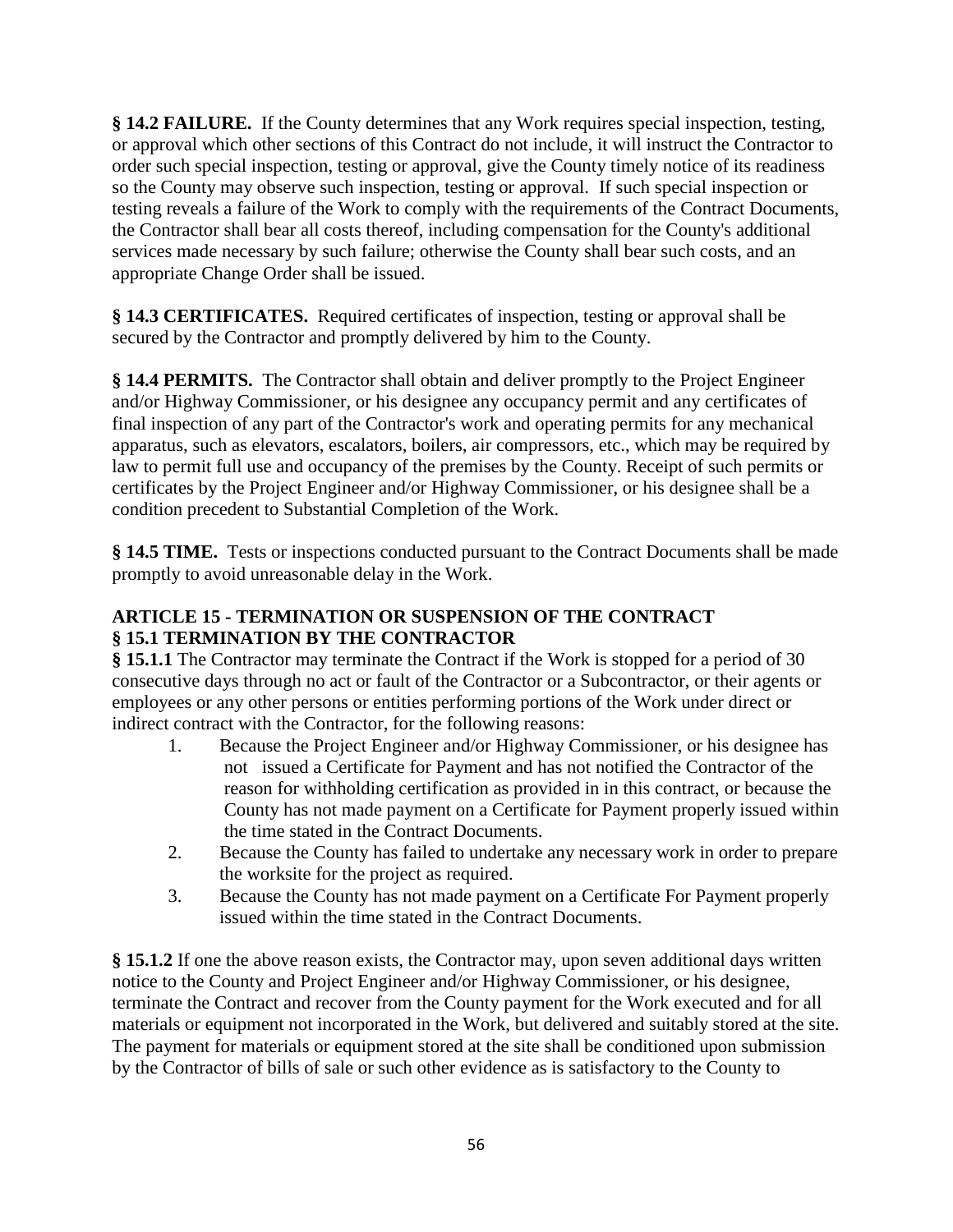establish the County's title to such material or equipment or otherwise protect the County's interest.

# **§ 15.2 TERMINATION BY THE COUNTY FOR CAUSE**

:

**§ 15.2.1** The County may without prejudice to any other right or remedy deem this Contract terminated for cause if any of the following defaults shall occur:

- 1. The Contractor has filed a petition, or a petition has been filed against the Contractor with its consent, under any federal or state law concerning bankruptcy, reorganization, insolvency or relief from creditors, or if such a petition is filed against the Contractor without its consent and is not dismissed within sixty (60) days; or if the Contractor is generally not paying its debts as they become due; or if the Contractor becomes insolvent; or if the Contractor consents to the appointment of a receiver, trustee, liquidator, custodian or the like of the Contractor or of all or any substantial portion of its assets and such appointment or possession is not terminated within sixty (60) days; or if the Contractor makes an assignment for the benefit of creditors;
- 2. The Contractor refuses or fails, except in cases for which extension of time is provided under this Contract's express terms, to supply enough properly skilled workers or proper materials to perform its obligations under this Contract, or the Project Engineer and/or Highway Commissioner, or his designee has determined that the rate of progress required for the timely completion of the Work is not being met;
- 3. The Contractor fails to make prompt payment to Subcontractors or for materials, equipment, or labor;
- 4. All or a part of the Work has been abandoned;
- 5. The Contractor has sublet or assigned all or any portion of the Work, the Contract, or claims thereunder, without the prior written consent of the County, except as expressly permitted in this Contract;
- 6. The Contractor has failed to comply with any applicable Laws, regulations or government orders;
- 7. The Contractor fails to maintain, or provide to the County evidence of the insurance or bonds required by this Contract, or
- 8. The Contractor has failed to prosecute the Work or any portion thereof to the standards required under this Contract or has otherwise breached any material provision of this Contract.
- 9. The Contractor has committed a material breach of the Contract.

**§ 15.2.2** The County shall give the Contractor and any surety notice of such termination for cause, but the giving of notice of such termination shall not be a condition precedent or subsequent to the termination's effectiveness. In the event of such termination, and without limiting any other available remedies, the County may, at its option:

- 1. Hold the Contractor and its sureties liable in damages for a breach of Contract;
- 2. Notify the Contractor to discontinue all work, or any part thereof, and the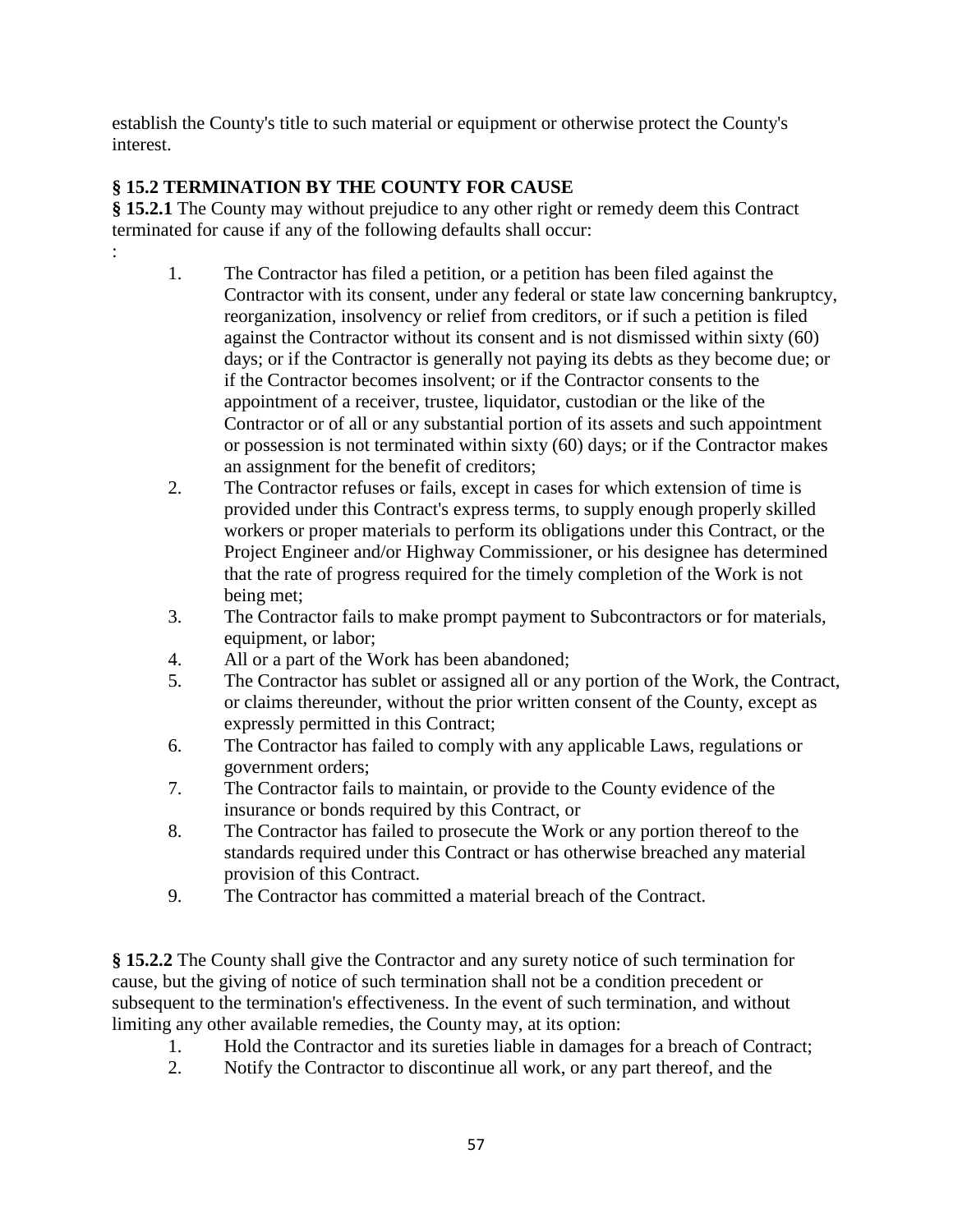Contractor shall discontinue all work, or any part thereof, as the County may designate;

- 3. Complete the Work, or any part thereof, and charge the expense of completing the Work or part thereof, to the Contractor;
- 4. Require the surety or sureties to complete the Work and perform all of the Contractor's obligations under this Contract.

**§ 15.2.3** If the County elects to complete all or any portion of the Work as specified in this Contract, it may take possession of all materials, equipment, tools, machinery, implements at or near the Site owned by the Contractor and finish the Work at the Contractor's expense by whatever means the County may deem expedient; and the Contractor shall cooperate at its expense in the orderly transfer of the same to a new contractor or to the County as directed by the County. In such case the County shall not make any further payments to the Contractor until the Work is completely finished. The County shall not be liable for any depreciation, loss or damage to said materials, machinery, implements or tools during said use and the Contractor shall be solely responsible for their removal from the site of the Work after the County has no further use for them. Unless so removed within fifteen days after notice to the Contractor to do so, they may be sold at public auction, and the proceeds credited to the Contractor's account; or they may, at the option of the County, be stored at the Contractor's expense subject to a lien for the storage charges.

**§ 15.2.4** Damages and expenses incurred under the sections of this contract addressing Termination for Cause shall include, but not be limited to, costs for the design or extra engineering services and Project Manager services required, in the opinion of the County, to successfully inspect and administer the construction contract through final completion of the Work.

**§ 15.2.5** Expenses charged under the sections of this contract addressing Termination for Cause above may be deducted and paid by the County out of any moneys then due or to become due the Contractor under this Contract.

**§ 15.2.6** All sums damages, and expenses incurred by the County to complete the Work shall be charged to the Contractor. In case the damages and expenses charged are less than the sum that would have been payable under this Contract if the same had been completed by the Contractor, the Contractor shall be entitled to receive the difference. In case such expenses shall exceed the said sum, the Contractor shall pay the amount of the excess to the County.

## **§ 15.3 TERMINATION BY THE COUNTY FOR NON-APPROPRIATION OR CONVENIENCE**

**§ 15.3.1** The County may terminate this Contract due to non-appropriation of funds, or for convenience even though the Contractor is not in default by giving notice to the Contractor specifying in said notice the date of termination.

**§ 15.3.2** In the event that the Contract is by County for non-appropriation or convenience, the Contractor shall be reimbursed in accordance with the Contract Documents for all Work performed up to the termination date, and for all materials or equipment not incorporated in the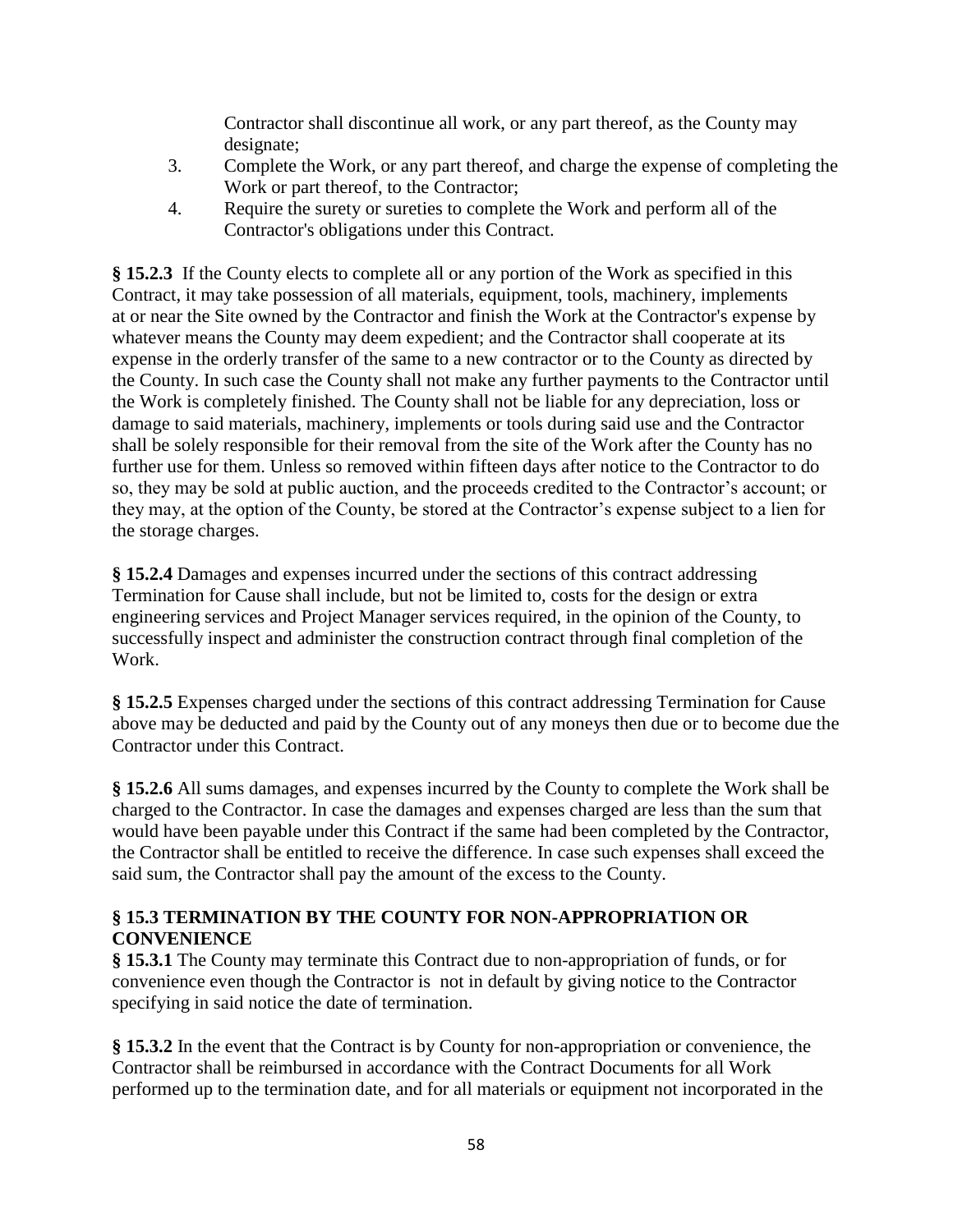Work, but delivered and suitably stored at the site. Payment for materials or equipment stored at the site shall be conditioned upon submission by the Contractor of bills of sale or such other evidence as is satisfactory to the County to establish the County's title to such material or equipment or otherwise protect the County's interest. The payment provided in this section shall be considered to fully compensate the Contractor for all claims and expenses and those of any Consultant, Subcontractors, and suppliers, directly or indirectly attributable to the termination, including any claims for lost profits.

**§ 15.3.3** Upon termination of this Contract for non-appropriation or convenience the Contractor shall: (1) stop the Work; (2) stop placing orders and Subcontracts in connection with this Contract; (3) cancel all existing orders and Subcontracts; (4) surrender the site to the County in a safe condition; (5) transfer to the County all materials, supplies, work in process, appliances, facilities, equipment and machinery of this Contract, and all plans, Drawings, specifications and other information and documents used in connection with this Contract.

## **ARTICLE 16. - MISCELLANEOUS PROVISIONS**

§ **16.1 GOVERNING LAW, JURISDICTION AND VENUE.** This contract is to be construed and interpreted in accordance with the laws of the State of Wisconsin, without giving effect to any choice or conflict of laws provision or rule, whether of the State of Wisconsin or any other jurisdiction, that would cause the application of laws of any jurisdiction other than those of the State of Wisconsin. The parties hereby irrevocably submit to the jurisdiction of the state courts of the State of Wisconsin for the purpose of any suit, action or other proceeding arising out of or based upon this contract. The parties further agree that the venue for any legal proceedings related to this contract shall be Oneida County, Wisconsin. The foregoing is not intended to be construed to limit the rights of a party to enforce a judgment or order of the above court in any other jurisdictions. Any legal action relating to this contract is to be tried to a court, rather than a jury, and both parties shall take all action necessary to waive any right to have such action tried to a jury.

**§16.2 ASSIGNMENT.** Neither party shall assign any rights or duties under this contract without the prior written consent of the other party

**§16.3 SUCCESSORS AND ASSIGNS.** The County and the Contractor each bind himself, his partners, successors, assigns and

legal representatives to the other party hereto and to the partners, successors, assigns and legal representatives of such other party in respect to all covenants, agreements and obligations contained in the Contract Documents. The Contractor shall not assign the Contract or sublet it as a whole without the written consent of the County, nor shall the Contractor assign any moneys due or to become due to him hereunder, without the previous written consent of the County.

**§ 16.4 WRITTEN NOTICE** Any notice required by this Contract shall be made in writing to the address specified below:

| County: | <b>Oneida County Highway Department</b> |
|---------|-----------------------------------------|
|         | Attn: Highway Commissioner              |
|         | P.O. Box 696                            |
|         | Rhinelander, WI 54501                   |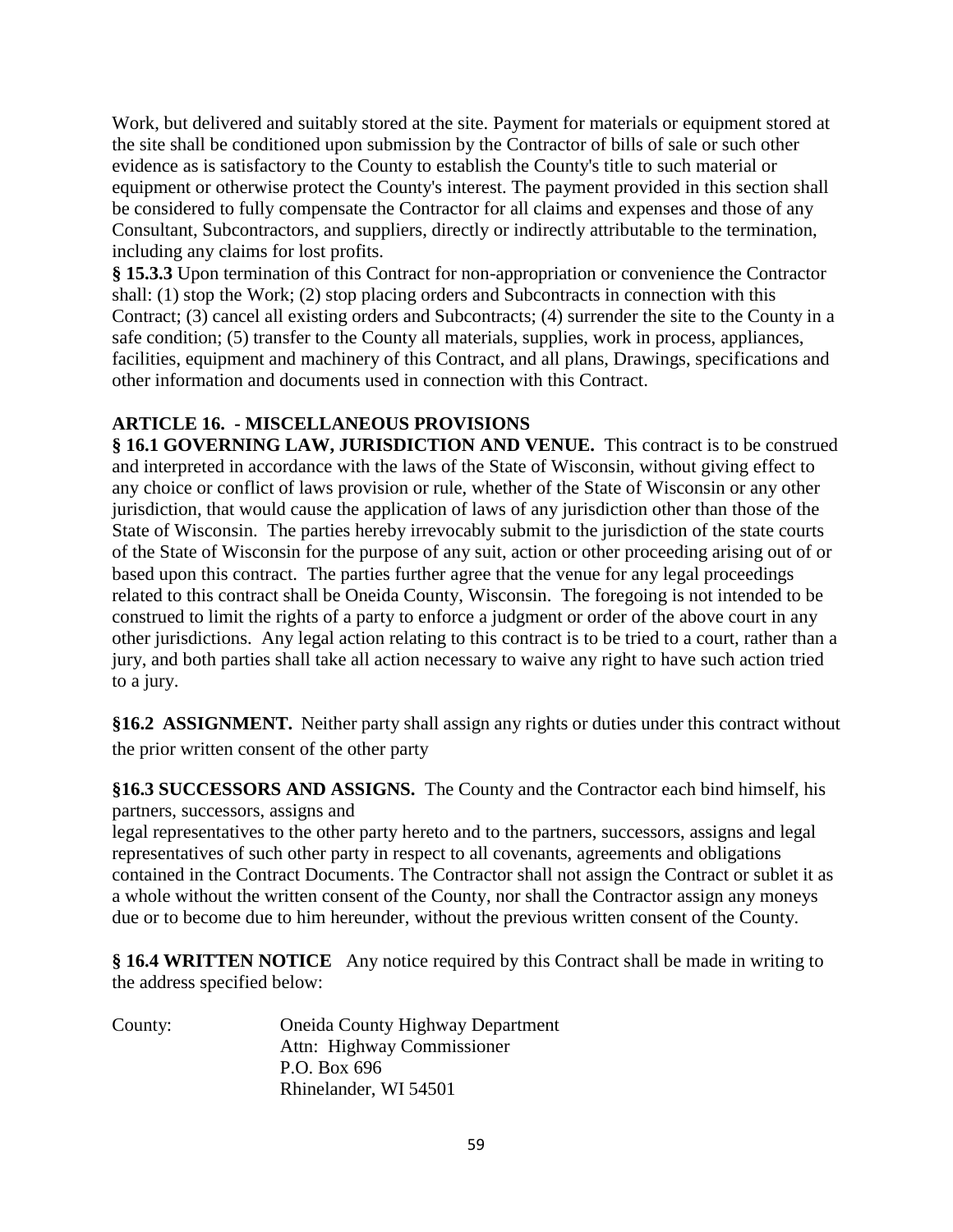Contractor:

# (TO BE FILLED IN AT TIME OF SIGNING OF CONTRACT)

If the person listed above for notice by either party changes, that party shall give notice to the other party of the new person to whom notice shall be given. Nothing contained in this Article shall be construed to restrict the transmission of routine communications between representatives of the parties.

**§ 16.5 RIGHTS AND REMEDIES.** Duties and obligations imposed by the Contract Documents and rights and remedies

available thereunder shall be in addition to and not a limitation of duties, obligations, rights and remedies otherwise imposed or available by law.

**§ 16.6 WAIVER.** No action or failure to act by the County any of its elected officials, employees or agents, or Project Engineer and/or shall constitute a waiver of a right or duty afforded them under the Contract, nor shall such action or failure to act constitute approval of or acquiescence in a breach thereunder, except as may be specifically agreed in writing.

**§ 16.7 STANDARD OF CARE.** The same degree of care, skill, and diligence shall be exercised in the performance of all obligations under this contract as is ordinarily possessed and exercised by a member of the same profession, currently practicing, under similar circumstances.

**§16.8 SURVIVAL.** The warrantees, representations and covenants of this Contract shall survive completion of the Services under this Contract or any termination of this Contract.

**§16.9 EQUAL EMPLOYMENT OPPORTUNITY.** The CONTRACTOR agrees not to discriminate against or exclude any person from participation herein on grounds of race, religion, color, sex, age or national origin; and that it shall take affirmative actions to ensure that applicants are employed, and that employees are treated during their employment, without regard to race, religion, color, sex, age, handicapped status, or national origin.

The Contractor hereby affirms its support of affirmative action and that it abides by the provisions of the "Equal Opportunity Clause" of Section 202 of Executive Order 11246 and other applicable laws and regulations. Contractor affirms its policy to recruit and hire employees without regard to race, age, color, religion, sex, sexual preference/orientation, marital status, citizen status, national origin or ancestry, presence of a disability or status as a veteran, including a veteran of the Vietnam era, membership in the national guard or reserve components of the military of the United States, political affiliation, or any other legally protected status. It is Contractor's policy to treat employees equally with respect to compensation, advancement, promotions, transfers and all other terms and conditions of employment. Contractor further affirms completion of applicable governmental employer information reports including the EEO-1 and VETS-100 reports, and maintenance of a current Affirmative Action Plan as required by Federal regulations. The Contractor must only comply with this section of the contract if required to do so by applicable law and regulation, including but not limited to Section 201 of executive order 11246.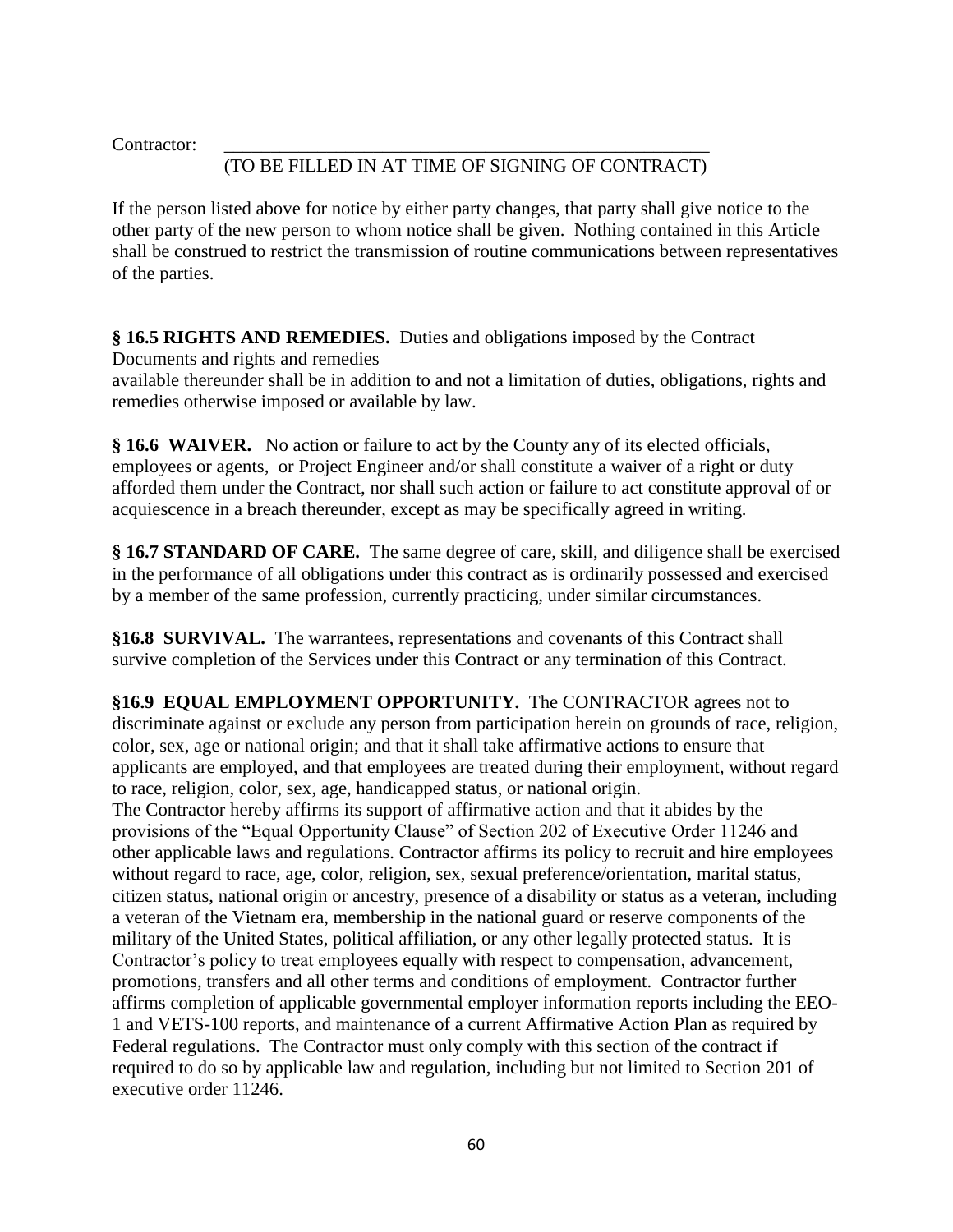**§16.10 AMENDMENT.** No amendment of this contract shall be binding unless in writing and signed by all of the parties.

**§16.11 SEVERABILITY.** The invalidity, illegality or unenforceability of any provision of this contract or the occurrence of any event rendering any portion or provision of this contract void shall in no way affect the validity or enforceability of any other portion or provision of this contract or any Task Order. Any void provision shall be deemed severed from this contract and the balance of this contract shall be construed and enforced as if it did not contain the particular portion or provision held to be void. The parties further agree to amend this contract to replace any stricken provision with a valid provision that comes as close as possible to the intent of the stricken provision. The provisions of this Article shall not prevent this entire contract from being void should a provision which is of the essence of this contract be determined void.

**§16.12 NO CONSTRUCTION AGAINST EITHER PARTY.** This Contract is the product of negotiations between the parties and was either reached with the advice of legal counsel or the opportunity to obtain legal counsel, and shall not be construed against either party.

**§16.13 MULTIPLE ORIGINALS.** This contract may be executed in multiple originals, each of which, together shall constitute a single Contract.

**§16.14 CAPTIONS.** The parties agree, that in this contract, captions are used for convenience only and shall not be used in interpreting or construing this contract.

**§16.15 NO PARTNERSHIP OR JOINT VENTURE.** This contract shall not in any way be deemed to create a partnership or joint venture between the parties to the Contract.

**§16.16 LEGAL PROTECTIONS.** It is agreed by the parties that nothing in this contract, including but not limited to indemnification and hold harmless clauses, shall in any way constitute a waiver on the part of the County of any immunity, liability limitation or other protection available to the County under any applicable statute or other law. To the extent that any provision of this contract is found by any court of competent jurisdiction to conflict with any such legal protection, then whichever protections, either legal or contractual, provide a greater benefit to the County shall apply unless the County elects otherwise.

**§16.17 COMPLIANCE WITH LAWS**. The parties agree to comply with all applicable Federal, State and local codes, regulations, standards, ordinances, and other laws.

## **§16.18 GRATUITIES – KICKBACKS – NON-COLLUSION:**

It shall be a breach of this contract and subsequent amendments for any person to offer, give, or agree to give anything of pecuniary value or to make an offer for employment to any elected official, employee, or former employee in connection with this contract, or to have given or agreed to have given anything of pecuniary value or to make an offer for employment to any elected official, employee, or former employee in connection with the bidding process which resulted in this contract. Prohibited conduct shall include, but is not limited by enumeration, acts or attempts to influence: any decision, approval, disapproval, recommendation, preparation of any part of a program requirement or a purchase request, the contents of any specification or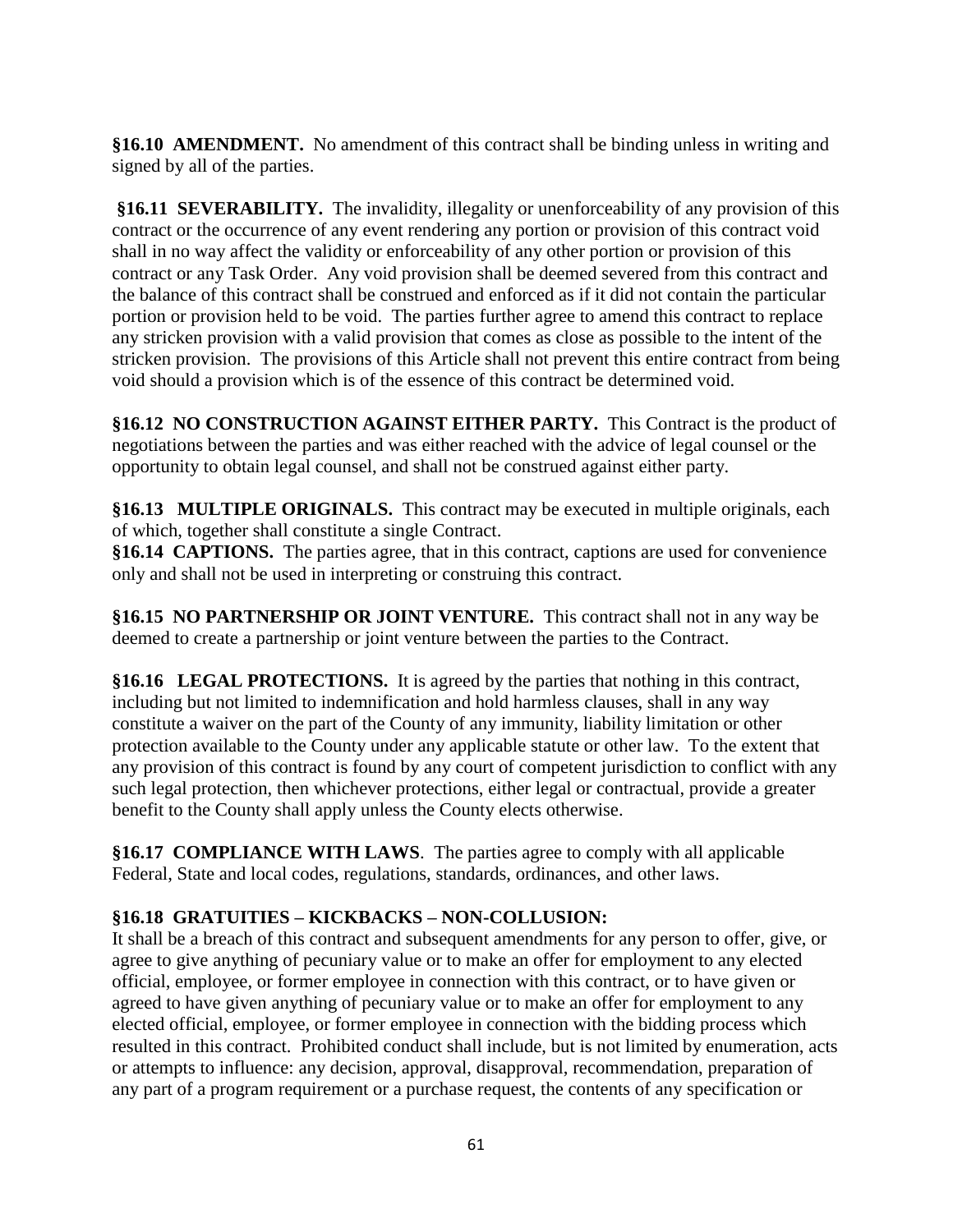procurement standard, rendering of advice, investigation, auditing, or in any other advisory capacity in any proceedings or application, request for ruling, determination, claim or controversy, or other particular matter pertaining to any program requirement or contract, subcontract, or any solicitation or proposal therefore.

The above prohibitions shall extend, and cover without limitation, any payment, gratuity, or offer of employment to be made by or on behalf of a subcontractor under a contract to the prime contractor or a higher tier subcontractor or any person associated therewith, as an inducement for the award of a subcontract, or order.

**§16.19 TIME OF THE ESSENCE.** Except as otherwise specifically stated herein, time is of the essence with respect to all provisions of this contract that specify a time for performance.

**§16.20 CUMULATIVE REMEDIES**. All rights and remedies provided in this Contract are cumulative and not exclusive of any other rights or remedies that may be available to the parties, whether provided by law, equity, statute, in any other Contract between the parties or otherwise.

**§16.21 SAFETY REQUIREMENTS.** All materials, equipment and supplies provided to the County must fully comply with all safety requirements as set forth by the Wisconsin Department of Commerce and all applicable OSHA standards, and other applicable laws.

**§16.22 ANTI-TRUST ASSIGNMENT.** The contractor and County recognize that in actual economic practice, overcharges resulting from antitrust violation are in fact usually borne by purchaser under a contract such as this, which is County. Therefore, Contractor hereby assigns to County any and all claims for such overcharges as to goods, materials or services purchased in connection with this contract.

**§ 16.23 OPEN RECORDS LAW COMPLIANCE.** \_\_\_\_\_\_\_\_\_\_\_understands and agrees that, because \_\_\_\_\_\_\_ is a party to this contract, provisions of the Wisconsin Open Records Law and other laws relating to public records may apply to records kept by \_\_\_\_\_\_\_\_\_. \_\_\_\_\_\_ agree to fully comply with such laws, and to cooperate with County in its compliance with such laws. Cooperation shall include, but not be limited to, the provision of records, or copies of records to County or others upon the request of county. Compliance and cooperation of \_\_\_\_\_\_\_\_ shall be at its sole cost and expense.

## **§16.24 RECORDKEEPING AND RECORD RETENTION - PUBLIC WORKS**

**CONTRACTS.** Contractor on a public works contract shall establish and maintain adequate payroll records for expenditures relating to all subcontracts, material men and suppliers. All records shall be kept in accordance with generally accepted accounting procedures. The County shalt have the right to audit, review, examine, copy, and transcribe any such records or documents. The vendor shall retain all documents applicable to the contract for a period of not less than three (3) years after final payment is made. In the event its payroll records contain any false, misleading or fraudulent information, or if the vendor fails to comply with the provisions of s. 25.015, D.C. Ords., the County may withhold payments on the contract, terminate, cancel or suspend the contract in whole or in part, or, after a due process hearing, deny the vendor the right to participate in bidding on future County contracts for a period of one (1) year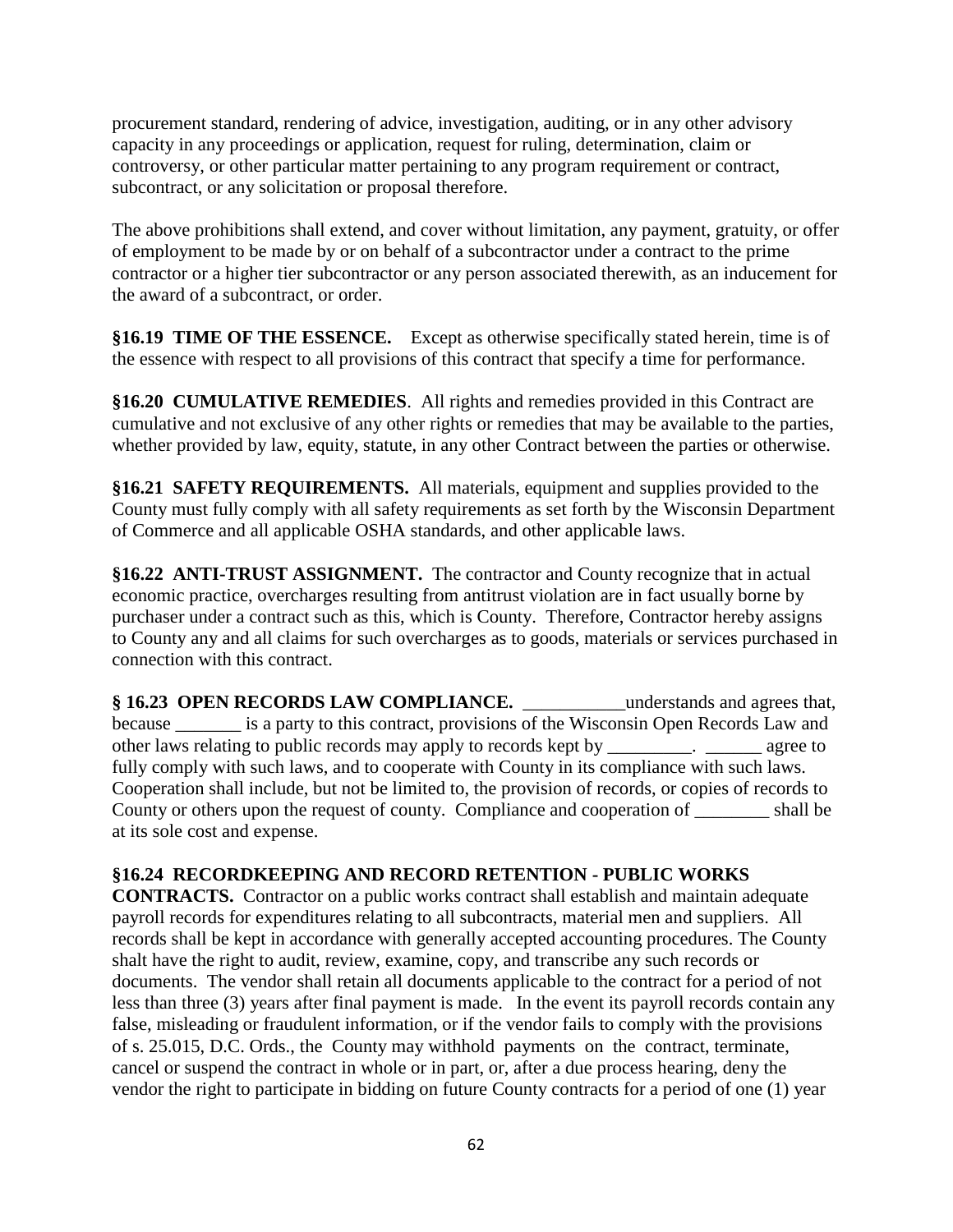after the first violation is found and for a period of three (3) years after a second violation is found.

## **§16.24 ENGINEER'S AUTHORITY**

The ENGINEER shall act as the OWNER's representative during the construction period, shall decide questions which may arise as to quality and acceptability of materials furnished and Work performed, and shall interpret the intent of the Contract Documents in a fair and unbiased manner. The ENGINEER will make visits to the site and determine if the Work is proceeding in accordance with the Contract Documents.

The CONTRACTOR will be held strictly to the intent of the Contract Documents in regard to the quality of materials, workmanship, and execution of the Work. Inspections may be made at the factory or fabrication plant of the source of material supply.

The ENGINEER will not be responsible for the construction means, controls, techniques, sequences, procedures, or construction safety.

The ENGINEER shall promptly make decisions relative to interpretation of the Contract Documents.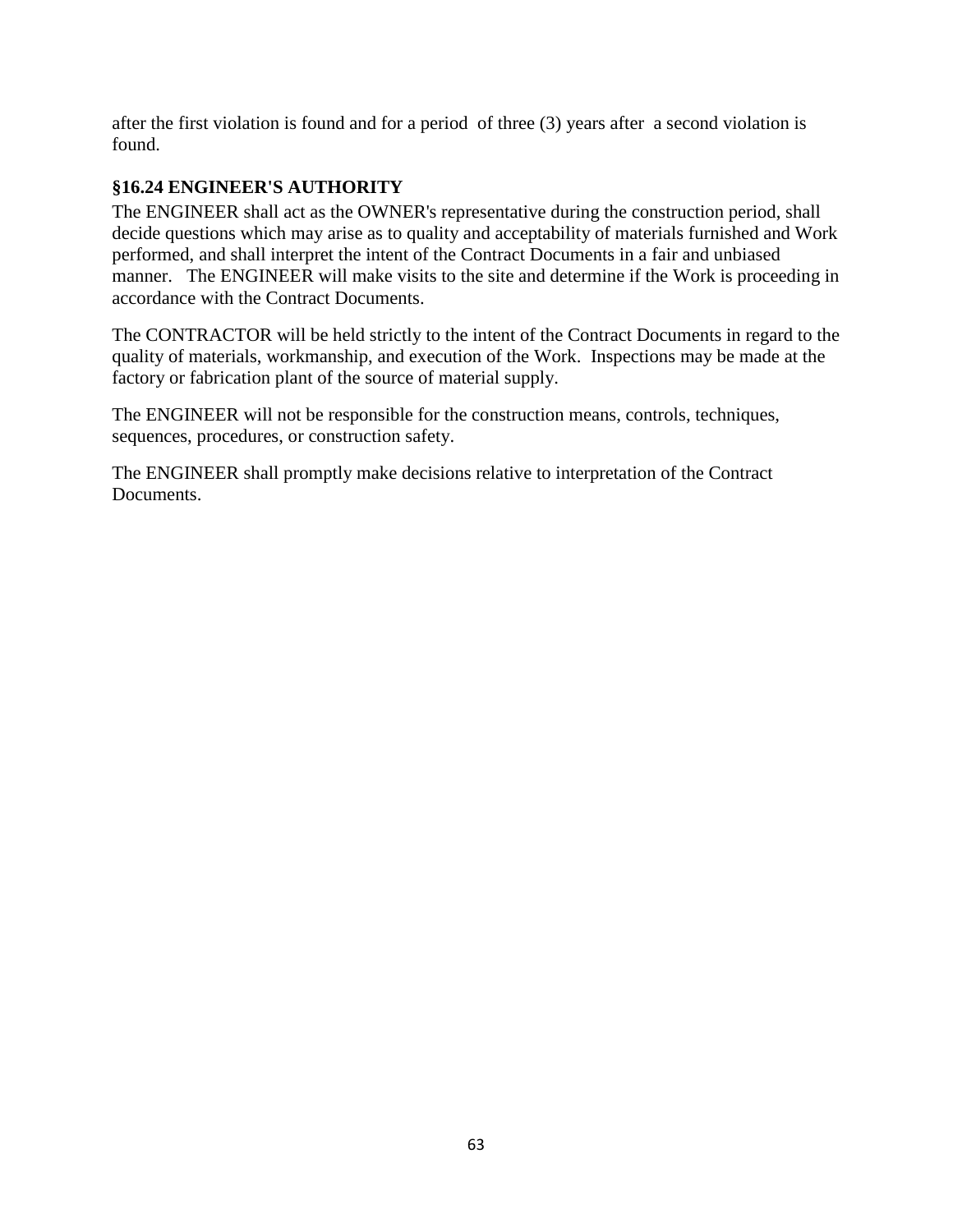# **SECTION 00600**

## NOTICE TO PROCEED

| To:                       |                                                                                                                                                           |  |
|---------------------------|-----------------------------------------------------------------------------------------------------------------------------------------------------------|--|
|                           |                                                                                                                                                           |  |
| Project:                  | <b>2021 GARAGE/SALT BRINE MIXING FACILITY - RECONSTRUCTION</b><br><b>AND BUILDING COMPLETION</b><br><b>HIGHWAY DEPARTMENT</b><br><b>ONEIDA COUNTY, WI</b> |  |
| <b>Highway Department</b> | You are hereby notified to commence Work in accordance with the Agreement dated<br>discretion of the Highway Commissioner.<br>Oneida County, Wisconsin    |  |
|                           | <b>ACCEPTANCE OF NOTICE</b>                                                                                                                               |  |
|                           | Receipt of the above NOTICE TO<br>PROCEED is hereby acknowledged                                                                                          |  |
| By:                       | <u> 1980 - Jan James James Barnett, fransk politik (d. 1980)</u>                                                                                          |  |
|                           | this the day _______, day of ______________, 2021                                                                                                         |  |
| By:                       |                                                                                                                                                           |  |
| Title:                    |                                                                                                                                                           |  |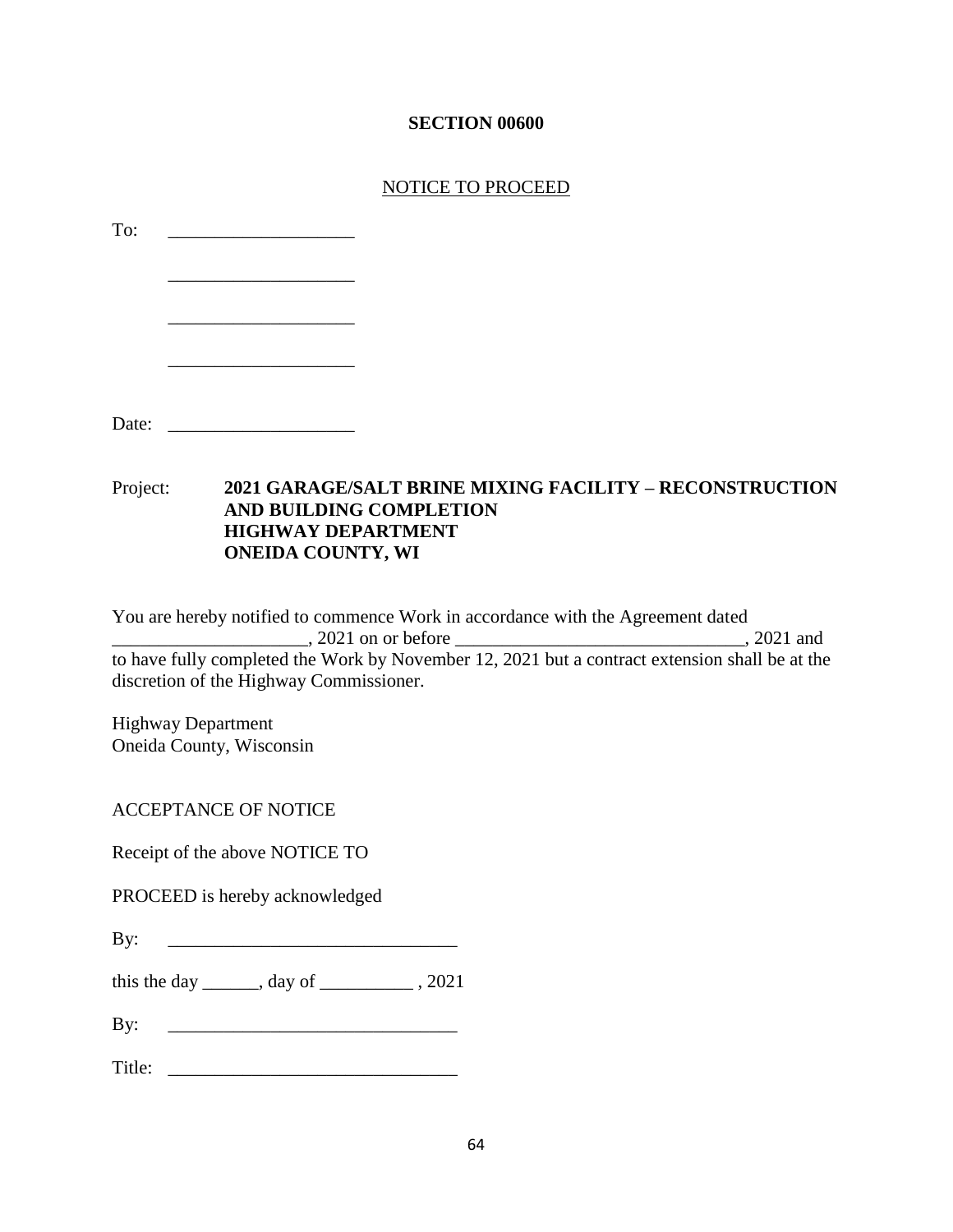# **SECTION 00700**

## CHANGE ORDER FORM

|                                                                                                                                        | Page 1 of 2         |
|----------------------------------------------------------------------------------------------------------------------------------------|---------------------|
|                                                                                                                                        | Project Number      |
|                                                                                                                                        | Change Order Number |
|                                                                                                                                        |                     |
| Net Change in Contract Price (this Change Order)\$                                                                                     |                     |
| Net Change in Contract Price (all other Change Orders)\$                                                                               |                     |
|                                                                                                                                        |                     |
| This Change Order extends the time to complete the Work by ________________ calendar days.                                             |                     |
| The extended completion date is _____________________.                                                                                 |                     |
| This Change Order checked by: ___________________.                                                                                     |                     |
| This Change Order is requested by: ____________________.                                                                               |                     |
| This Change Order is recommended by _______________________.                                                                           |                     |
| Contractor<br>Date                                                                                                                     |                     |
| The undersigned agree to the terms of the Change Order and certifies that such Change Order is<br>approved.                            |                     |
| Contractor<br>Date                                                                                                                     |                     |
| Owner<br>Date                                                                                                                          |                     |
| Certification of Appropriation: Adequate funding in an amount sufficient to cover the total cost of this<br>Change Order is available. |                     |

Certification Officer Date

\_\_\_\_\_\_\_\_\_\_\_\_\_\_\_\_\_\_\_ \_\_\_\_\_\_\_\_\_\_\_\_\_\_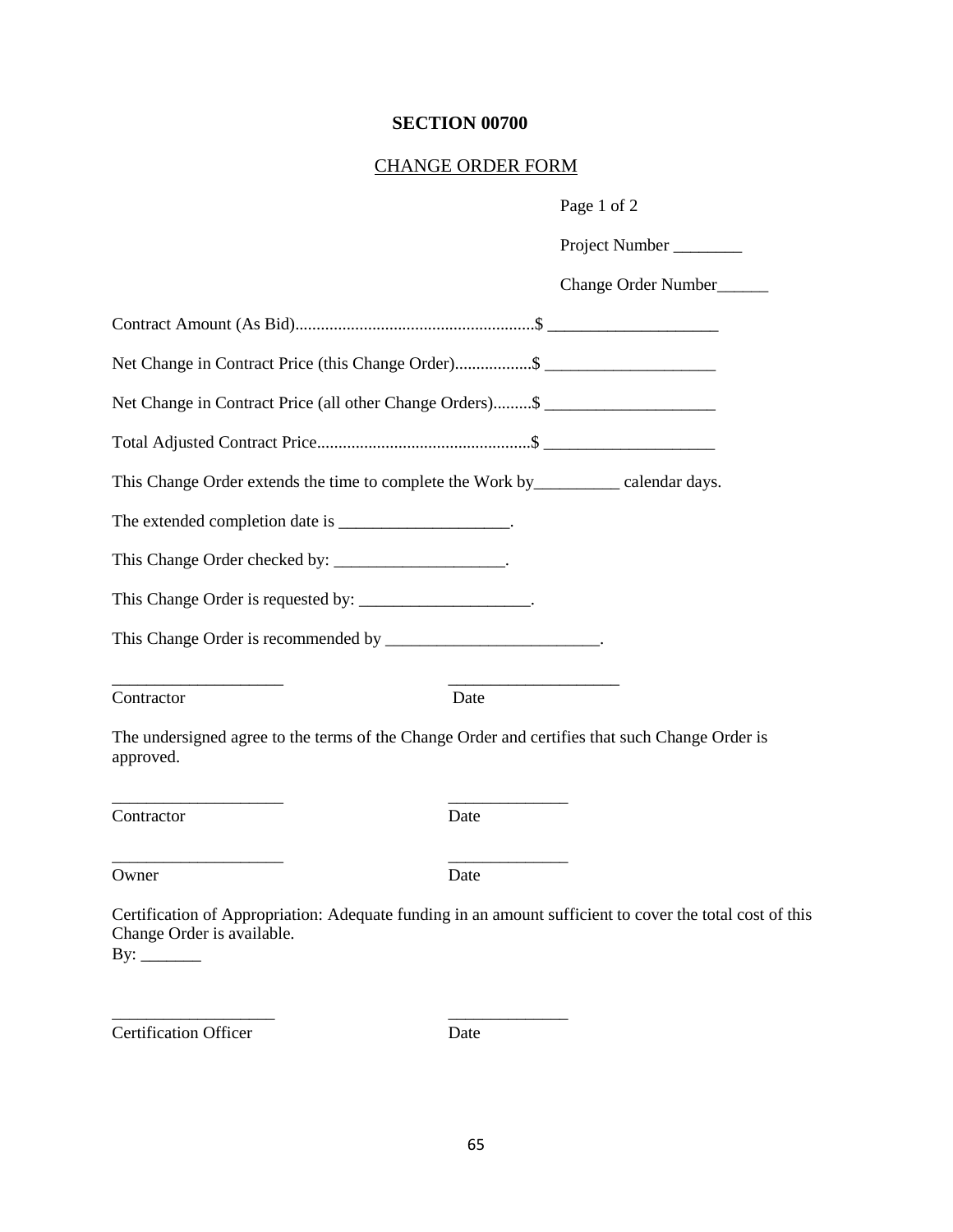# CHANGE ORDER FORM

Page 2 of 2

Change Order Number \_\_\_\_\_\_\_\_\_\_

| Owner's Name:            |  |
|--------------------------|--|
|                          |  |
| Contractor's Name: Name: |  |
|                          |  |

Description of Change

Reason for Change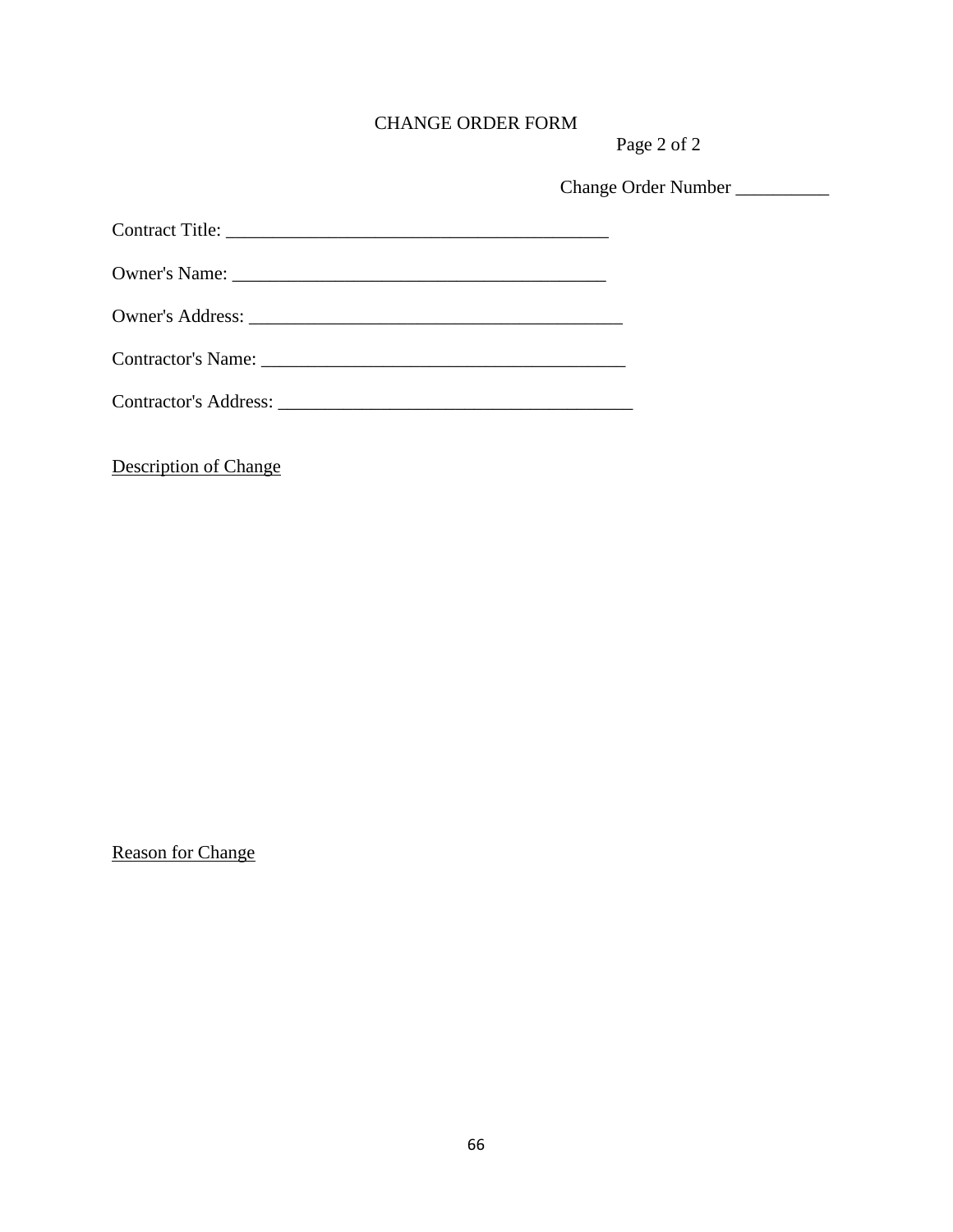#### **SECTION 00800**

#### CERTIFICATE OF FINAL COMPLETION OF WORK

CONTRACT NO. \_\_\_\_\_\_\_\_\_\_\_\_\_\_\_\_\_\_\_\_ CONTRACT DATE: \_\_\_\_\_\_\_\_\_\_\_\_\_\_\_\_\_\_\_\_

CONTRACT TITLE:

COMPLETION DATE PER CONTRACT AND CHANGE ORDERS \_\_\_\_\_\_\_\_\_\_\_\_\_\_\_\_\_

#### FINAL CERTIFICATION OF CONTRACTOR

I hereby certify that the Work as identified in the Final Payment Request for construction Contract Work dated \_\_\_\_\_\_\_\_\_\_\_\_\_\_\_\_\_\_\_\_\_\_\_, represents full compensation for the actual value of Work completed. All Work completed conforms to the terms of the Contract and authorized changes.

\_\_\_\_\_\_\_\_\_\_\_\_\_\_\_\_\_\_\_\_\_\_\_\_\_\_ \_\_\_\_\_\_\_\_\_\_\_\_\_\_\_\_\_\_\_\_\_\_\_\_\_\_\_\_\_\_\_

Date CONTRACTOR

\_\_\_\_\_\_\_\_\_\_\_\_\_\_\_\_\_\_\_\_\_\_\_\_\_\_\_\_\_\_\_

\_\_\_\_\_\_\_\_\_\_\_\_\_\_\_\_\_\_\_\_\_\_\_\_\_\_\_\_\_\_\_ Signature

Title